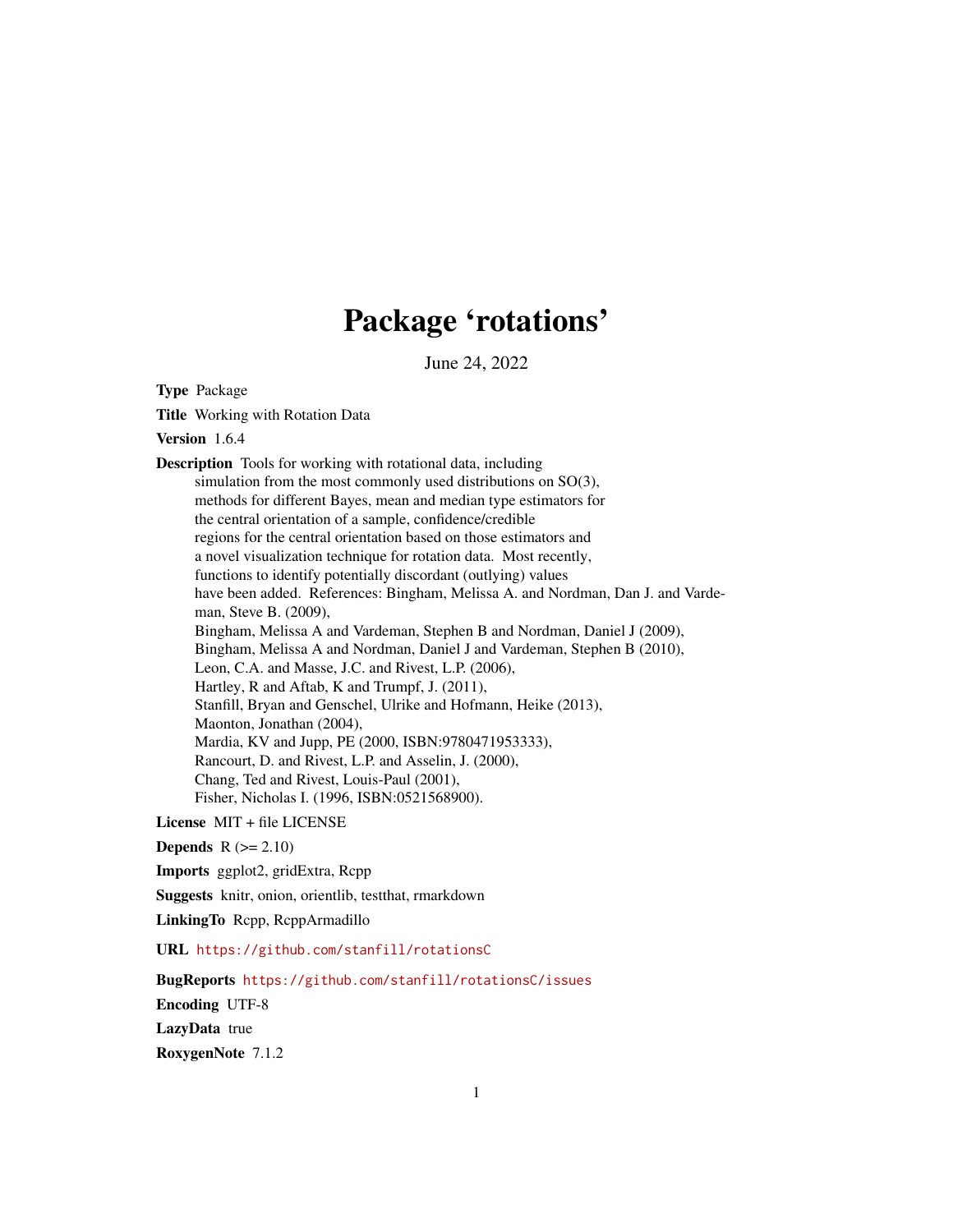## VignetteBuilder knitr

Collate 'Q4-class.R' 'RcppExports.R' 'preliminary.R' 'SO3-class.R' 'bayes.R' 'data.R' 'distributions.R' 'estimators.R' 'grid-search.R' 'help.R' 'kappa.R' 'plot.R' 'primitives.R' 'regions.R' 'robust.R' 'rotations-package.R' 'zzz.R'

## NeedsCompilation yes

Author Bryan Stanfill [aut, cre], Heike Hofmann [aut], Ulrike Genschel [aut], Aymeric Stamm [ctb] (<<https://orcid.org/0000-0002-8725-3654>>), Luciano Selzer [ctb]

Maintainer Bryan Stanfill <br/>bstanfill2003@gmail.com>

Repository CRAN

Date/Publication 2022-06-24 21:30:02 UTC

## R topics documented:

| 3              |
|----------------|
| $\overline{4}$ |
| 5              |
| $\overline{7}$ |
| $\mathbf{8}$   |
| 9              |
| 10             |
| 11             |
| 12             |
| 13<br>drill    |
| 14             |
| 16             |
| 17             |
| 18             |
| 19             |
| 20             |
| 21             |
| 23             |
| 24             |
| 26             |
| 27             |
| 28             |
| 29             |
| 31             |
| 32             |
| 33             |
| 35             |
| 36<br>plot     |
| 38             |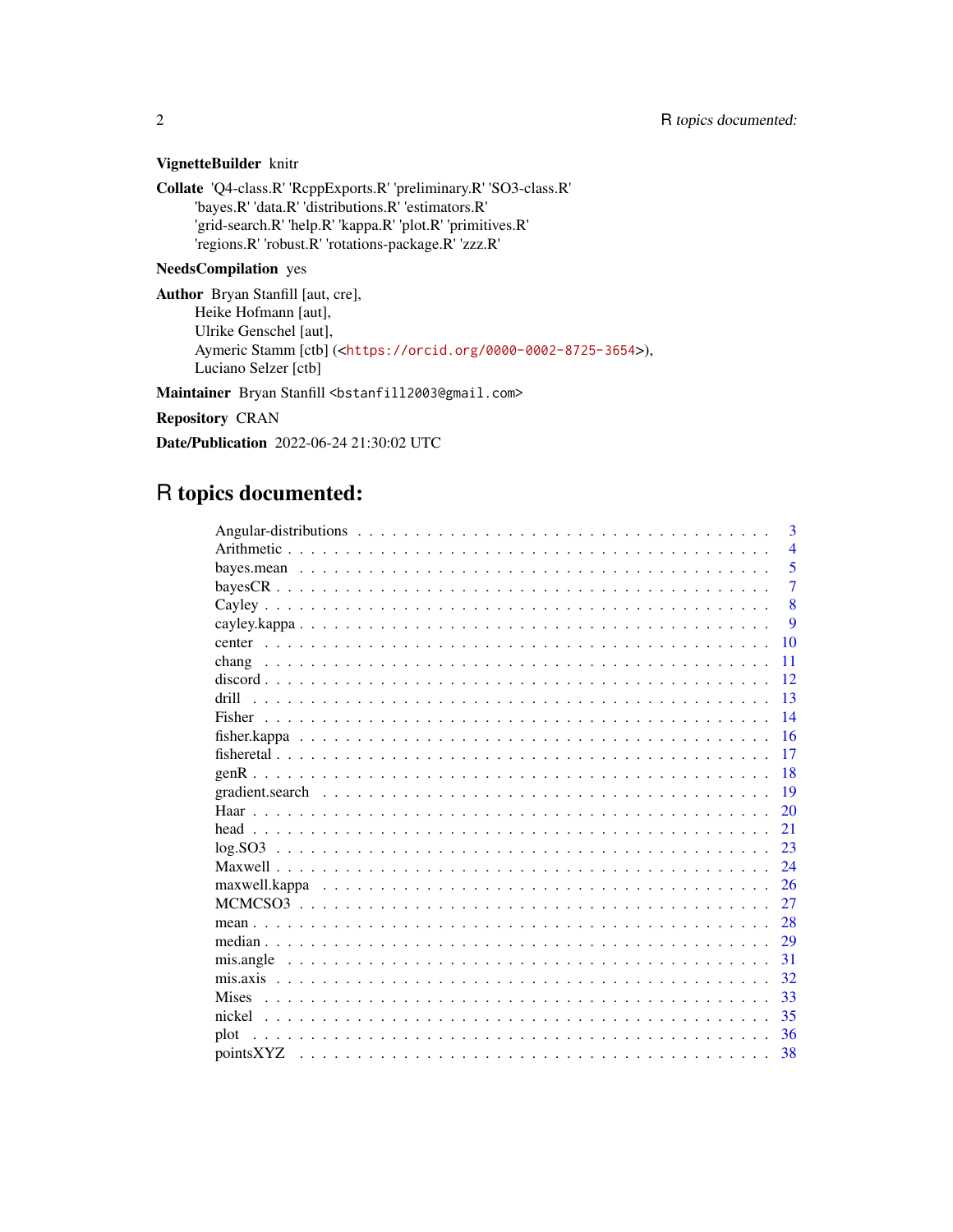## <span id="page-2-0"></span>Angular-distributions 3

## **Index [58](#page-57-0) Second Line Control Control Control Control Control Control Control Control Control Control Control Co**

## <span id="page-2-1"></span>Angular-distributions *Angular distributions*

## Description

Density, distribution function and random variate generation for symmetric probability distributions in the rotations package.

## Details

The functions for the density function and random variate generation are named in the usual form dxxxx, pxxxx and rxxxx, respectively.

- See [Cayley](#page-7-1) for the Cayley distribution.
- See [Fisher](#page-13-1) for the matrix Fisher distribution.
- See [Haar](#page-19-1) for the uniform distribution on the circle.
- See [Maxwell](#page-23-1) for the Maxwell-Boltzmann distribution on the circle.
- See [Mises](#page-32-1) for the von Mises-Fisher distribution.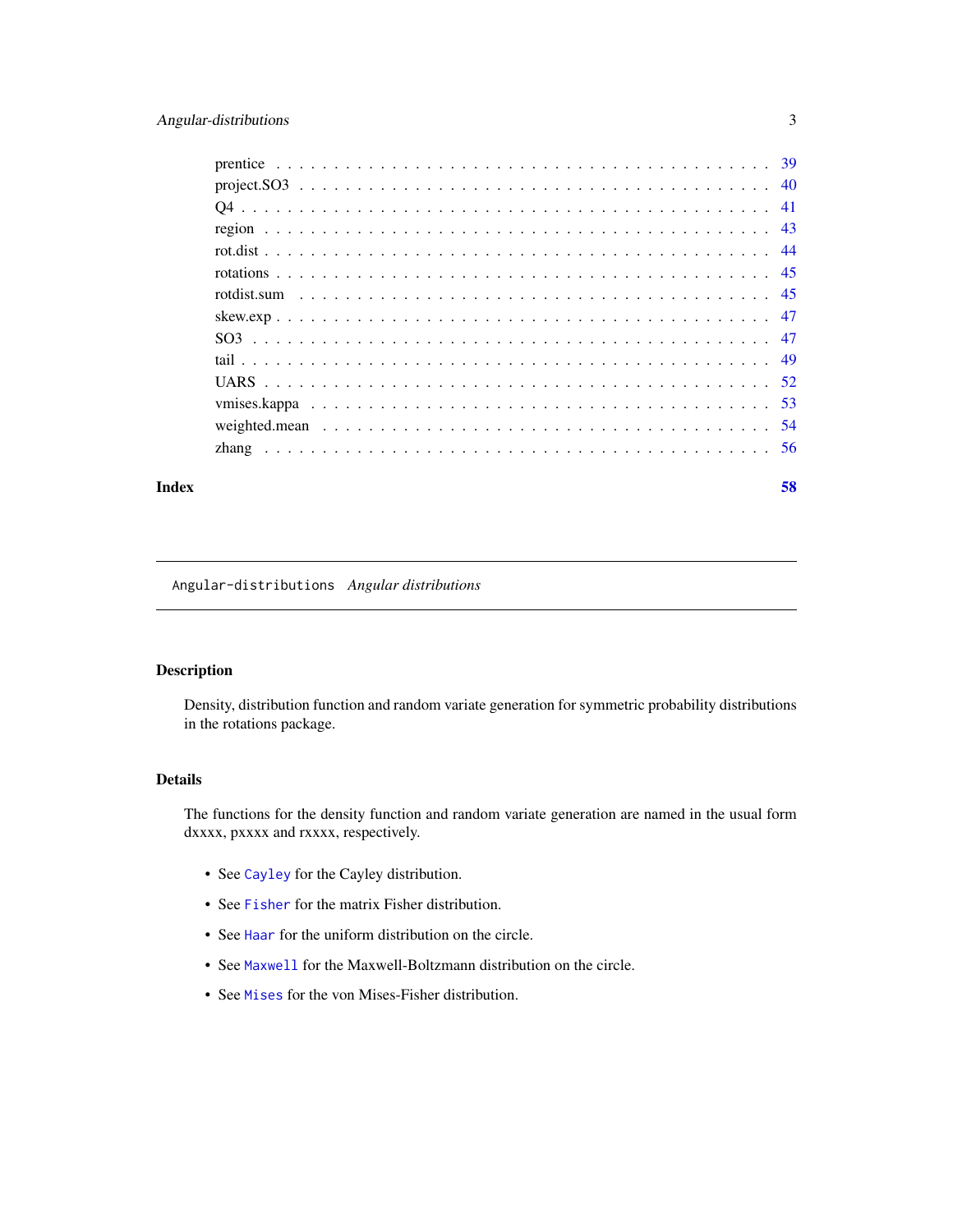<span id="page-3-0"></span>

These binary operators perform arithmetic on rotations in quaternion or rotation matrix form (or objects which can be coerced into them).

#### Usage

```
## S3 method for class 'SO3'
x + y## S3 method for class 'SO3'
x - y = NULL## S3 method for class 'Q4'
x + y## S3 method for class 'Q4'
x - y = NULL
```
## Arguments

| first argument                             |
|--------------------------------------------|
| second argument (optional for subtraction) |

## Details

The rotation group SO(3) is a multiplicative group so "adding" rotations  $R_1$  and  $R_2$  results in  $R_1 + R_2 = R_2 R_1$ . Similarly, the difference between rotations  $R_1$  and  $R_2$  is  $R_1 - R_2 = R_2^T R_1$ . With this definition it is clear that  $R_1+R_2-R_2 = R_2^{\top}R_2R_1 = R_1$ . If only one rotation is provided to subtraction then the inverse (transpose) it returned, e.g.  $-R_2 = R_2^T$ .

#### Value

| $+$                      | the result of rotating the identity frame through x then y                       |
|--------------------------|----------------------------------------------------------------------------------|
| $\overline{\phantom{0}}$ | the difference of the rotations, or the inverse rotation of only one argument is |
|                          | provided                                                                         |

## Examples

| $U \leq C(1, 0, 0)$       | #Rotate about the x-axis                    |
|---------------------------|---------------------------------------------|
| $R1 \le -as.S03(U, pi/8)$ | #Rotate $pi/8$ radians about the x-axis     |
| $R2 \le -R1 + R1$         | #Rotate pi/8 radians about the x-axis twice |
| mis. axis(R2)             | #x-axis: $(1, 0, 0)$                        |
| mis.angle(R2)             | #pi/8 + pi/8 = pi/4                         |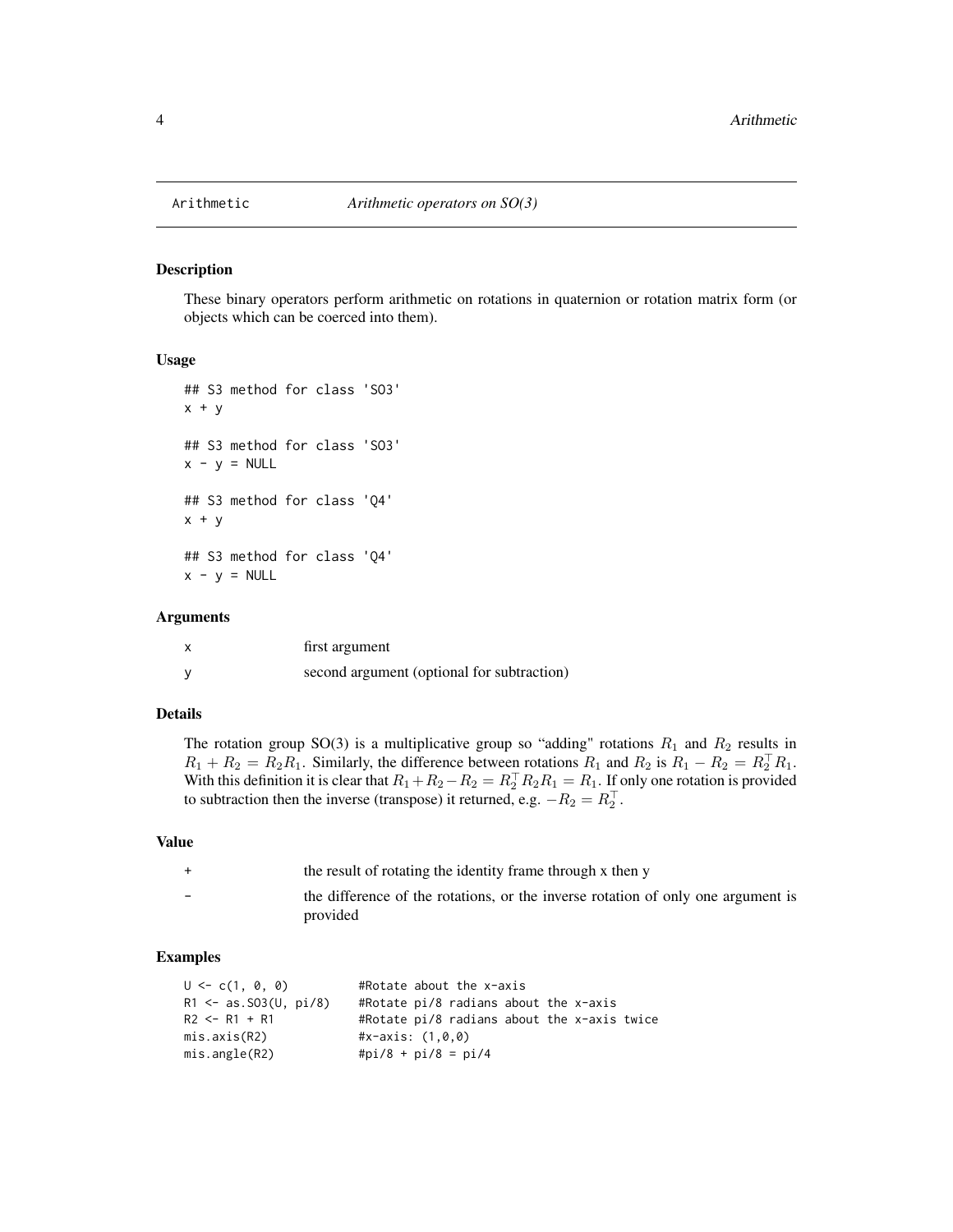```
R3 <- R1 - R1 #Rotate pi/8 radians about x-axis then back again
R3 #Identity matrix
R4 <- -R1 #Rotate in the opposite direction through pi/8
R5 <- as.SO3(U, -pi/8) #Equivalent to R4
M1 <- matrix(R1, 3, 3) #If element-wise addition is requred,
M2 \leq - matrix(R2, 3, 3) #translate them to matrices then treat as usual
M3 <- M1 + M2
M1 %*% M1 #Equivalent to R2
t(M1) %*% M1 #Equivalent to R3
t(M1) #Equivalent to R4 and R5
#The same can be done with quaternions: the identity rotation is (1, 0, 0, 0)
#and the inverse rotation of Q=(a, b, c, d) is -Q=(a, -b, -c, -d)
Q1 \le -as.Q4(R1)Q2 \le -Q1 + Q1mis.axis(Q2)
mis.angle(Q2)
Q1 - Q1 #id.Q4 = (1, 0, 0, 0)
```

```
bayes.mean Parameter estimates based on non-informative Bayes
```
Use non-informative Bayes to estimate the central orientation and concentration parameter of a sample of rotations.

#### Usage

bayes.mean(x, type, S0, kappa0, tuneS, tuneK, burn\_in, m = 5000) ## S3 method for class 'SO3' bayes.mean(x, type, S0, kappa0, tuneS, tuneK, burn\_in, m = 5000) ## S3 method for class 'Q4' bayes.mean(x, type, S0, kappa0, tuneS, tuneK, burn\_in, m = 5000)

## Arguments

|      | $n \times p$ matrix where each row corresponds to a random rotation in matrix ( $p = 9$ ) |
|------|-------------------------------------------------------------------------------------------|
|      | or quaternion ( $p = 4$ ) form.                                                           |
| type | Angular distribution assumed on R. Options are Cayley, Fisher or Mises                    |
| S0   | initial estimate of central orientation                                                   |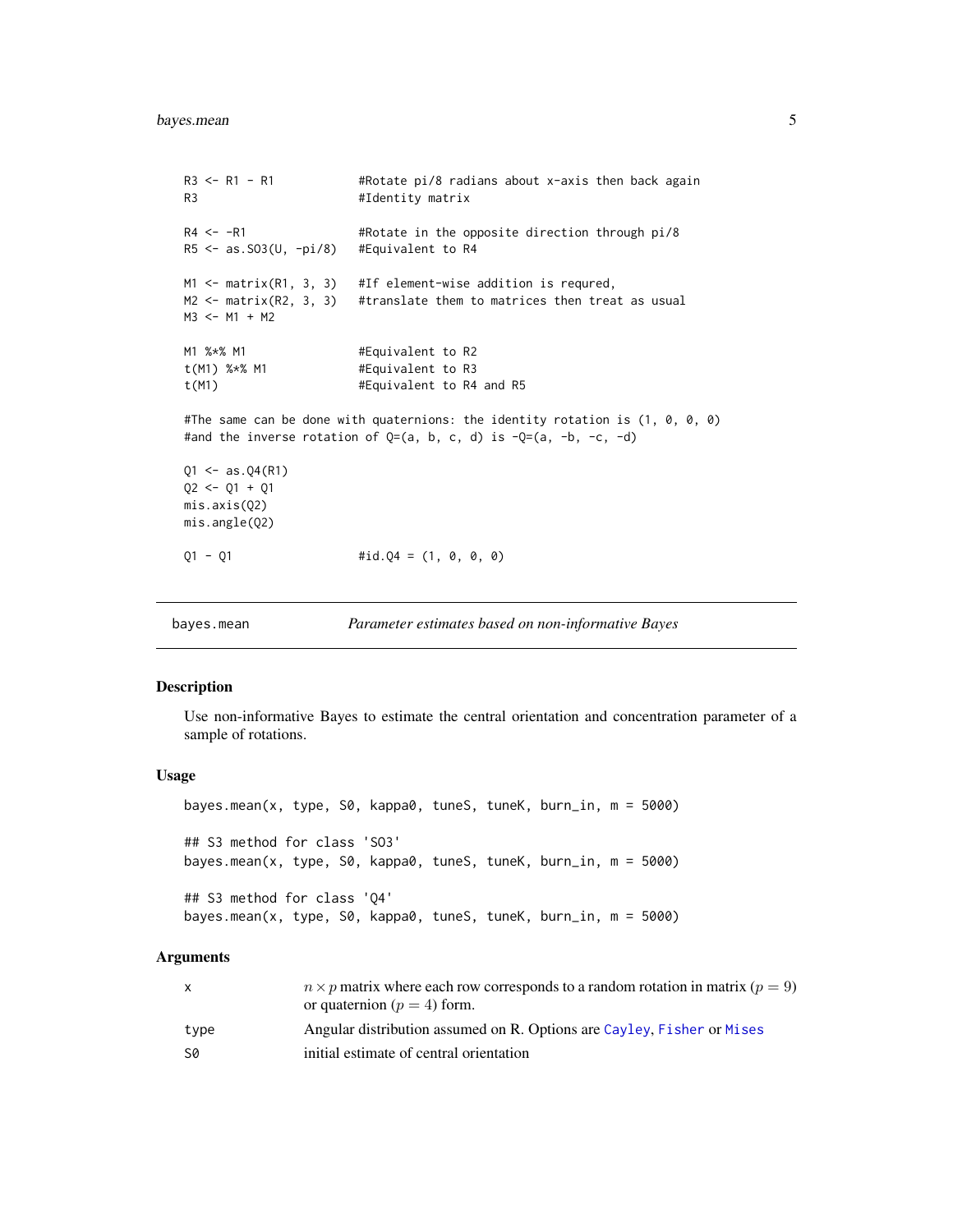<span id="page-5-0"></span>

| kappa0  | initial estimate of concentration parameter                                  |
|---------|------------------------------------------------------------------------------|
| tuneS   | central orientation tuning parameter, concentration of proposal distribution |
| tuneK   | concentration tuning parameter, standard deviation of proposal distribution  |
| burn_in | number of draws to use as burn-in                                            |
| m       | number of draws to keep from posterior distribution                          |

## Details

The procedures detailed in bingham2009b and bingham2010 are implemented to obtain draws from the posterior distribution for the central orientation and concentration parameters for a sample of 3D rotations. A uniform prior on SO(3) is used for the central orientation and the Jeffreys prior determined by type is used for the concentration parameter.

```
bingham2009b bingham2010
```
## Value

list of

- Shat Mode of the posterior distribution for the central orientation S
- kappa Mean of the posterior distribution for the concentration kappa

## See Also

[mean.SO3](#page-27-1), [median.SO3](#page-28-1)

#### Examples

```
Rs <- ruars(20, rvmises, kappa = 10)
```

```
Shat <- mean(Rs) #Estimate the central orientation using the projected mean
rotdist.sum(Rs, Shat, p = 2) #The projected mean minimizes the sum of squared Euclidean
rot.dist(Shat) #distances, compute the minimized sum and estimator bias
```
#Estimate the central orientation using the posterior mode (not run due to time constraints) #Compare it to the projected mean in terms of the squared Euclidean distance and bias

```
ests \le bayes.mean(Rs, type = "Mises", S0 = mean(Rs), kappa0 = 10, tuneS = 5000,
                   tuneK = 1, burn_in = 1000, m = 5000)
```

```
Shat2 <- ests$Shat #The posterior mode is the 'Shat' object
rotdist.sum(Rs, Shat2, p = 2) #Compute sum of squared Euclidean distances
rot.dist(Shat2) #Bayes estimator bias
```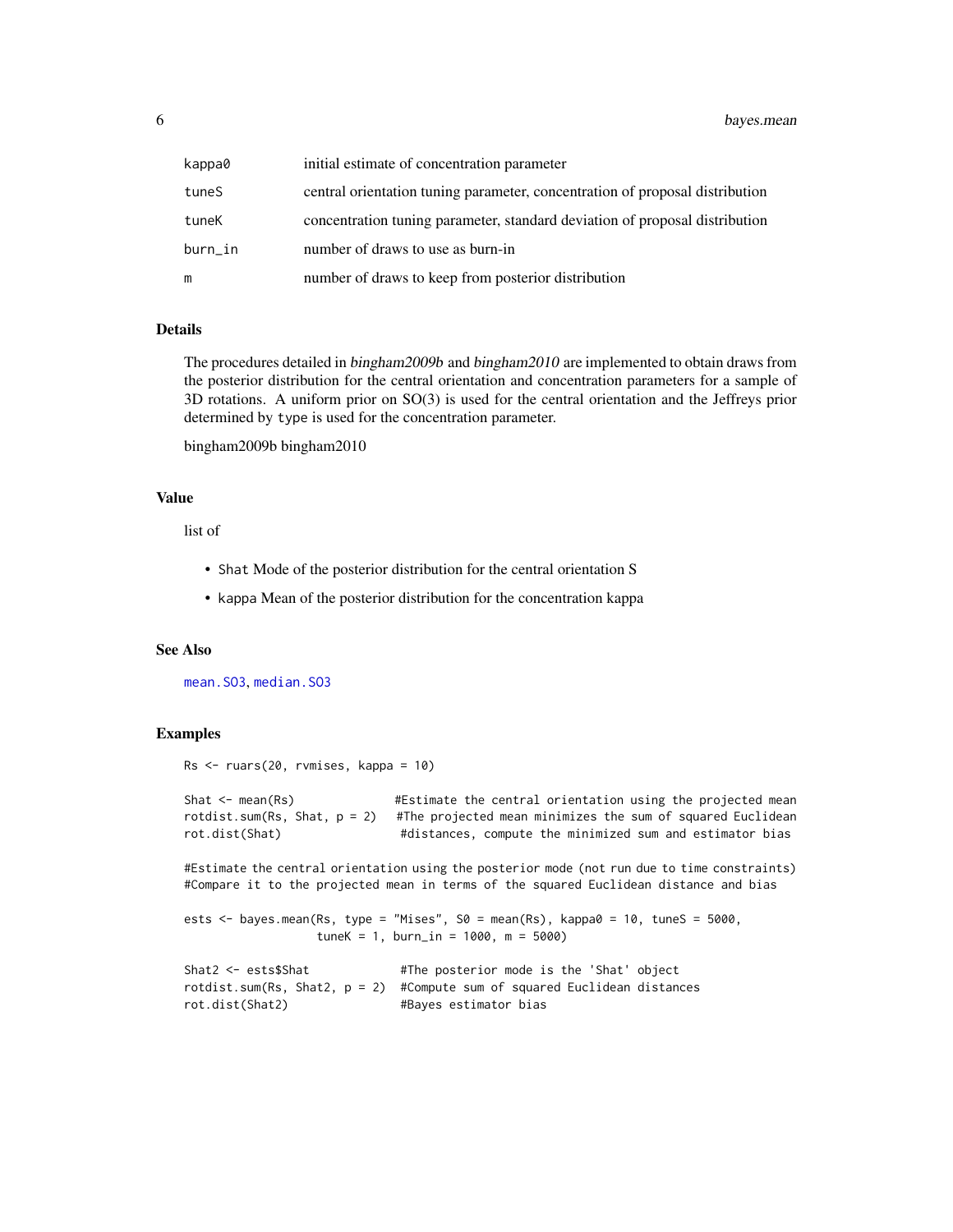<span id="page-6-1"></span><span id="page-6-0"></span>Find the radius of a 100(1 –  $\alpha$ )% credible region for the central orientation and concentration parameter using non-informative Bayesian methods.

## Usage

```
bayesCR(x, type, S0, kappa0, tuneS, tuneK, burn_in, m = 5000, alp = 0.1)
## S3 method for class 'SO3'
bayesCR(x, type, S0, kappa0, tuneS, tuneK, burn_in, m = 5000, alp = 0.1)
## S3 method for class 'Q4'
bayesCR(x, type, S0, kappa0, tuneS, tuneK, burn_in, m = 5000, alp = 0.1)
```
## Arguments

| $\mathsf{x}$ | $n \times p$ matrix where each row corresponds to a random rotation in matrix ( $p = 9$ )<br>or quaternion ( $p = 4$ ) form. |
|--------------|------------------------------------------------------------------------------------------------------------------------------|
| type         | Angular distribution assumed on R. Options are Cayley, Fisher or Mises                                                       |
| S0           | initial estimate of central orientation                                                                                      |
| kappa0       | initial estimate of concentration parameter                                                                                  |
| tuneS        | central orientation tuning parameter, concentration of proposal distribution                                                 |
| tuneK        | concentration tuning parameter, standard deviation of proposal distribution                                                  |
| burn_in      | number of draws to use as burn-in                                                                                            |
| m            | number of draws to keep from posterior distribution                                                                          |
| alp          | alpha level desired, e.g. 0.05 or 0.10.                                                                                      |

## Details

Compute the radius of a  $100(1 - \alpha)\%$  credible region for the central orientation and concentration parameter as described in bingham2009b and bingham2010. The posterior mode is returned along with the radius of the credible region centered at the posterior mode.

bingham2009b bingham2010

## Value

list of

- Shat,Qhat Mode of the posterior distribution for the central orientation S
- Radius Radius of the credible region centered at the posterior mode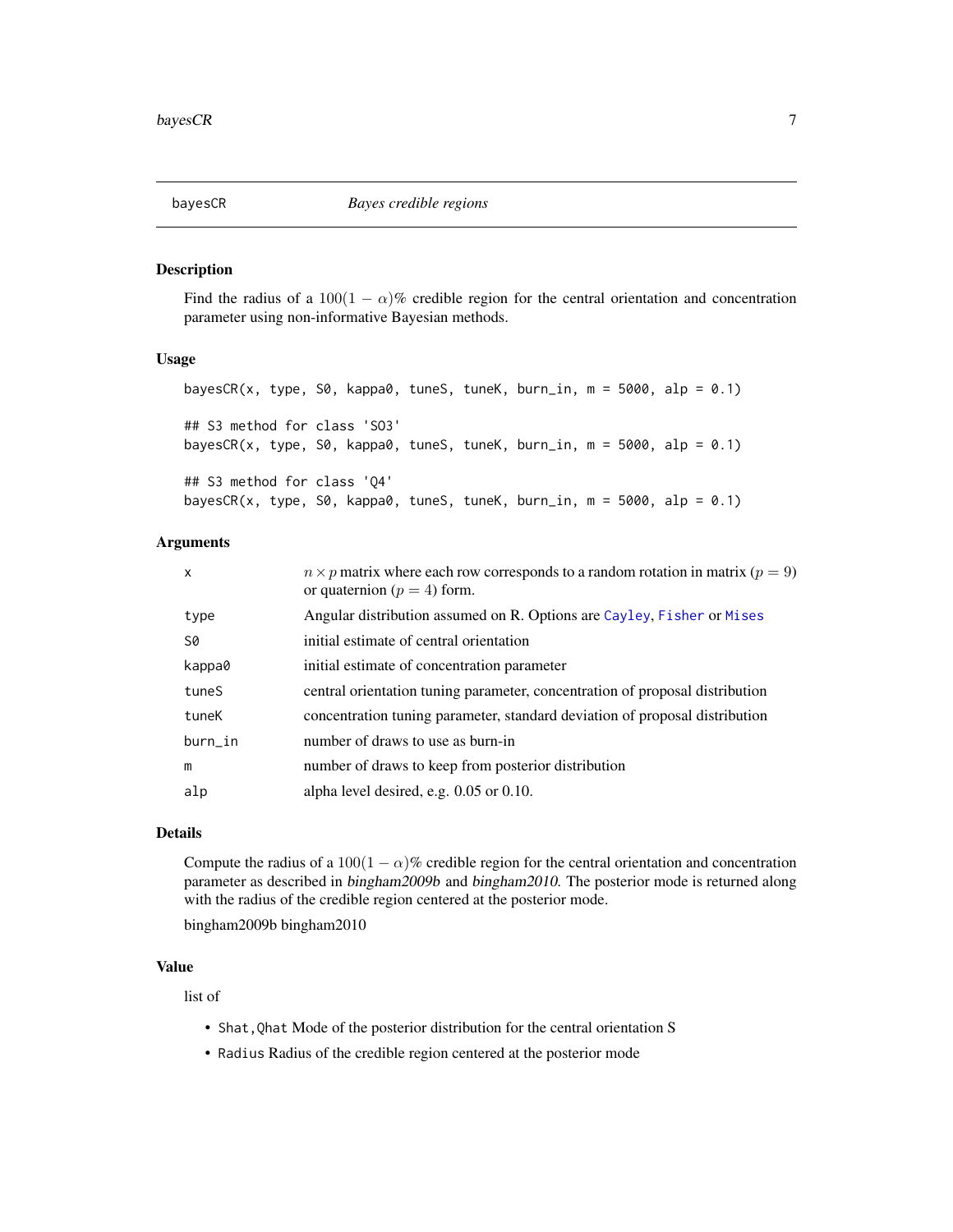## See Also

[fisheretal](#page-16-1), [prentice](#page-38-1), [chang](#page-10-1), [zhang](#page-55-1)

## Examples

#Not run due to time constraints

Rs <- ruars(20, rvmises, kappa = 10)

#Compare the region size of the moment based theory mean estimator to the #Bayes region.

```
region(Rs, method = "direct", type = "theory", estimator = "mean", alp=0.1, m = 100)
bayesCR <- region(Rs, type = "Mises", method = "Bayes", estimator = "mean", S0 = mean(Rs),
                kappa = 10, tuneS = 5000, tuneK = 1, burn_in = 1000, alp = .01, m = 5000)
bayesCR$Radius #Region size is give by "Radius"
```
bayesCR\$Shat #The Bayes region is centered around the posterior mode: "Shat"

<span id="page-7-1"></span>Cayley *The symmetric Cayley distribution*

#### Description

Density, distribution function and random generation for the Cayley distribution with concentration kappa  $\kappa$ .

#### Usage

```
dcayley(r, kappa = 1, nu = NULL, Haar = TRUE)pcayley(q, kappa = 1, nu = NULL, lowertail = TRUE)rcayley(n, kappa = 1, nu = NULL)
```
## Arguments

| r, q       | vector of quantiles.                                                                          |
|------------|-----------------------------------------------------------------------------------------------|
| kappa      | concentration parameter.                                                                      |
| nu         | circular variance, can be used in place of kappa.                                             |
| Haar       | logical; if TRUE density is evaluated with respect to the Haar measure.                       |
| lower.tail | logical; if TRUE (default) probabilities are $P(X \le x)$ otherwise, $P(X > x)$ .             |
| n          | number of observations. If length $(n)$ >1, the length is taken to be the number<br>required. |

<span id="page-7-0"></span>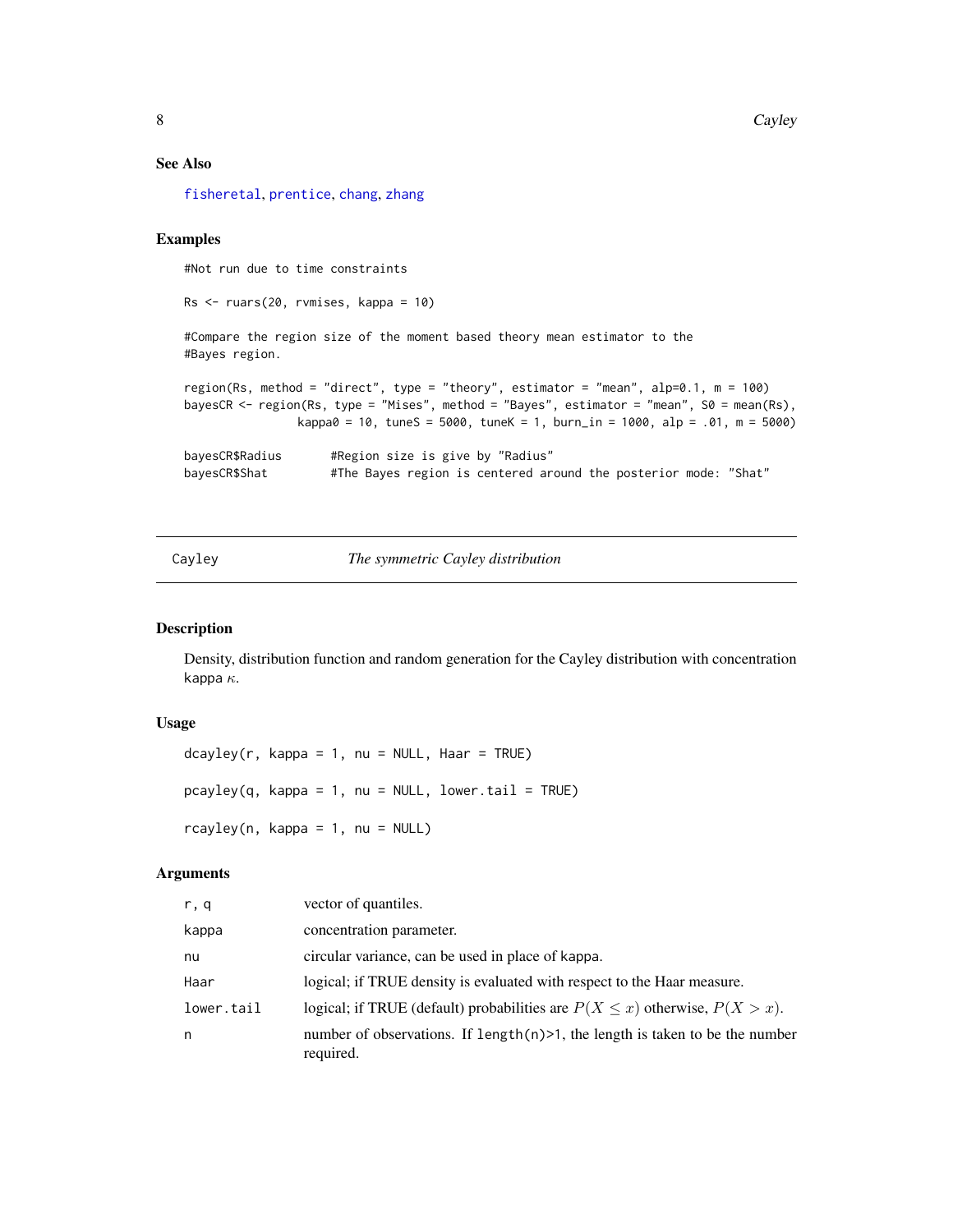## <span id="page-8-0"></span>cayley.kappa 9

## Details

The symmetric Cayley distribution with concentration  $\kappa$  has density

$$
C_C(r|\kappa) = \frac{1}{\sqrt{\pi}} \frac{\Gamma(\kappa+2)}{\Gamma(\kappa+1/2)} 2^{-(\kappa+1)} (1+\cos r)^{\kappa} (1-\cos r).
$$

The Cayley distribution is equivalent to the de la Vallee Poussin distribution of Schaeben1997. Schaeben1997 leon2006

## Value

| dcayley | gives the density                     |
|---------|---------------------------------------|
| pcayley | gives the distribution function       |
| rcayley | generates a vector of random deviates |

## See Also

[Angular-distributions](#page-2-1) for other distributions in the rotations package.

## Examples

```
r < - seq(-pi, pi, length = 500)
```
#Visualize the Cayley density fucntion with respect to the Haar measure plot(r, dcayley(r, kappa = 10), type = "l", ylab = "f(r)")

#Visualize the Cayley density fucntion with respect to the Lebesgue measure plot(r, dcayley(r, kappa = 10, Haar = FALSE), type = "l", ylab = "f(r)")

#Plot the Cayley CDF  $plot(r,pcayley(r,kappa = 10), type = "l", ylab = "F(r)")$ 

```
#Generate random observations from Cayley distribution
rs < -rcayley(20, kappa = 1)hist(rs, breaks = 10)
```

| cayley.kappa | Circular variance and concentration parameter |  |
|--------------|-----------------------------------------------|--|
|--------------|-----------------------------------------------|--|

## Description

Return the concentration parameter that corresponds to a given circular variance.

## Usage

cayley.kappa(nu)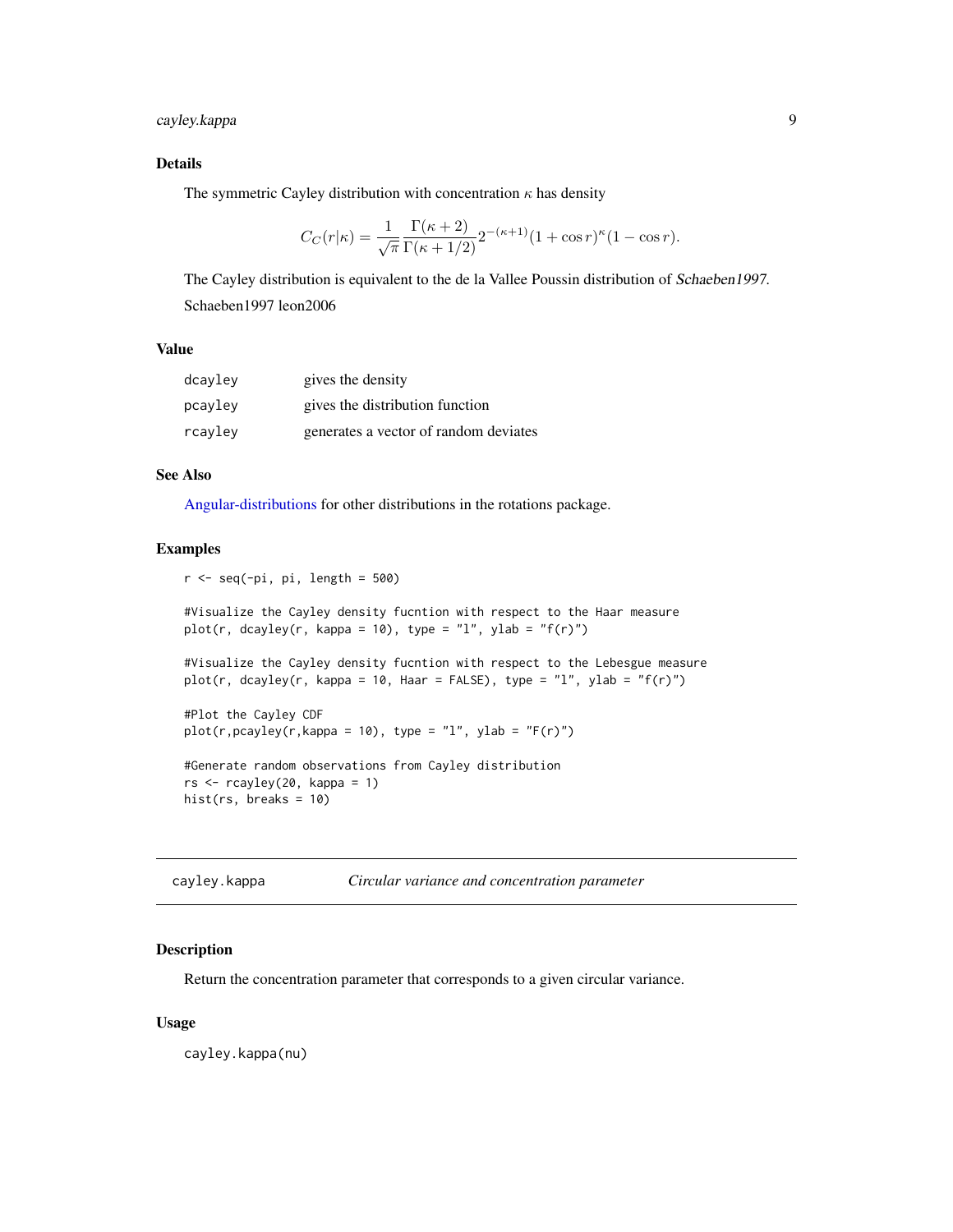#### <span id="page-9-0"></span>Arguments

nu circular variance

## Details

The concentration parameter  $\kappa$  does not translate across circular distributions. A commonly used measure of spread in circular distributions that does translate is the circular variance defined as  $\nu = 1 - E[\cos(r)]$  where  $E[\cos(r)]$  is the mean resultant length. See mardia2000 for more details. This function translates the circular variance  $\nu$  into the corresponding concentration parameter  $\kappa$ for the Cayley distribution.

mardia2000

## Value

Concentration parameter corresponding to nu.

## See Also

[Cayley](#page-7-1)

## Examples

```
# Find the concentration parameter for circular variances 0.25, 0.5, 0.75
cayley.kappa(0.25)
cayley.kappa(0.5)
cayley.kappa(0.75)
```
center *Center rotation data*

## Description

This function will take the sample Rs and return the sample Rs centered at S. That is, the ith observation of Rs denoted  $R_i$  is returned as  $S^{\top}R_i$ . If S is the true center then the projected mean should be close to the 3-by-3 identity matrix.

#### Usage

```
center(x, S)
## S3 method for class 'SO3'
center(x, S)
## S3 method for class 'Q4'
center(x, S)
```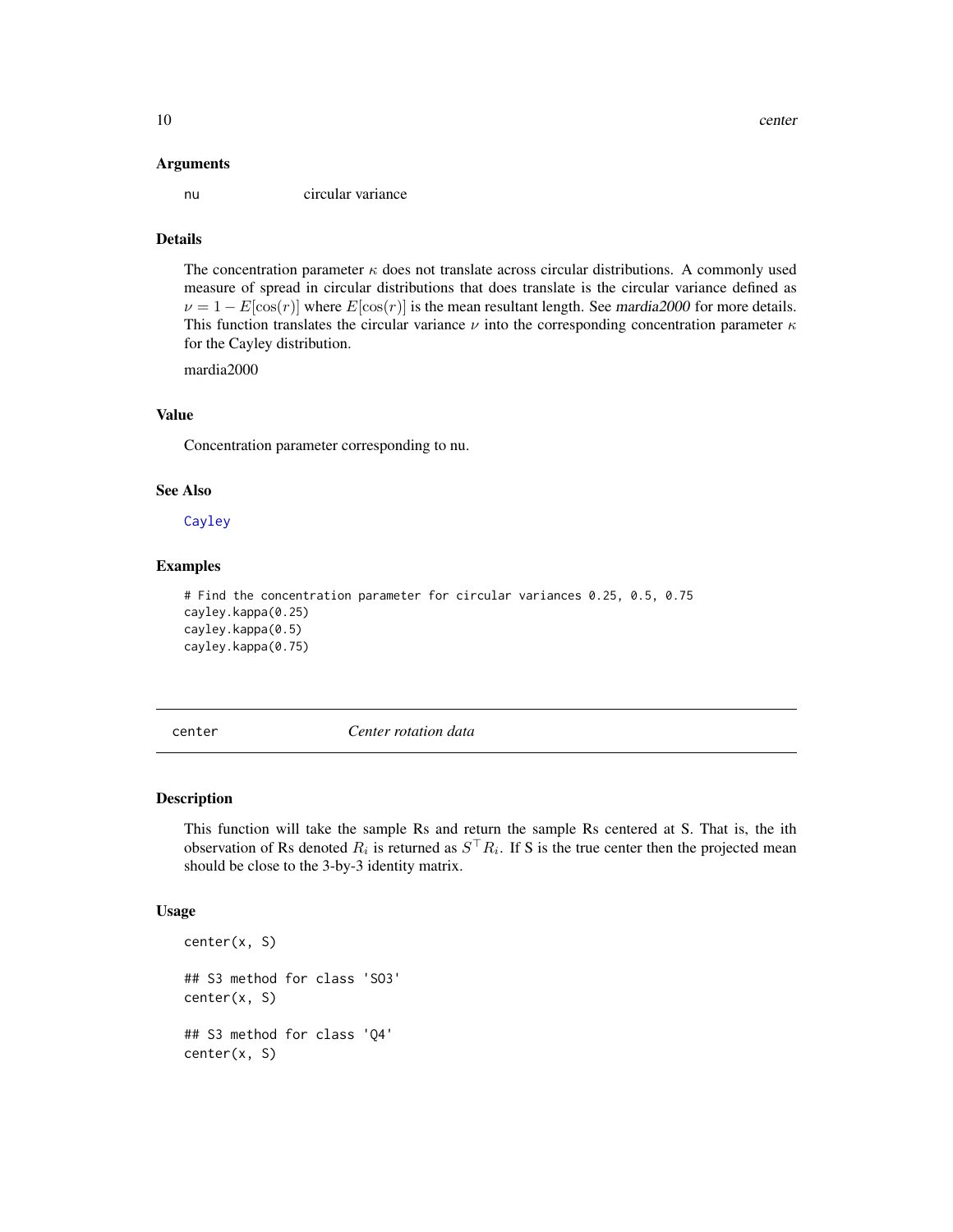#### <span id="page-10-0"></span>chang and the change of the change of the change of the change of the change of the change of the change of the change of the change of the change of the change of the change of the change of the change of the change of th

## Arguments

| X  | $n \times p$ matrix where each row corresponds to a random rotation in matrix ( $p = 9$ )<br>or quaternion ( $p = 4$ ) form. |
|----|------------------------------------------------------------------------------------------------------------------------------|
| -S | the rotation or a matrix of $n \times p$ rotations about which to center each row of x.                                      |

## Value

The sample centered about S

## Examples

```
Rs <- ruars(5, rcayley)
cRs <- center(Rs, mean(Rs))
mean(cRs) \# \text{Close to identity matrix}all.equal(cRs, Rs - mean(Rs)) #TRUE, center and '-' have the same effect
                             #See ?"-.SO3" for more details
center(Rs,Rs) #n-Identity matrices: If the second argument is of the same dimension
                             #as Rs then each row is centered around the corresponding
                             #row in the first argument
```
## <span id="page-10-1"></span>chang *M-estimator asymptotic confidence region*

## Description

Compute the radius of a 100(1 –  $\alpha$ )% confidence region for the central orientation based on Mestimation theory.

## Usage

```
change(x, estimator, alp = NULL)## S3 method for class 'SO3'
change(x, estimator, alp = NULL)## S3 method for class 'Q4'
```
 $change(x, estimate)$  alp = NULL)

## Arguments

|           | $n \times p$ matrix where each row corresponds to a random rotation in matrix ( $p = 9$ )<br>or quaternion ( $p = 4$ ) form. |
|-----------|------------------------------------------------------------------------------------------------------------------------------|
| estimator | character string either "mean" or "median."                                                                                  |
| alp       | alpha level desired, e.g. $0.05$ or $0.10$ .                                                                                 |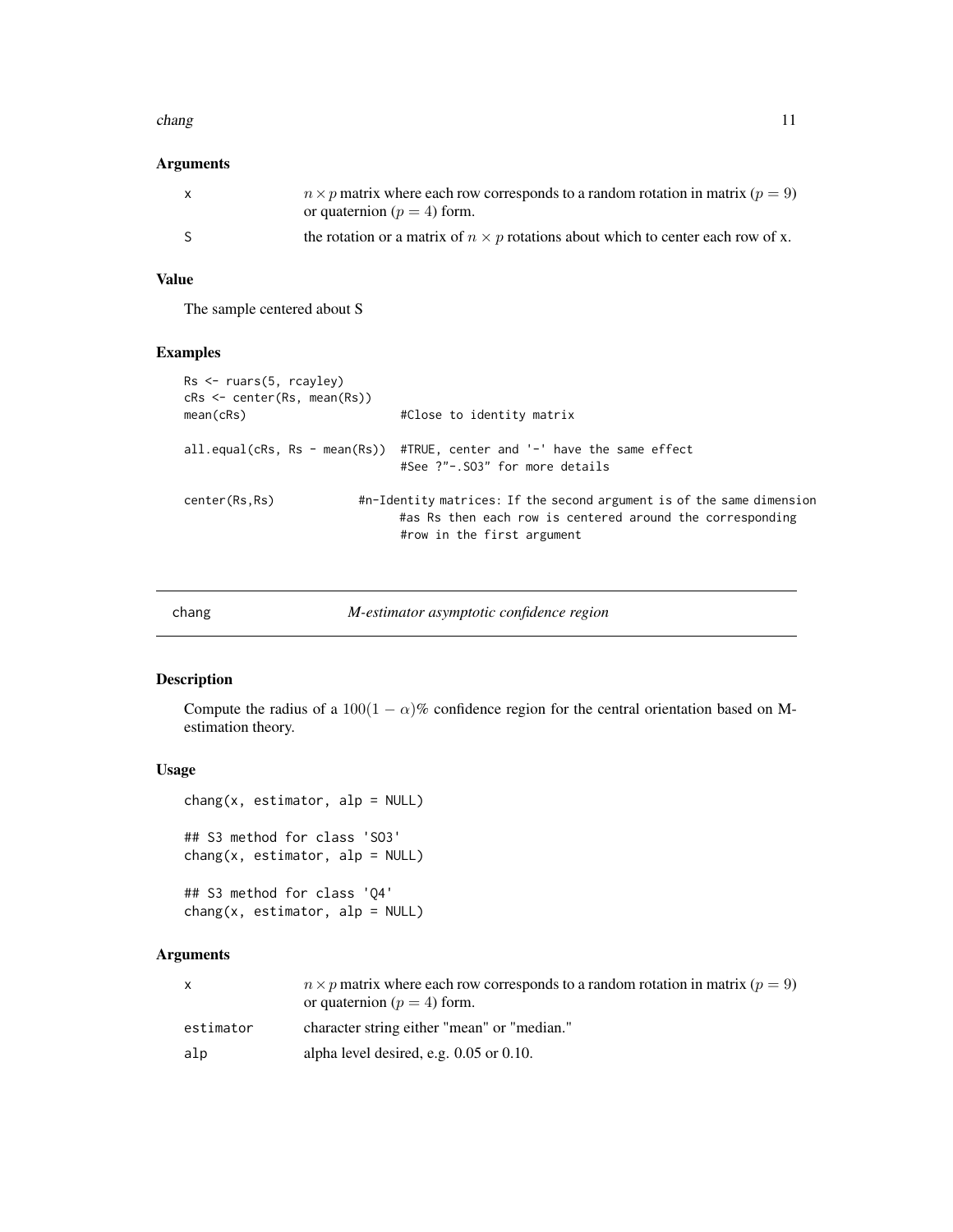## Details

Compute the radius of a  $100(1 - \alpha)\%$  confidence region for the central orientation centered at the projected mean or median based on a result due to *chang2001* among others. By construction each axis will have the same radius so the radius reported is for all three axes. This method is called "direct" because it uses M-estimation theory for SO(3) directly instead of relying on the transformation of a result from directional statistics like [prentice](#page-38-1) and [fisheretal](#page-16-1) do.

chang2001

## Value

Radius of the confidence region centered at the specified estimator.

## See Also

[bayesCR](#page-6-1), [prentice](#page-38-1), [fisheretal](#page-16-1), [zhang](#page-55-1)

## Examples

 $Rs < -rvars(20, rcayley, kappa = 100)$ 

```
# The chang method can be accesed from the "region" function or the "chang" function
region(Rs, method = "direct", type = "asymptotic", alp = 0.1, estimator = "mean")
chang(Rs, estimator = "mean", alp = 0.1)
```
discord *Measure of Discord*

## **Description**

This function computes a measure of discord for a sample of random rotations. The larger the statistic value the less likely it is the corresponding observation was generated by the same mechanism the rest of the data as generated by. It can be used to test for outliers in  $SO(3)$  by comparing it to an F distribution with 3,3(n-2) df for the Cayley or matrix Fisher distributions or to an F distribution with 1,n-2 df for the von Mises Fisher distribution.

## Usage

```
discord(x, type, t = 1L, obs = 1:nrow(x))
```
## Arguments

| x    | The sample of random rotations                                                               |
|------|----------------------------------------------------------------------------------------------|
| type | To specify if "intrinsic" or "extrinsic" approach should be used to compute the<br>statistic |
| t    | If test blocs then the bloc size, set to 1 by default                                        |
| obs  | integer vector specifying which observation(s) to compute the measure of dis-<br>cord for    |

<span id="page-11-0"></span>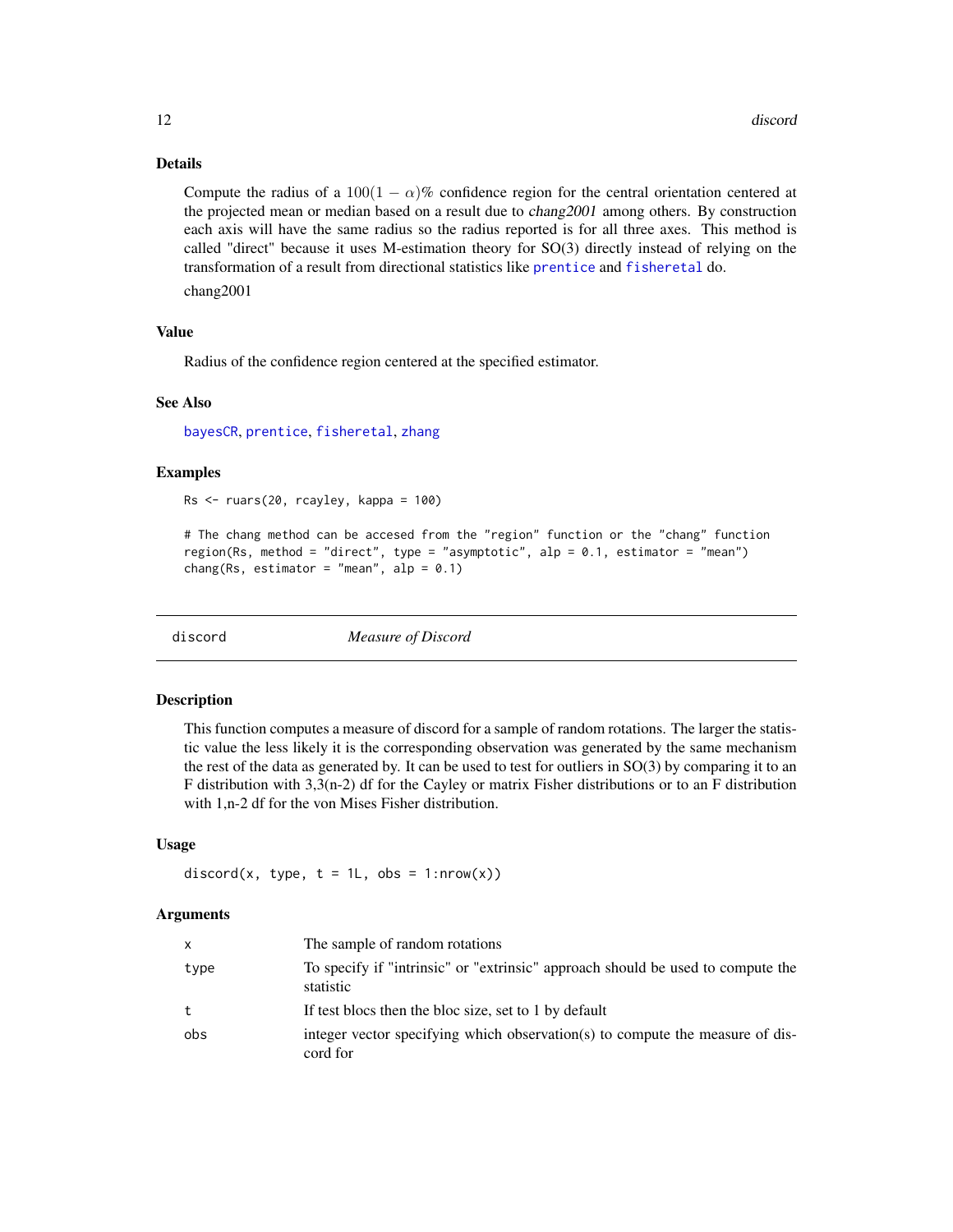<span id="page-12-0"></span>drill the contract of the contract of the contract of the contract of the contract of the contract of the contract of the contract of the contract of the contract of the contract of the contract of the contract of the cont

## Value

The Hi statistic for each group of size t is returned. If  $t>1$  then which observations that define each group of size t is returned as well.

## Examples

#Compute the measures of discord for a sample from the Cayley distribution # Intrinsic examples are commented out but are below if you're interested

```
Rss <- ruars(20,rcayley,kappa=1)
Hi <- discord(Rss, type='intrinsic')
He <- discord(Rss, type='extrinsic')
#Compare to the theoretical F distribution
OrdHi <- sort(Hi)
OrdHe <- sort(He)
par(mfrow=c(1,2))
plot(ecdf(OrdHi),main='Intrinsic',xlim=range(c(OrdHi,OrdHe)))
lines(OrdHi,pf(OrdHi,3,3*(length(OrdHi)-2)))
plot(ecdf(OrdHe),main='Extrinsic',xlim=range(c(OrdHi,OrdHe)))
lines(OrdHi,pf(OrdHi,3,3*(length(OrdHe)-2)))
layout(1)
```
drill *Drill data set*

#### Description

The drill data set was collected to assess variation in human movement while performing a task (Rancourt, 1995). Eight subjects drilled into a metal plate while being monitored by infared cameras. Quaternions are used to represent the orientation of each subjects' wrist, elbow and shoulder in one of six positions. For some subjects several replicates are available. See Rancourt et al. (2000) for one approach to analyzing these data.

## Usage

drill

## Format

A data frame with 720 observations on the following 8 variables:

Subject Subject number (1-8)

Joint Joint name (Wrist, elbow, shoulder)

Position Drilling position (1-6)

Replicate Replicate number (1-5)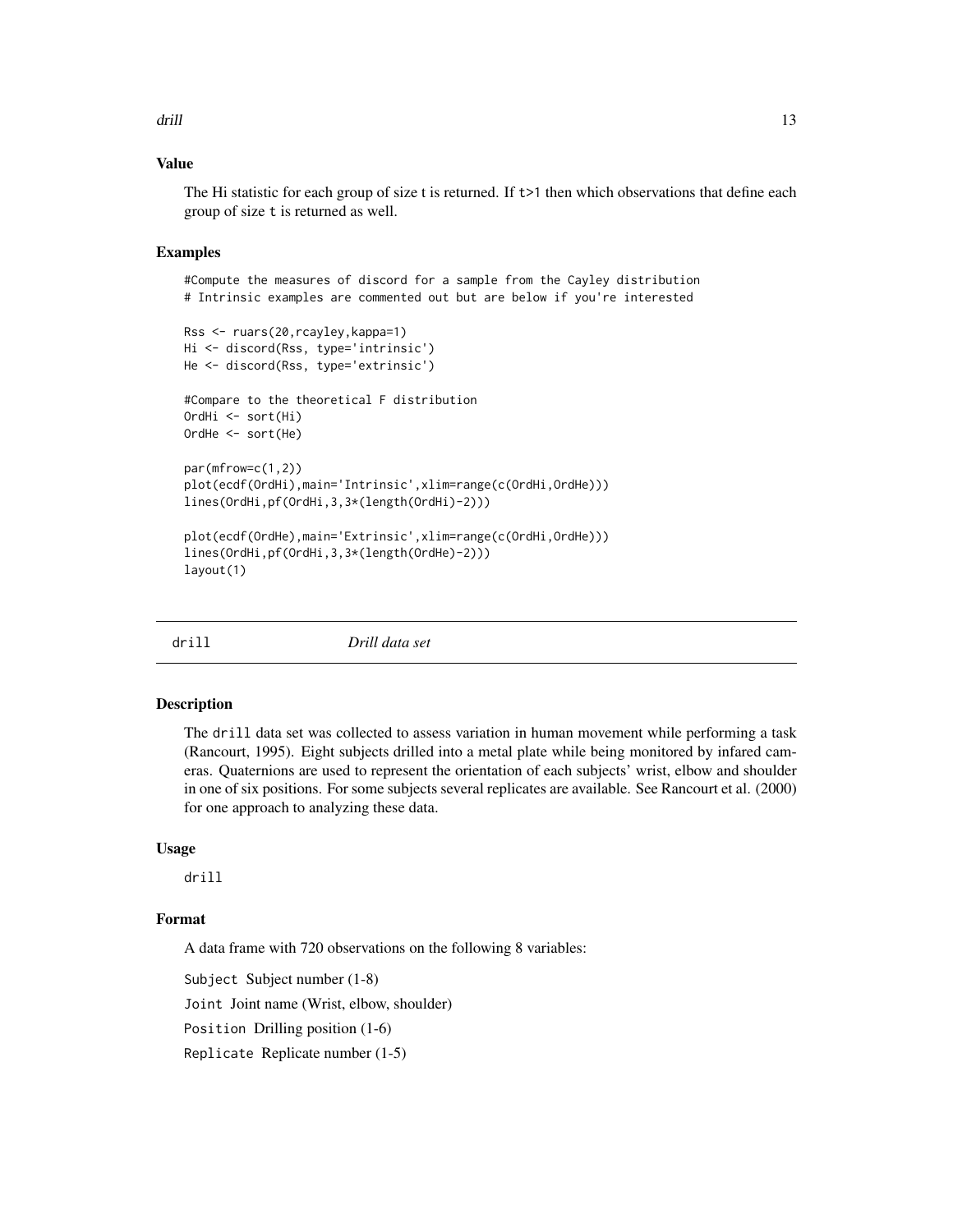<span id="page-13-0"></span>14 Fisher

- Q1 First element of orientation (quaternion)
- Q2 Second element of orientation (quaternion)
- Q3 Third element of orientation (quaternion)
- Q4 Fourth element of orientation (quaternion)

#### Source

<https://www.mat.ulaval.ca/lrivest/louis-paul-rivest/publications/>

## References

- 1. Rancourt, D. (1995). "Arm posture and hand mechanical impedance in the control of a handheld power drill." Ph.D. Thesis, MIT.
- 2. Rancourt, D., Rivest, L. & Asselin, J. (2000). "Using orientation statistics to investigate variations in human kinematics." Journal of the Royal Statistical Society: Series C (Applied Statistics), 49(1), pp. 81-94.

## Examples

```
# Estimate central orientation of the first subject's wrist
Subject1Wrist <- subset(drill, Subject == 1 & Joint == "Wrist")
Qs <- as.Q4(Subject1Wrist[, 5:8])
mean(Qs)
```

```
# Plot Subject 1's wrist measurements using the connection to rotation matrices
plot(Qs, col = c(1, 2, 3))
```

```
# Translate the quaternion measurements into rotations and
# estimate the central orientation in terms of rotations
Rs < -as.SO3(Qs)mean(Rs)
```
<span id="page-13-1"></span>Fisher *The matrix-Fisher distribution*

#### Description

Density, distribution function and random generation for the matrix-Fisher distribution with concentration kappa  $\kappa$ .

## Usage

dfisher(r, kappa = 1, nu = NULL, Haar = TRUE)  $pfisher(q, kappa = 1, nu = NULL, lower.tail = TRUE)$  $rfisher(n, kappa = 1, nu = NULL)$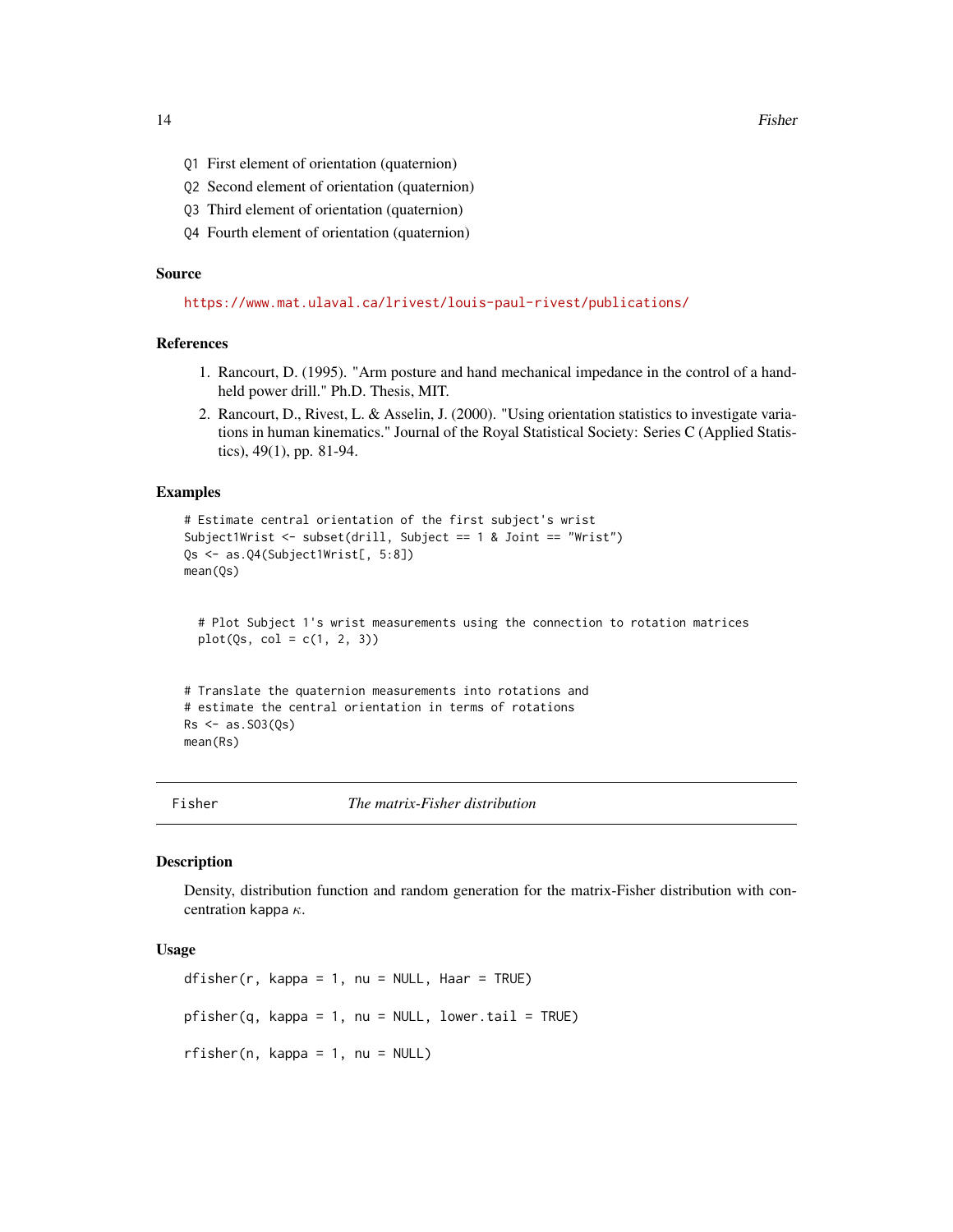#### <span id="page-14-0"></span>Fisher 15

## Arguments

| r, q       | vector of quantiles.                                                                          |
|------------|-----------------------------------------------------------------------------------------------|
| kappa      | concentration parameter.                                                                      |
| nu         | circular variance, can be used in place of kappa.                                             |
| Haar       | logical; if TRUE density is evaluated with respect to the Haar measure.                       |
| lower.tail | logical; if TRUE (default), probabilities are $P(X \le x)$ otherwise, $P(X > x)$ .            |
| n          | number of observations. If length $(n)$ >1, the length is taken to be the number<br>required. |

## Details

The matrix-Fisher distribution with concentration  $\kappa$  has density

$$
C_{\rm F}(r|\kappa) = \frac{1}{2\pi \left[ I_0(2\kappa) - I_1(2\kappa) \right]} e^{2\kappa \cos(r)} [1 - \cos(r)]
$$

with respect to Lebesgue measure where  $I_p(\cdot)$  denotes the Bessel function of order p defined as  $I_p(\kappa) = \frac{1}{2\pi} \int_{-\pi}^{\pi} \cos(pr)e^{k\cos r} dr$ . If kappa>354 then random deviates are generated from the [Cayley](#page-7-1) distribution because they agree closely for large kappa and generation is more stable from the Cayley distribution.

For large  $\kappa$ , the Bessel functon gives errors so a large  $\kappa$  approximation to the matrix-Fisher distribution is used instead, which is the Maxwell-Boltzmann density.

## Value

| dfisher | gives the density               |
|---------|---------------------------------|
| pfisher | gives the distribution function |
| rfisher | generates random deviates       |

#### See Also

[Angular-distributions](#page-2-1) for other distributions in the rotations package.

#### Examples

```
r < - seq(-pi, pi, length = 500)
```
#Visualize the matrix Fisher density fucntion with respect to the Haar measure plot(r, dfisher(r, kappa = 10), type = "l", ylab = "f(r)")

```
#Visualize the matrix Fisher density fucntion with respect to the Lebesgue measure
plot(r, dfisher(r, kappa = 10, Haar = FALSE), type = "l", ylab = "f(r)")
```

```
#Plot the matrix Fisher CDF
plot(r,pfisher(r,kappa = 10), type = "l", ylab = "F(r)")
```

```
#Generate random observations from matrix Fisher distribution
rs \leftarrow rfisher(20, kappa = 1)hist(rs, breaks = 10)
```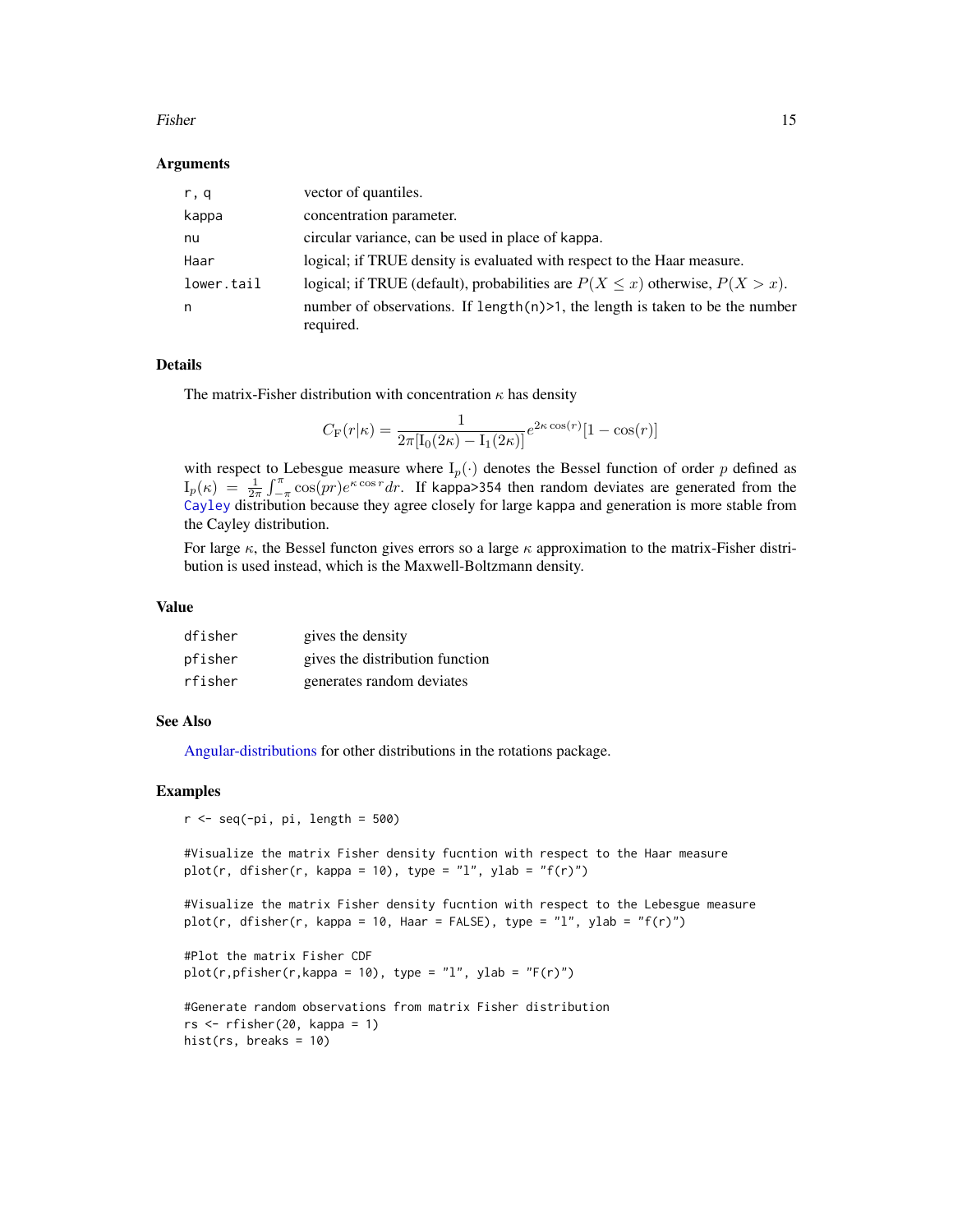<span id="page-15-0"></span>

Return the concentration parameter that corresponds to a given circular variance.

#### Usage

fisher.kappa(nu)

#### Arguments

nu circular variance

## Details

The concentration parameter  $\kappa$  does not translate across circular distributions. A commonly used measure of spread in circular distributions that does translate is the circular variance defined as  $\nu = 1 - E[\cos(r)]$  where  $E[\cos(r)]$  is the mean resultant length. See mardia2000 for more details. This function translates the circular variance  $\nu$  into the corresponding concentration parameter  $\kappa$ for the matrix-Fisher distribution. For numerical stability, a maximum  $\kappa$  of 350 is returned.

mardia2000

## Value

Concentration parameter corresponding to nu.

## See Also

[Fisher](#page-13-1)

## Examples

# Find the concentration parameter for circular variances 0.25, 0.5, 0.75 fisher.kappa(0.25) fisher.kappa(0.5) fisher.kappa(0.75)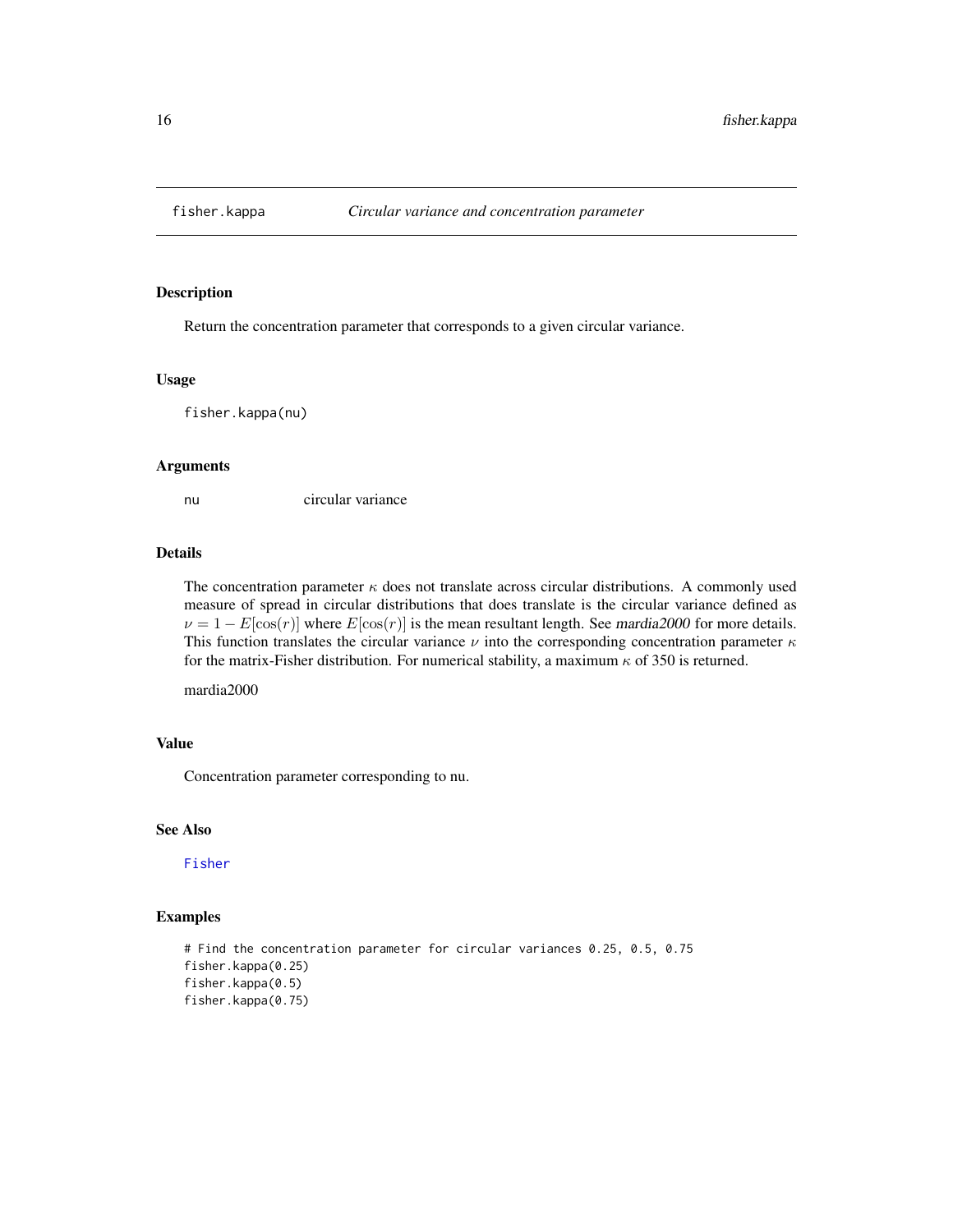<span id="page-16-1"></span><span id="page-16-0"></span>

Find the radius of a 100(1 $-\alpha$ )% confidence region for the central orientation based on transforming a result from directional statistics.

#### Usage

fisheretal(x, alp = NULL, boot = TRUE,  $m = 300$ , symm = TRUE) ## S3 method for class 'Q4' fisheretal(x, alp = NULL, boot = TRUE,  $m = 300$ , symm = TRUE) ## S3 method for class 'SO3' fisheretal(x, alp = NULL, boot = TRUE,  $m = 300$ , symm = TRUE)

## **Arguments**

| $\mathsf{x}$ | $n \times p$ matrix where each row corresponds to a random rotation in matrix ( $p = 9$ )<br>or quaternion ( $p = 4$ ) form. |
|--------------|------------------------------------------------------------------------------------------------------------------------------|
| alp          | alpha level desired, e.g. $0.05$ or $0.10$ .                                                                                 |
| boot         | should the bootstrap or normal theory critical value be used.                                                                |
| m            | number of bootstrap replicates to use to estimate critical value.                                                            |
| symm         | logical; if TRUE (default), a symmetric region is constructed.                                                               |

## Details

Compute the radius of a 100(1 –  $\alpha$ )% confidence region for the central orientation based on the projected mean estimator using the method for the mean polar axis as proposed in fisher1996. To be able to reduce their method to a radius requires the additional assumption of rotational symmetry, equation (10) in fisher1996.

fisher1996

## Value

Radius of the confidence region centered at the projected mean.

## See Also

[bayesCR](#page-6-1), [prentice](#page-38-1), [chang](#page-10-1), [zhang](#page-55-1)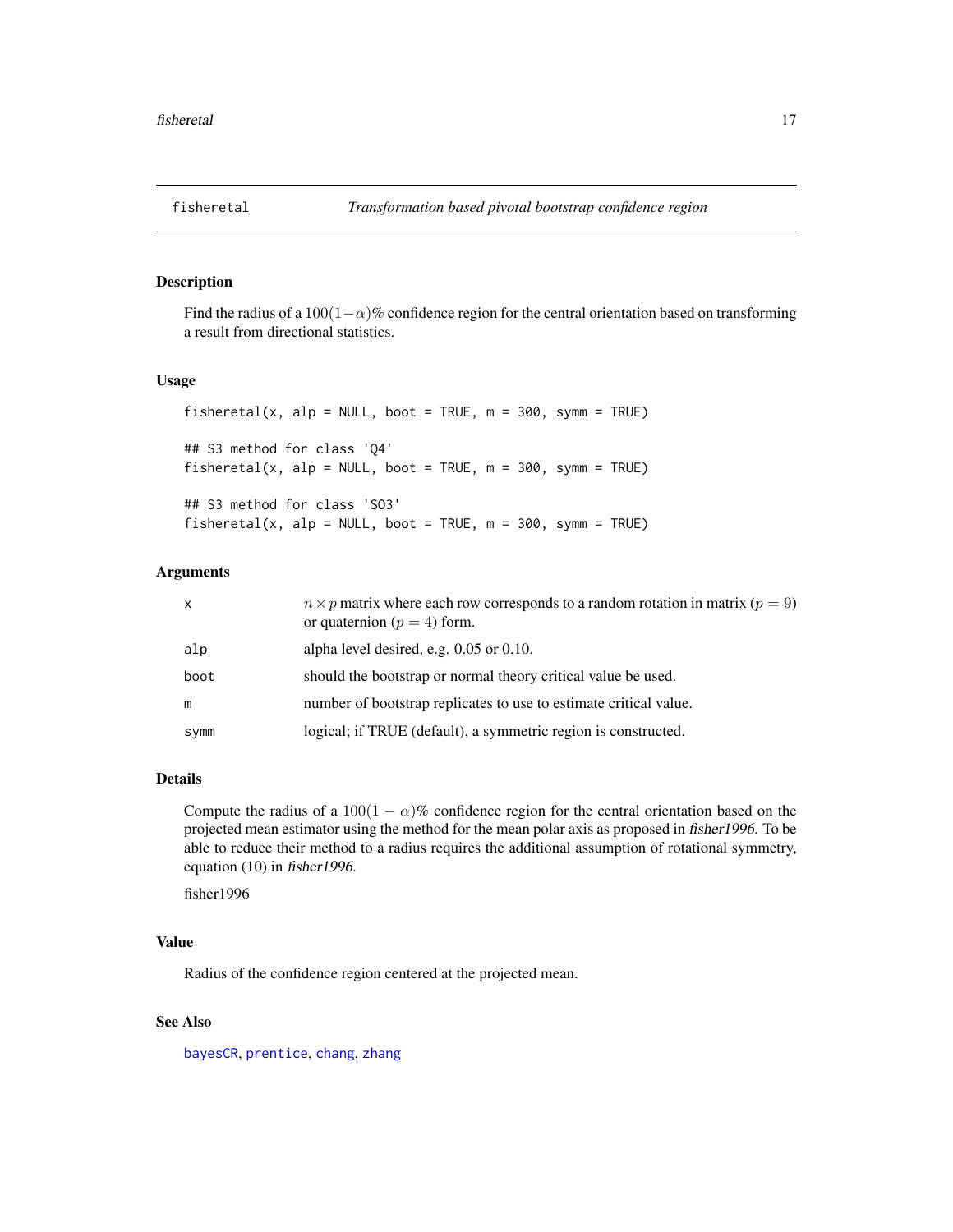## Examples

```
Qs<-ruars(20, rcayley, kappa = 100, space = 'Q4')
# The Fisher et al. method can be accesed from the "region" function or the "fisheretal" function
region(Qs, method = "transformation", type = "bootstrap", alp = 0.1,
symm = TRUE, estimator = "mean")
fisheretal(Qs, alp = 0.1, boot = TRUE, symm = TRUE)
```
#### genR *Generate rotations*

## Description

Generate rotations in matrix format using Rodrigues' formula or quaternions.

#### Usage

 $genR(r, S = NULL, space = "S03")$ 

## **Arguments**

|       | vector of angles.                                                                |
|-------|----------------------------------------------------------------------------------|
|       | central orientation.                                                             |
| space | indicates the desired representation: rotation matrix "SO3" or quaternions "O4." |

## Details

Given a vector  $U = (u_1, u_2, u_3)^{\top} \in R^3$  of length one and angle of rotation r, a  $3 \times 3$  rotation matrix is formed using Rodrigues' formula

$$
\cos(r)I_{3\times 3} + \sin(r)\Phi(U) + (1 - \cos(r))UU^{\top}
$$

where  $I_{3\times 3}$  is the  $3\times 3$  identity matrix,  $\Phi(U)$  is a  $3\times 3$  skew-symmetric matrix with upper triangular elements  $-u_3$ ,  $u_2$  and  $-u_1$  in that order.

For the same vector and angle a quaternion is formed according to

$$
q = [cos(\theta/2), sin(\theta/2)U]^\top.
$$

## Value

A  $n \times p$  matrix where each row is a random rotation matrix ( $p = 9$ ) or quaternion ( $p = 4$ ).

#### Examples

 $r$  <- rvmises(20, kappa = 0.01)  $Rs < -genR(r, space = "S03")$  $Qs \leq-genR(r, space = "Q4")$ 

<span id="page-17-0"></span>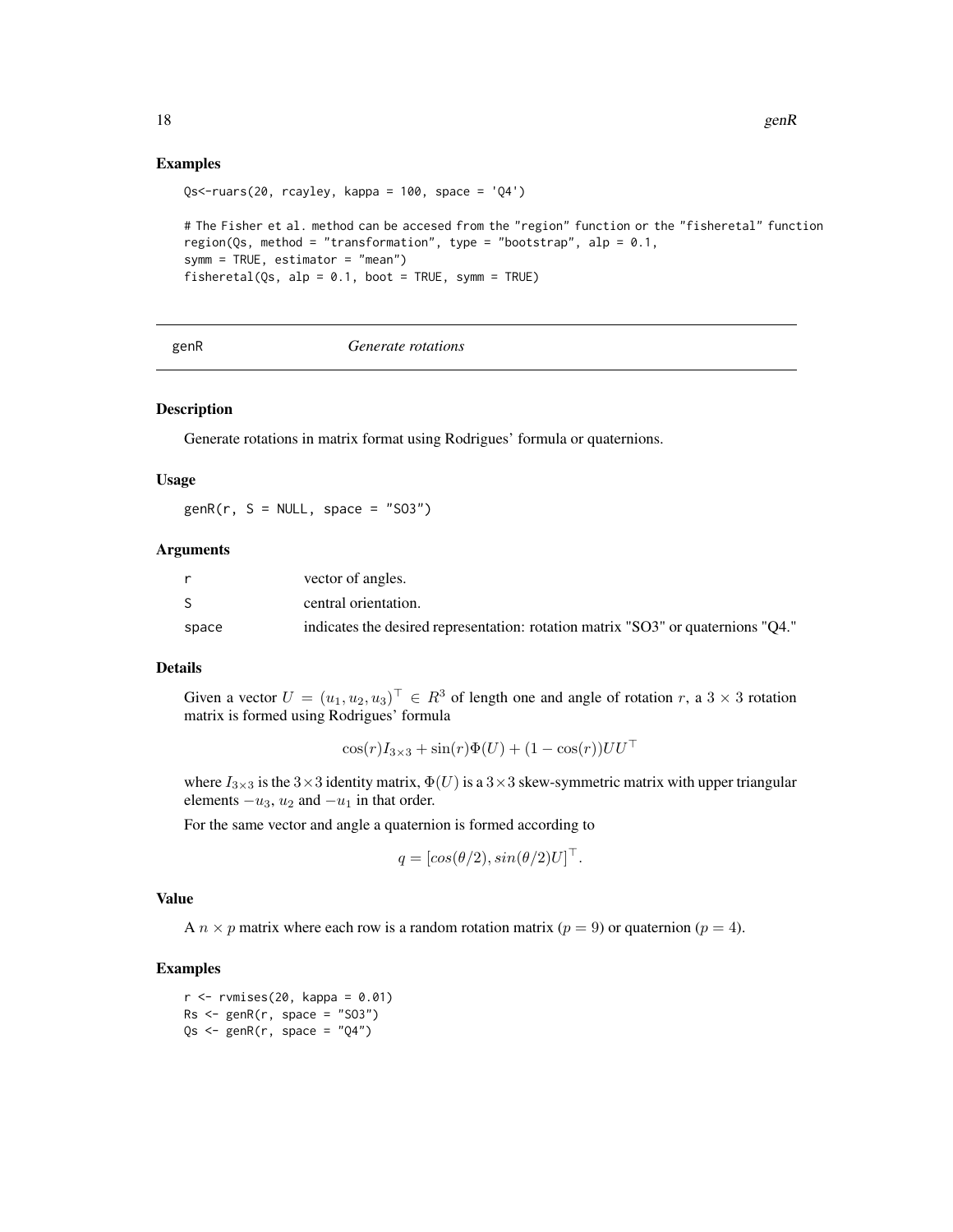<span id="page-18-0"></span>

Gradient based optimization for user defined central orientation of a rotation sample.

## Usage

```
gradient.search(
  sample,
 error,
 minerr = 1e-05,
  start = mean(sample),
  theta = NULL
)
```
## Arguments

| user defined function to observed distance between sample and estimate, has to<br>error<br>have parameters for the sample and the estimate. |  |
|---------------------------------------------------------------------------------------------------------------------------------------------|--|
| minimal distance to consider for convergence.<br>minerr                                                                                     |  |
| starting value for the estimation.<br>start                                                                                                 |  |
| size of the grid considered.<br>theta                                                                                                       |  |

#### Value

list of

- Shat estimate of the main direction
- iter number of iterations necessary for convergence
- theta final size of the grid
- minerr error used for convergence
- error numeric value of total sample's distance from main direction

## Examples

```
# minimize L1 norm:
L1.error <- function(sample, Shat) {
  sum(rot.dist(sample, Shat, method = "intrinsic", p = 1))
}
cayley.sample \leq ruars(n = 10, rangle = rcayley, nu = 1, space = 'SO3')
SL1 <- gradient.search(cayley.sample, L1.error, start = id.SO3)
```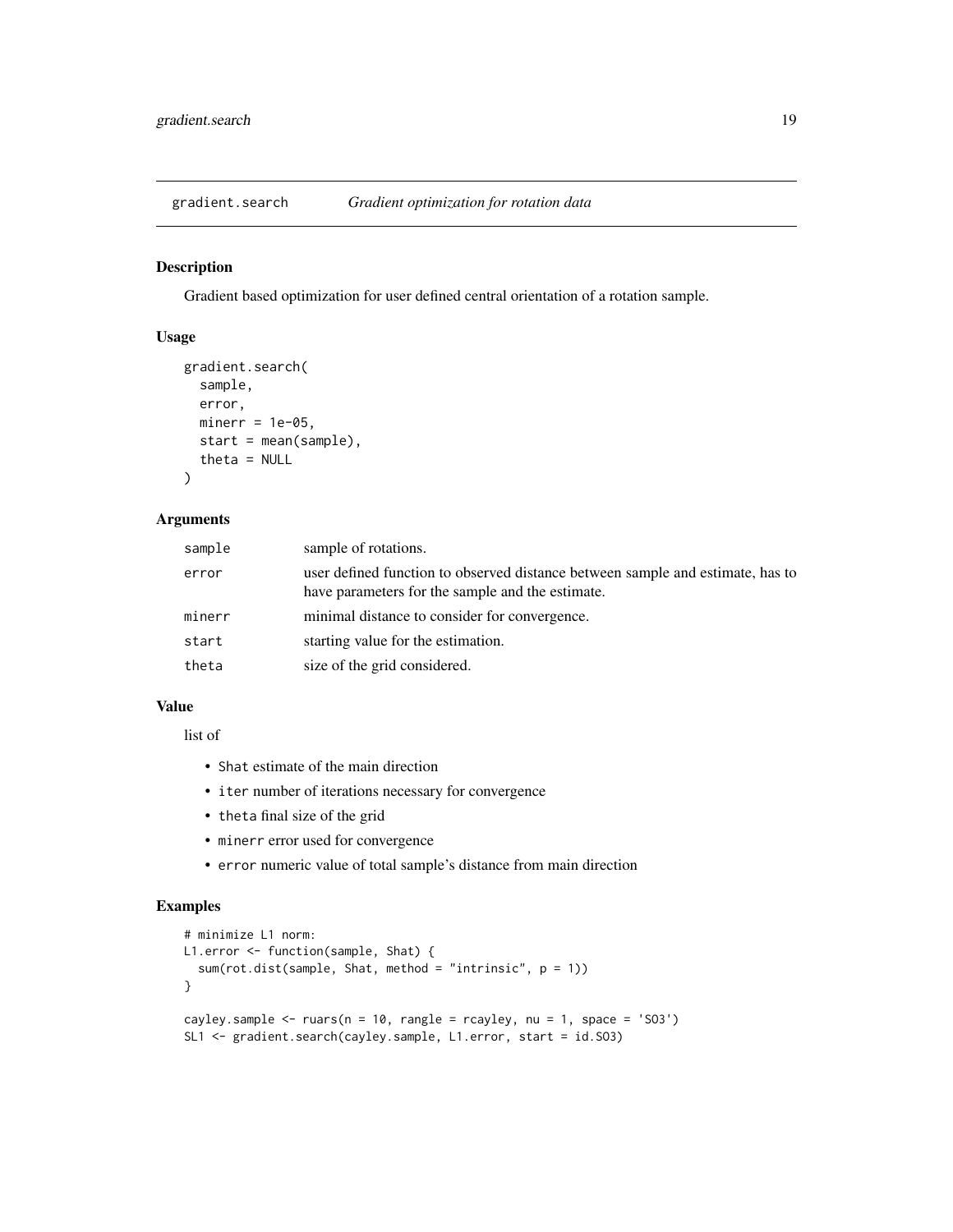# visually no perceptible difference between median estimates from in-built function and # gradient based search (for almost all starting values)

```
plot(cayley.sample, center=SL1$Shat, show_estimates="all")
```
<span id="page-19-1"></span>Haar *Uniform distribution*

## Description

Density, distribution function and random generation for the uniform distribution.

#### Usage

 $phaar(q, lower.tail = TRUE)$ 

rhaar(n)

dhaar(r)

## Arguments

| r.q        | vector of quantiles.                                                               |
|------------|------------------------------------------------------------------------------------|
| lower.tail | logical; if TRUE (default), probabilities are $P(X \le x)$ otherwise, $P(X > x)$ . |
| n.         | number of observations. If length $(n)$ >1, the length is taken to be the number   |
|            | required.                                                                          |

## Details

The uniform distribution has density

$$
C_U(r) = \frac{[1 - \cos(r)]}{2\pi}
$$

with respect to the Lebesgue measure. The Haar measure is the volume invariant measure for SO(3) that plays the role of the uniform measure on SO(3) and  $C_U(r)$  is the angular distribution that corresponds to the uniform distribution on  $SO(3)$ , see [UARS](#page-51-1). The uniform distribution with respect to the Haar measure is given by

$$
C_U(r) = \frac{1}{2\pi}.
$$

Because the uniform distribution with respect to the Haar measure gives a horizontal line at 1 with respect to the Lebesgue measure, we called this distribution 'Haar.'

## Value

| dhaar | gives the density               |
|-------|---------------------------------|
| phaar | gives the distribution function |
| rhaar | generates random deviates       |

<span id="page-19-0"></span>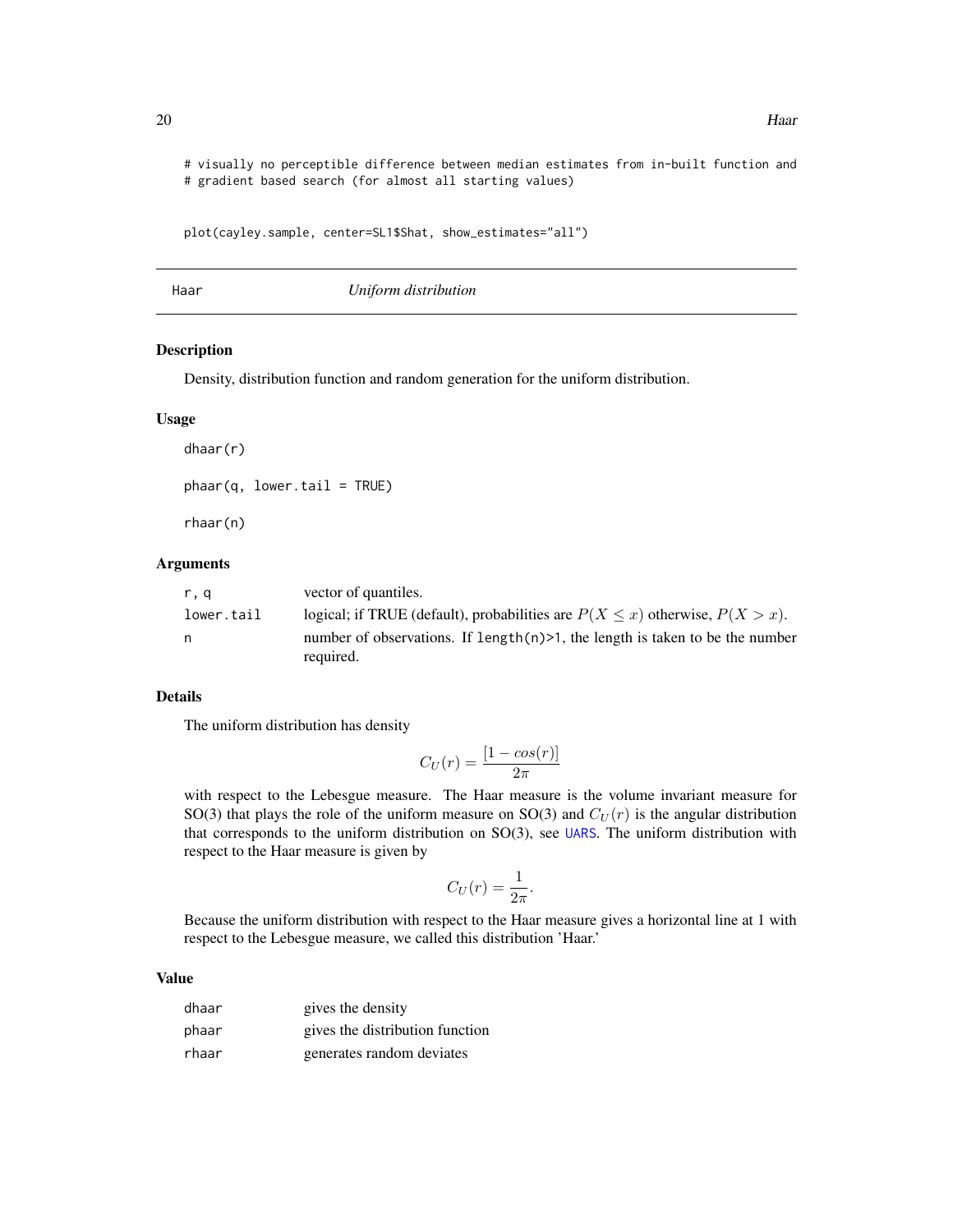<span id="page-20-0"></span>head 21 and 22 and 22 and 22 and 22 and 22 and 22 and 22 and 22 and 22 and 22 and 22 and 22 and 22 and 22 and 22 and 22 and 22 and 22 and 22 and 22 and 22 and 22 and 22 and 22 and 22 and 22 and 22 and 22 and 22 and 22 and

## See Also

[Angular-distributions](#page-2-1) for other distributions in the rotations package.

## Examples

```
r < - seq(-pi, pi, length = 1000)
#Visualize the uniform distribution with respect to Lebesgue measure
plot(r, dhaar(r), type = "l", ylab = "f(r)")
#Visualize the uniform distribution with respect to Haar measure, which is
#a horizontal line at 1
plot(r, 2*pi*dhaar(r)/(1-cos(r)), type = "l", ylab = "f(r)")
#Plot the uniform CDF
plot(r,phant(r), type = "l", ylab = "F(r)")#Generate random observations from uniform distribution
rs < - rhaar(50)#Visualize on the real line
hist(rs, breaks = 10)
```
#### head *Return the First or Last Parts of an Object*

#### Description

Returns the first or last parts of a vector, matrix, table, data frame or function. Since head() and tail() are generic functions, they may also have been extended to other classes.

#### Usage

```
## S3 method for class 'SO3'
head(x, n = 6L, ...)
## S3 method for class 'Q4'
head(x, n = 6L, ...)
```
#### Arguments

x an object

n an integer vector of length up to dim(x) (or 1, for non-dimensioned objects). Values specify the indices to be selected in the corresponding dimension (or along the length) of the object. A positive value of  $n[i]$  includes the first/last n[i] indices in that dimension, while a negative value excludes the last/first abs(n[i]), including all remaining indices. NA or non-specified values (when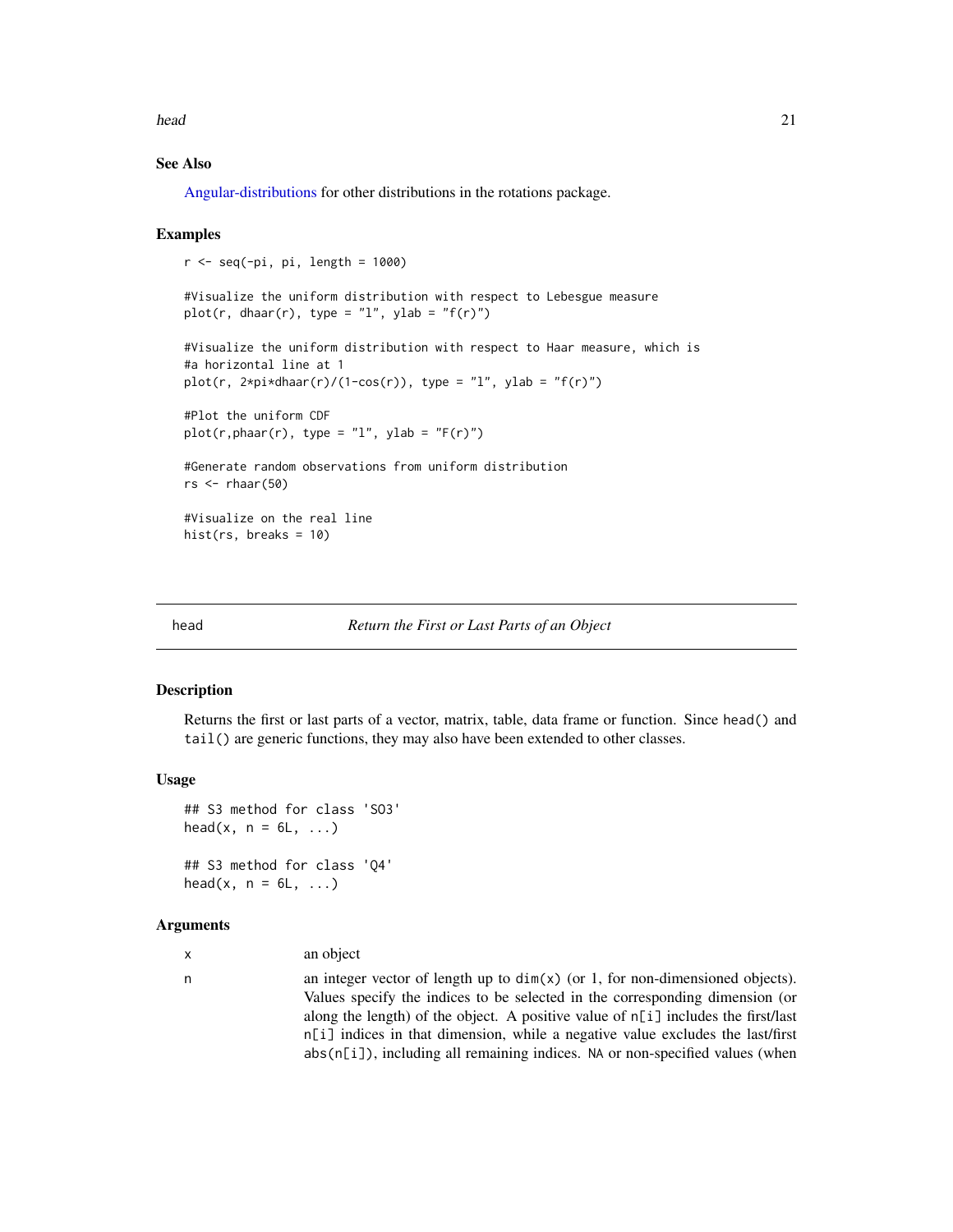$length(n) < length(dim(x))$  select all indices in that dimension. Must contain at least one non-missing value.

<span id="page-21-0"></span>... arguments to be passed to or from other methods.

## Details

For vector/array based objects, head()  $(tail()$  returns a subset of the same dimensionality as x, usually of the same class. For historical reasons, by default they select the first (last) 6 indices in the first dimension ("rows") or along the length of a non-dimensioned vector, and the full extent (all indices) in any remaining dimensions. head.matrix() and tail.matrix() are exported.

The default and array(/matrix) methods for head() and tail() are quite general. They will work as is for any class which has a dim() method, a length() method (only required if dim() returns NULL), and a [ method (that accepts the drop argument and can subset in all dimensions in the dimensioned case).

For functions, the lines of the deparsed function are returned as character strings.

When  $x$  is an array(/matrix) of dimensionality two and more,  $tail()$  will add dimnames similar to how they would appear in a full printing of  $x$  for all dimensions k where  $n[k]$  is specified and non-missing and dimnames(x)[[k]] (or dimnames(x) itself) is NULL. Specifically, the form of the added dimnames will vary for different dimensions as follows:

k=1 (rows): "[n,]" (right justified with whitespace padding)

k=2 (columns): "[,n]" (with *no* whitespace padding)

k>2 (higher dims): "n", i.e., the indices as *character* values

Setting keepnums = FALSE suppresses this behaviour.

As [data.frame](#page-0-0) subsetting ('indexing') keeps [attributes](#page-0-0), so do the head() and tail() methods for data frames.

## Value

An object (usually) like x but generally smaller. Hence, for [array](#page-0-0)s, the result corresponds to  $x[\ldots]$ , drop=FALSE]. For  $f$ table objects x, a transformed format $(x)$ .

#### Author(s)

Patrick Burns, improved and corrected by R-Core. Negative argument added by Vincent Goulet. Multi-dimension support added by Gabriel Becker.

#### Examples

```
head(letters)
head(letters, n = -6L)
head(freeny.x, n = 10L)
head(freeny.y)
head(iris3)
head(iris3, c(6L, 2L))
head(iris3, c(6L, -1L, 2L))
```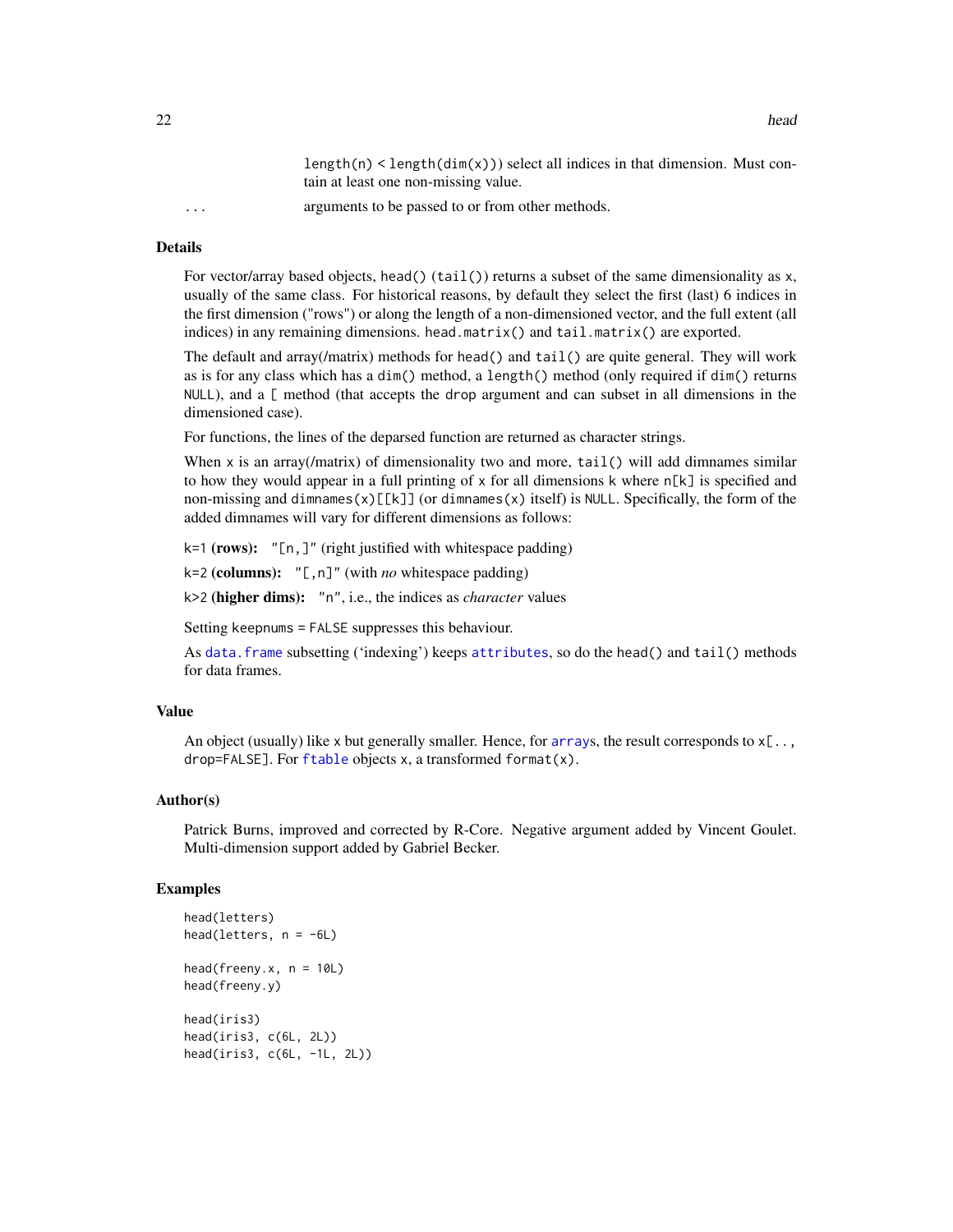#### <span id="page-22-0"></span> $log.SO3$  23

```
tail(letters)
tail(letters, n = -6L)
tail(freeny.x)
## the bottom-right "corner" :
tail(freeny.x, n = c(4, 2))
tail(freeny.y)
tail(iris3)
tail(iris3, c(6L, 2L))
tail(iris3, c(6L, -1L, 2L))
## iris with dimnames stripped
a3d <- iris3 ; dimnames(a3d) <- NULL
tail(a3d, c(6, -1, 2)) # keepnums = TRUE is default here!
tail(a3d, c(6, -1, 2), keepnums = FALSE)## data frame w/ a (non-standard) attribute:
treeS <- structure(trees, foo = "bar")
(n <- nrow(treeS))
stopifnot(exprs = { # attribute is kept
    identical(htS <- head(treeS), treeS[1:6, ])
    identical(attr(htS, "foo") , "bar")
    identical(tlS <- tail(treeS), treeS[(n-5):n, ])
    ## BUT if I use "useAttrib(.)", this is *not* ok, when n is of length 2:
    ## --- because [i,j]-indexing of data frames *also* drops "other" attributes ..
    identical(tail(treeS, 3:2), treeS[(n-2):n, 2:3] )
})
tail(library) # last lines of function
head(stats::ftable(Titanic))
## 1d-array (with named dim) :
a1 <- array(1:7, 7); names(dim(a1)) <- "02"stopifnot(exprs = {
 identical( tail(a1, 10), a1)
 identical( head(a1, 10), a1)
 identical( head(a1, 1), a1 [1 , drop=FALSE] ) # was a1[1] in R <= 3.6.xidentical( tail(a1, 2), a1[6:7])
 identical( tail(a1, 1), a1 [7 , drop=FALSE] ) # was a1[7] in R <= 3.6.x})
```
log.SO3 *Rotation logarithm*

#### Description

Compute the logarithm of a rotation matrix, which results in a  $3 \times 3$  skew-symmetric matrix. This function maps the lie group  $SO(3)$  into its tangent space, which is the space of all  $3 \times 3$  skew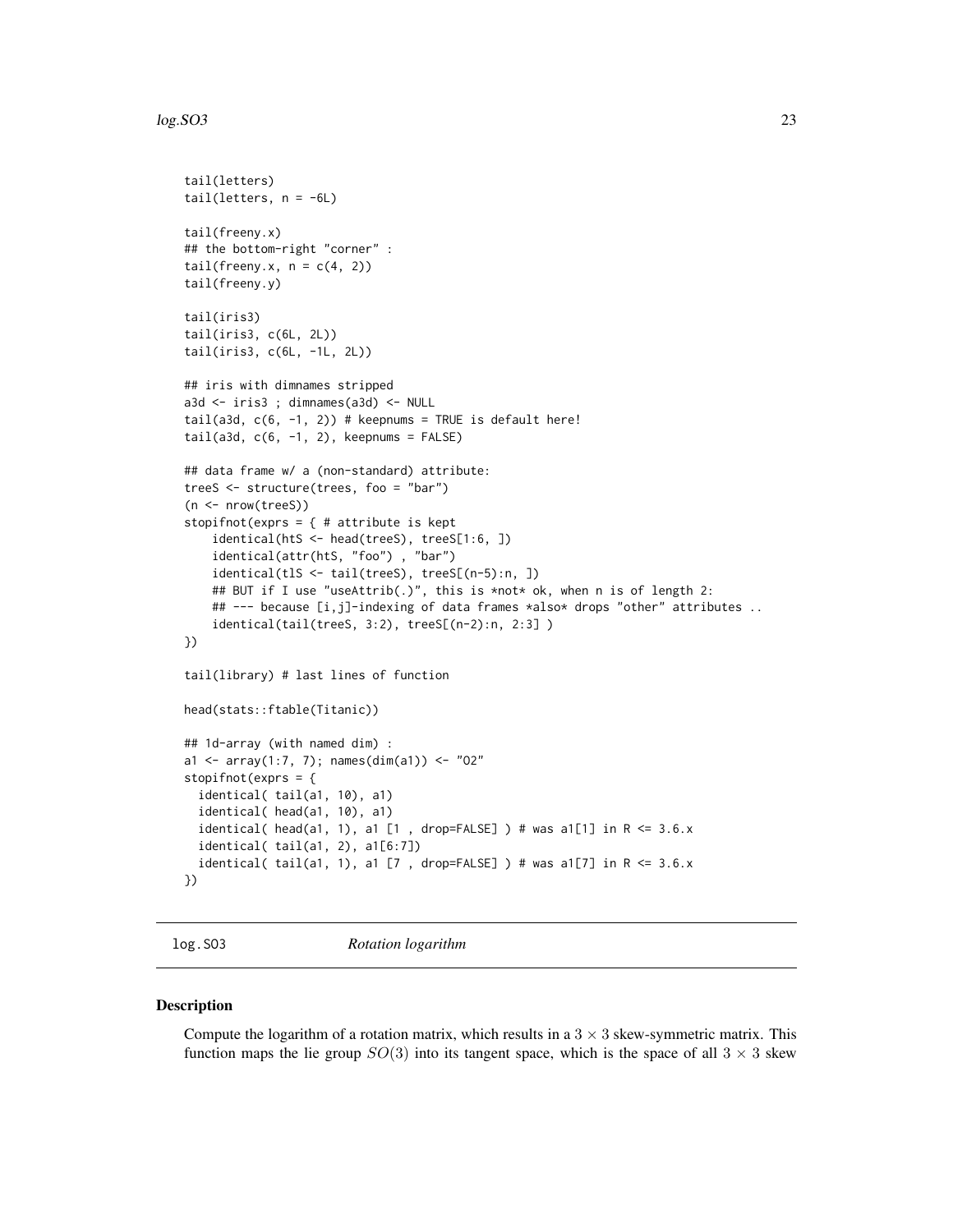<span id="page-23-0"></span>symmetric matrices, the lie algebra  $so(3)$ . For details see e.g. moakher02.

## Usage

```
## S3 method for class 'SO3'
log(x, \ldots)
```
## Arguments

|   | $n \times 9$ matrix where each row corresponds to a random rotation matrix. |
|---|-----------------------------------------------------------------------------|
| . | additional arguments.                                                       |

## Details

moakher02

## Value

Skew symmetric matrix  $log(R)$ .

## Examples

```
Rs <- ruars(20, rcayley)
```
#Here we demonstrate how the logarithm can be used to determine the angle and #axis corresponding to the provided sample

```
lRs <- log(Rs) #Take the logarithm of the sample<br>Ws <- lRs[,c(6, 7, 2)] #The appropriate diagonal entries
                                   #The appropriate diagonal entries are the axis*angle
lens <- sqrt(rowSums(Ws^2))
axes <- mis.axis(Rs)
angs <- mis.angle(Rs)
all.equal(axes, Ws/lens)
all.equal(angs, lens)
```
<span id="page-23-1"></span>Maxwell *The modified Maxwell-Boltzmann distribution*

#### Description

Density, distribution function and random generation for the Maxwell-Boltzmann distribution with concentration kappa  $\kappa$  restricted to the range  $[-\pi, \pi)$ .

## Usage

```
dmaxwell(r, kappa = 1, nu = NULL, Haar = TRUE)
pmaxwell(q, kappa = 1, nu = NULL, lower.tail = TRUE)
rmaxwell(n, kappa = 1, nu = NULL)
```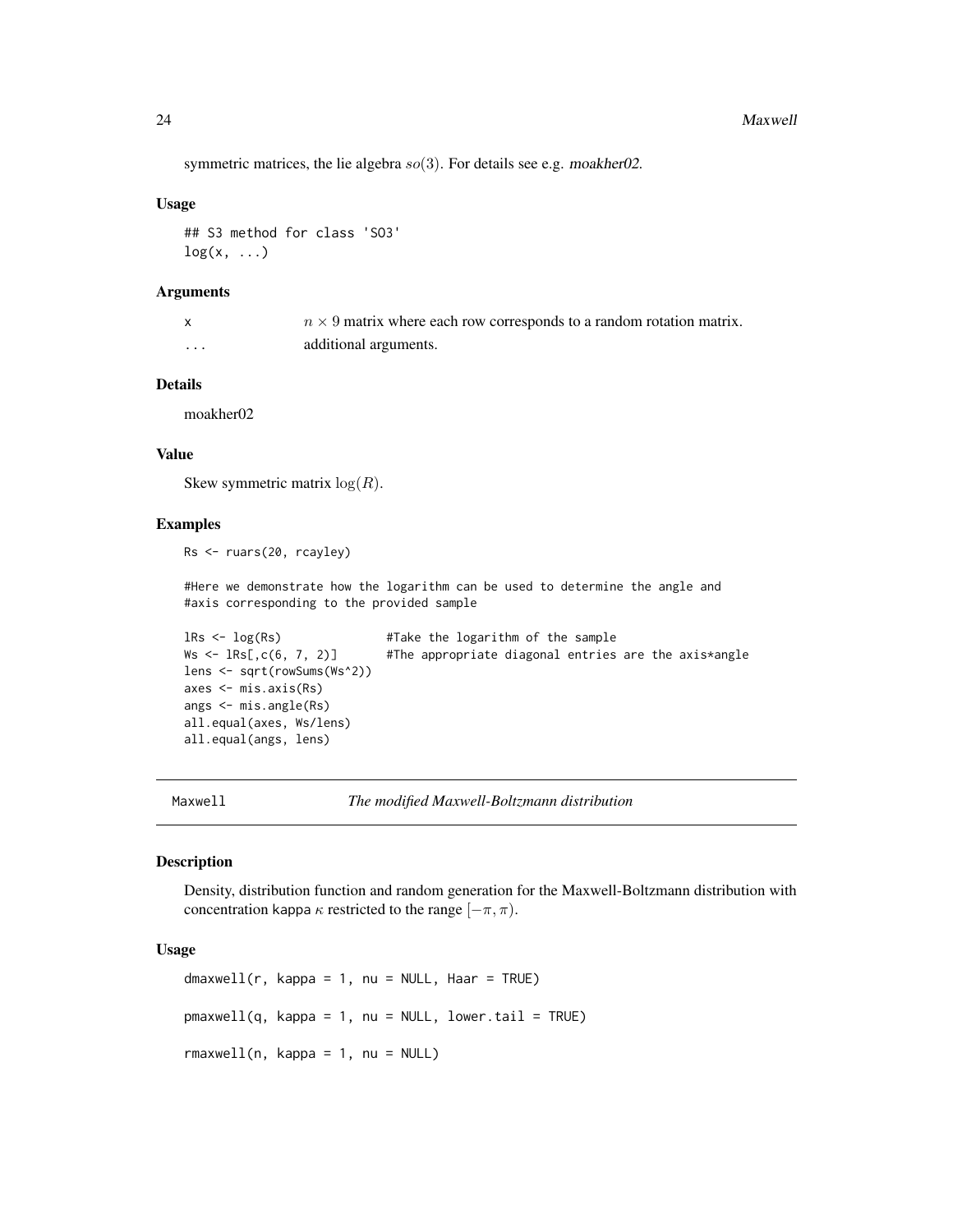#### <span id="page-24-0"></span>Maxwell 25

#### Arguments

| r, q       | vector of quantiles.                                                                          |
|------------|-----------------------------------------------------------------------------------------------|
| kappa      | concentration parameter.                                                                      |
| nu         | circular variance, can be used in place of kappa.                                             |
| Haar       | logical; if TRUE density is evaluated with respect to the Haar measure.                       |
| lower.tail | logical; if TRUE (default) probabilities are $P(X \le x)$ otherwise, $P(X > x)$ .             |
| n          | number of observations. If length $(n)$ >1, the length is taken to be the number<br>required. |

## Details

The Maxwell-Boltzmann distribution with concentration  $\kappa$  has density

$$
C_{\rm M}(r|\kappa)=2\kappa\sqrt{\frac{\kappa}{\pi}}r^2e^{-\kappa r^2}
$$

with respect to Lebesgue measure. The usual expression for the Maxwell-Boltzmann distribution can be recovered by setting  $a = (2\kappa)^0.5$ .

bingham2010

## Value

| dmaxwell    | gives the density                     |
|-------------|---------------------------------------|
| pmaxwell    | gives the distribution function       |
| $r$ maxwell | generates a vector of random deviates |

## See Also

[Angular-distributions](#page-2-1) for other distributions in the rotations package.

## Examples

```
r < - seq(-pi, pi, length = 500)
```

```
#Visualize the Maxwell-Boltzmann density fucntion with respect to the Haar measure
plot(r, dmaxwell(r, kappa = 10), type = "l", ylab = "f(r)")
```

```
#Visualize the Maxwell-Boltzmann density fucntion with respect to the Lebesgue measure
plot(r, dmaxwell(r, kappa = 10, Haar = FALSE), type = "l", ylab = "f(r)")
```

```
#Plot the Maxwell-Boltzmann CDF
plot(r, pmaxwell(r, kappa = 10), type = "l", ylab = "F(r)")
```

```
#Generate random observations from Maxwell-Boltzmann distribution
rs <- rmaxwell(20, kappa = 1)hist(rs, breaks = 10)
```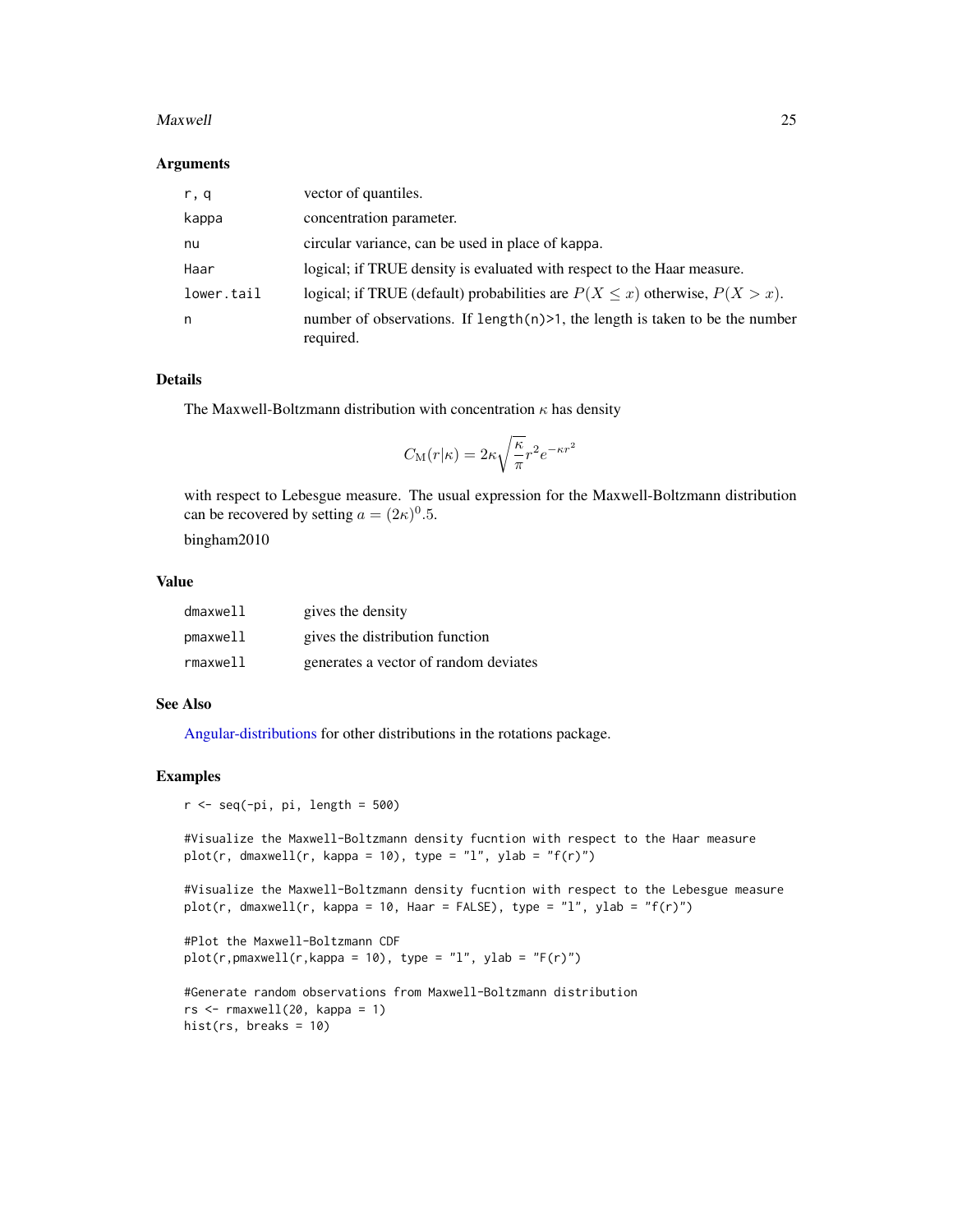<span id="page-25-0"></span>

Return the concentration parameter that corresponds to a given circular variance.

### Usage

maxwell.kappa(nu)

## Arguments

nu circular variance

## Details

The concentration parameter  $\kappa$  does not translate across circular distributions. A commonly used measure of spread in circular distributions that does translate is the circular variance defined as  $\nu = 1 - E[\cos(r)]$  where  $E[\cos(r)]$  is the mean resultant length. See mardia2000 for more details. This function translates the circular variance  $\nu$  into the corresponding concentration parameter  $\kappa$ for the modified Maxwell-Boltzmann distribution. For numerical stability, a maximum  $\kappa$  of 1000 is returned.

## Value

Concentration parameter corresponding to nu.

## See Also

[Maxwell](#page-23-1)

## Examples

```
# Find the concentration parameter for circular variances 0.25, 0.5, 0.75
maxwell.kappa(0.25)
maxwell.kappa(0.5)
maxwell.kappa(0.75)
```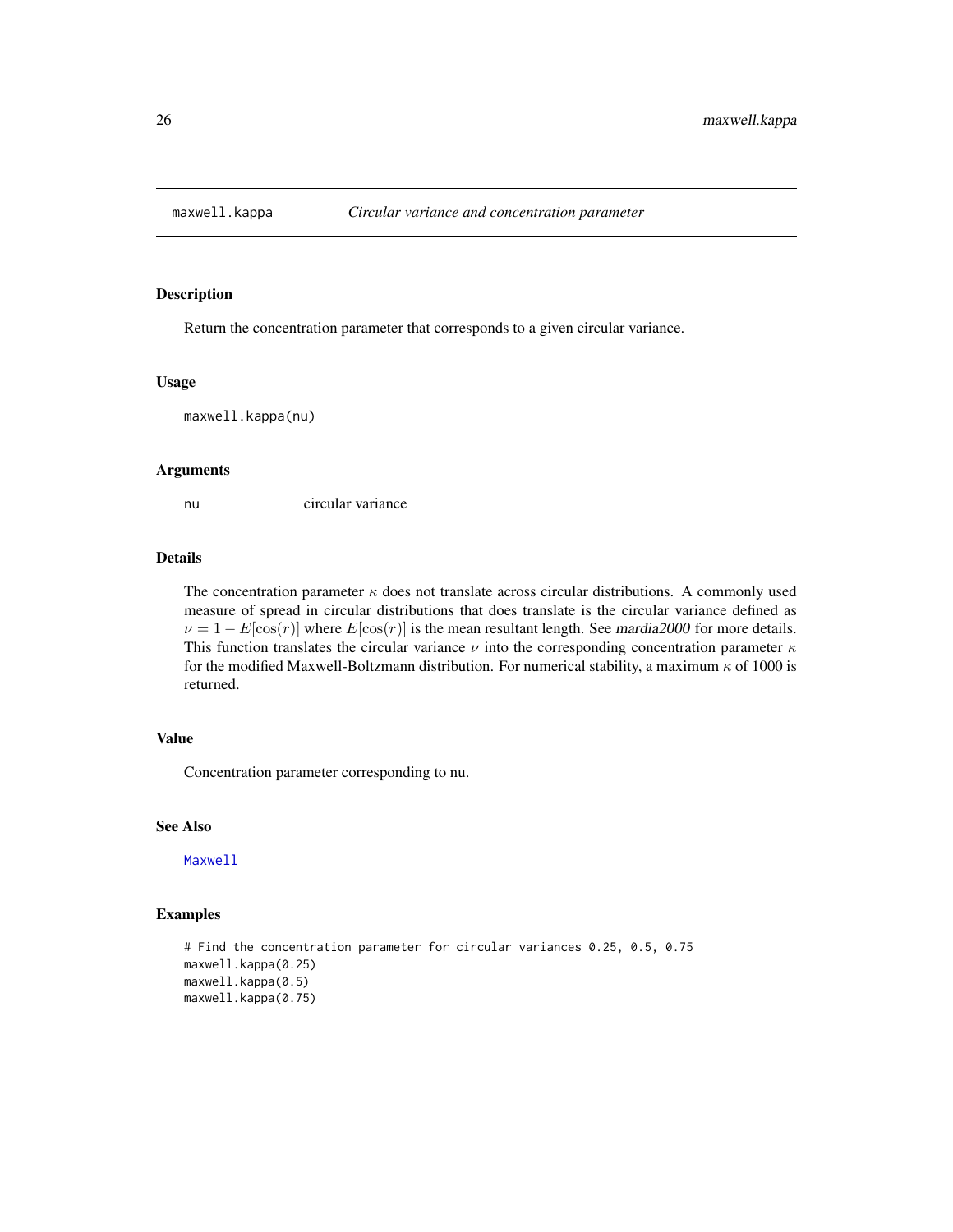<span id="page-26-0"></span>

Use non-informative Bayesian methods to infer about the central orientation and concentration parameter for a sample of rotations.

## Usage

MCMCSO3(x, type, S0, kappa0, tuneS, tuneK, burn\_in, m = 5000) ## S3 method for class 'SO3' MCMCSO3(x, type, S0, kappa0, tuneS, tuneK, burn\_in, m = 5000) ## S3 method for class 'Q4' MCMCSO3(x, type, S0, kappa0, tuneS, tuneK, burn\_in, m = 5000)

## Arguments

| $\times$ | $n \times p$ matrix where each row corresponds to a random rotation in matrix ( $p = 9$ )<br>or quaternion ( $p = 4$ ) form. |
|----------|------------------------------------------------------------------------------------------------------------------------------|
| type     | Angular distribution assumed on R. Options are Cayley, Fisher or Mises                                                       |
| S0       | initial estimate of central orientation                                                                                      |
| kappa0   | initial estimate of concentration parameter                                                                                  |
| tuneS    | central orientation tuning parameter, concentration of proposal distribution                                                 |
| tuneK    | concentration tuning parameter, standard deviation of proposal distribution                                                  |
| burn_in  | number of draws to use as burn-in                                                                                            |
| m        | number of draws to keep from posterior distribution                                                                          |

## Details

The procedures detailed in bingham2009b and bingham2010 are implemented to obtain draws from the posterior distribution for the central orientation and concentration parameters for a sample of 3D rotations. A uniform prior on SO(3) is used for the central orientation and the Jeffreys prior determined by type is used for the concentration parameter.

bingham2009b bingham2010

## Value

list of

- S Draws from the posterior distribution for central orientation S
- kappa Draws from the posterior distribution for concentration parameter kappa
- Saccept Acceptance rate for central orientation draws
- Kaccept Acceptance rate for concentration draws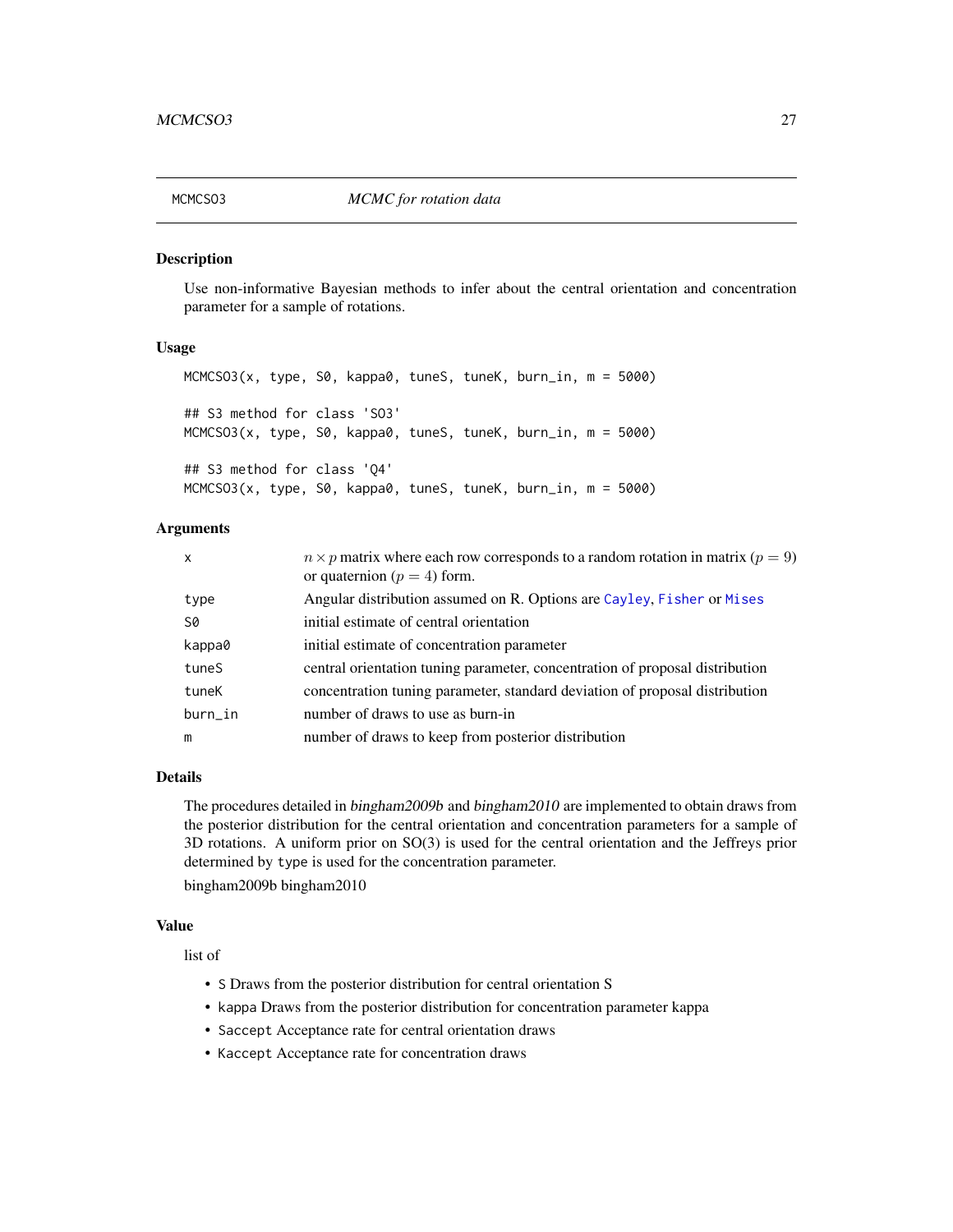28 mean was a strong of the contract of the contract of the contract of the contract of the contract of the contract of the contract of the contract of the contract of the contract of the contract of the contract of the co

## Examples

```
Rs <- ruars(20, rfisher, kappa = 10)
draws <- MCMCSO3(Rs, type = "Fisher", S0 = mean(Rs), kappa0 = 10, tuneS = 5000,
                 tuneK = 1, burn_in = 1000, m = 5000)
```
mean *Mean rotation*

## <span id="page-27-1"></span>Description

Compute the sample geometric or projected mean.

#Not run due to time constraints

## Usage

```
## S3 method for class 'SO3'
mean(x, type = "projected", epsilon = 1e-05, maxIter = 2000, ...)
## S3 method for class 'Q4'
mean(x, type = "projected", epsilon = 1e-05, maxIter = 2000, \ldots)
```
#### Arguments

| x        | $n \times p$ matrix where each row corresponds to a random rotation in matrix form<br>$(p = 9)$ or quaternion $(p = 4)$ form. |
|----------|-------------------------------------------------------------------------------------------------------------------------------|
| type     | string indicating "projected" or "geometric" type mean estimator.                                                             |
| epsilon  | stopping rule for the geometric-mean.                                                                                         |
| maxIter  | maximum number of iterations allowed for geometric-mean.                                                                      |
| $\cdots$ | additional arguments.                                                                                                         |

## Details

This function takes a sample of 3D rotations (in matrix or quaternion form) and returns the projected arithmetic mean denoted  $\hat{S}_P$  or geometric mean  $\hat{S}_G$  according to the type option. For a sample of *n* rotations in matrix form  $\mathbf{R}_i \in SO(3), i = 1, 2, \dots, n$ , the mean-type estimator is defined as

$$
\widehat{\mathbf{S}} = argmin_{\mathbf{S} \in SO(3)} \sum_{i=1}^{n} d^{2}(\mathbf{R}_{i}, \mathbf{S})
$$

where d is the Riemannian or Euclidean distance. For more on the projected mean see moakher02 and for the geometric mean see manton04. For the projected mean from a quaternion point of view see tyler1981.

tyler1981, moakher02, manton04

<span id="page-27-0"></span>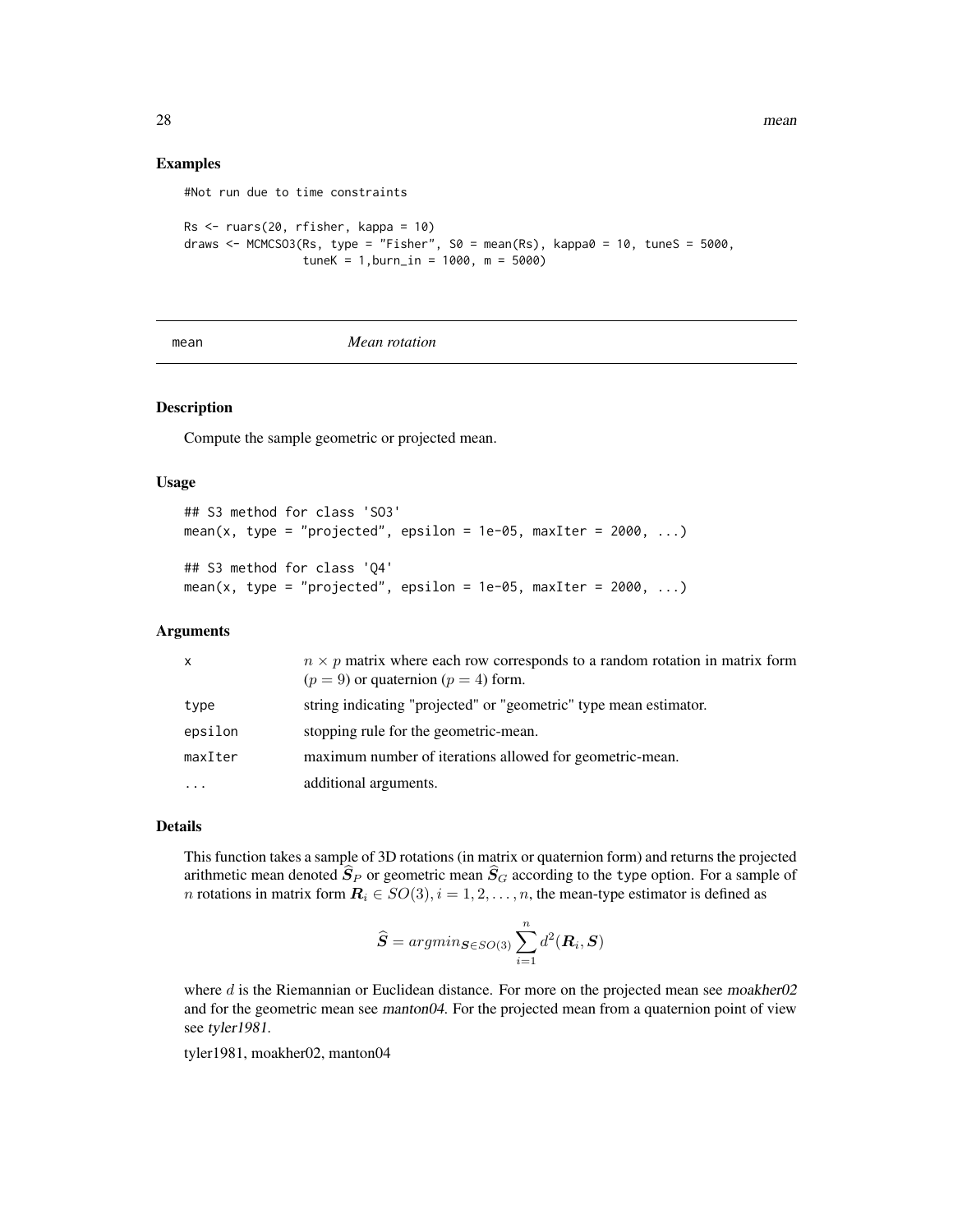#### <span id="page-28-0"></span>median 29

## Value

Estimate of the projected or geometric mean of the sample in the same parametrization.

#### See Also

[median.SO3](#page-28-1), [bayes.mean](#page-4-1), [weighted.mean.SO3](#page-53-1)

## Examples

```
Rs <- ruars(20, rvmises, kappa = 0.01)
# Projected mean
mean(Rs)
# Same as mean(Rs)
project.SO3(colMeans(Rs))
# Geometric mean
mean(Rs, type = "geometric")
# Bias of the projected mean
rot.dist(mean(Rs))
# Bias of the geometric mean
rot.dist(mean(Rs, type = "geometric"))
# Same thing with quaternion form
Qs \leftarrow as.Q4(Rs)mean(Qs)
mean(Qs, type = "geometric")
rot.dist(mean(Qs))
rot.dist(mean(Qs, type = "geometric"))
```
median *Median rotation*

#### <span id="page-28-1"></span>Description

Compute the sample projected or geometric median.

## Usage

```
## S3 method for class 'SO3'
median(
 x,
  na.rm = FALSE,
  type = "projected",
  epsilon = 1e-05,
 maxIter = 2000,
```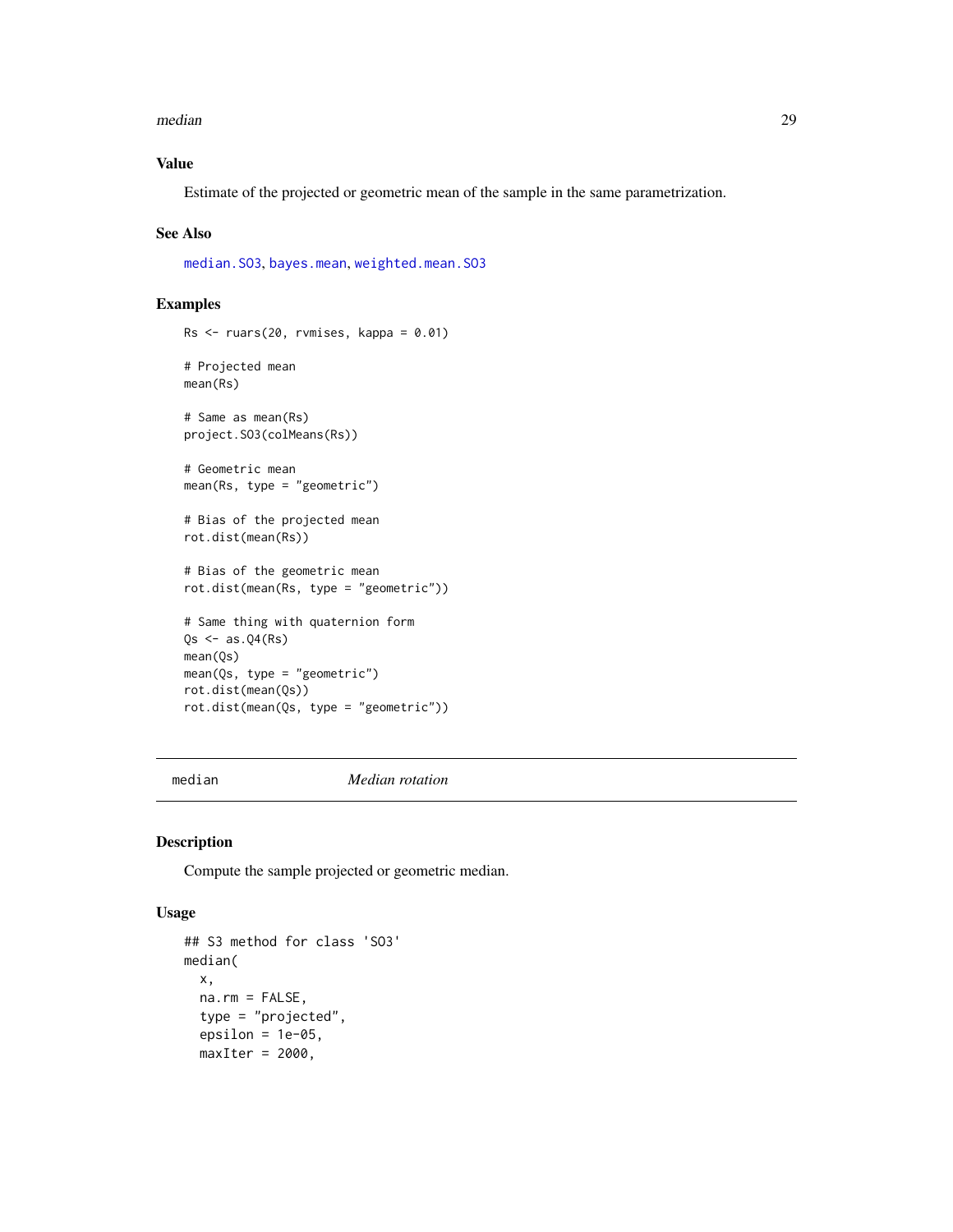#### 30 median

```
...
\mathcal{L}## S3 method for class 'Q4'
median(
  x,
  na.rm = FALSE,
  type = "projected",
  epsilon = 1e-05,
  maxIter = 2000,...
\mathcal{L}
```
## Arguments

| $\mathsf{x}$ | $n \times p$ matrix where each row corresponds to a random rotation in matrix form<br>$(p = 9)$ or quaternion $(p = 4)$ form. |
|--------------|-------------------------------------------------------------------------------------------------------------------------------|
| na.rm        | a logical value indicating whether NA values should be stripped before the com-<br>putation proceeds.                         |
| type         | string indicating "projected" or "geometric" type mean estimator.                                                             |
| epsilon      | stopping rule.                                                                                                                |
| maxIter      | maximum number of iterations allowed before returning most recent estimate.                                                   |
| $\cdots$     | additional arguments.                                                                                                         |

## Details

The median-type estimators are defined as

$$
\widetilde{S} = argmin_{\mathbf{S} \in SO(3)} \sum_{i=1}^{n} d(\mathbf{R}_{i}, \mathbf{S}).
$$

If the choice of distance metric  $d$  is Riemannian then the estimator is called the geometric median, and if the distance metric in Euclidean then it is called the projected median. The algorithm used in the geometric case is discussed in hartley11 and the projected case is in stanfill2013.

hartley11 stanfill2013

#### Value

Estimate of the projected or geometric median in the same parametrization.

## See Also

[mean.SO3](#page-27-1), [bayes.mean](#page-4-1), [weighted.mean.SO3](#page-53-1)

<span id="page-29-0"></span>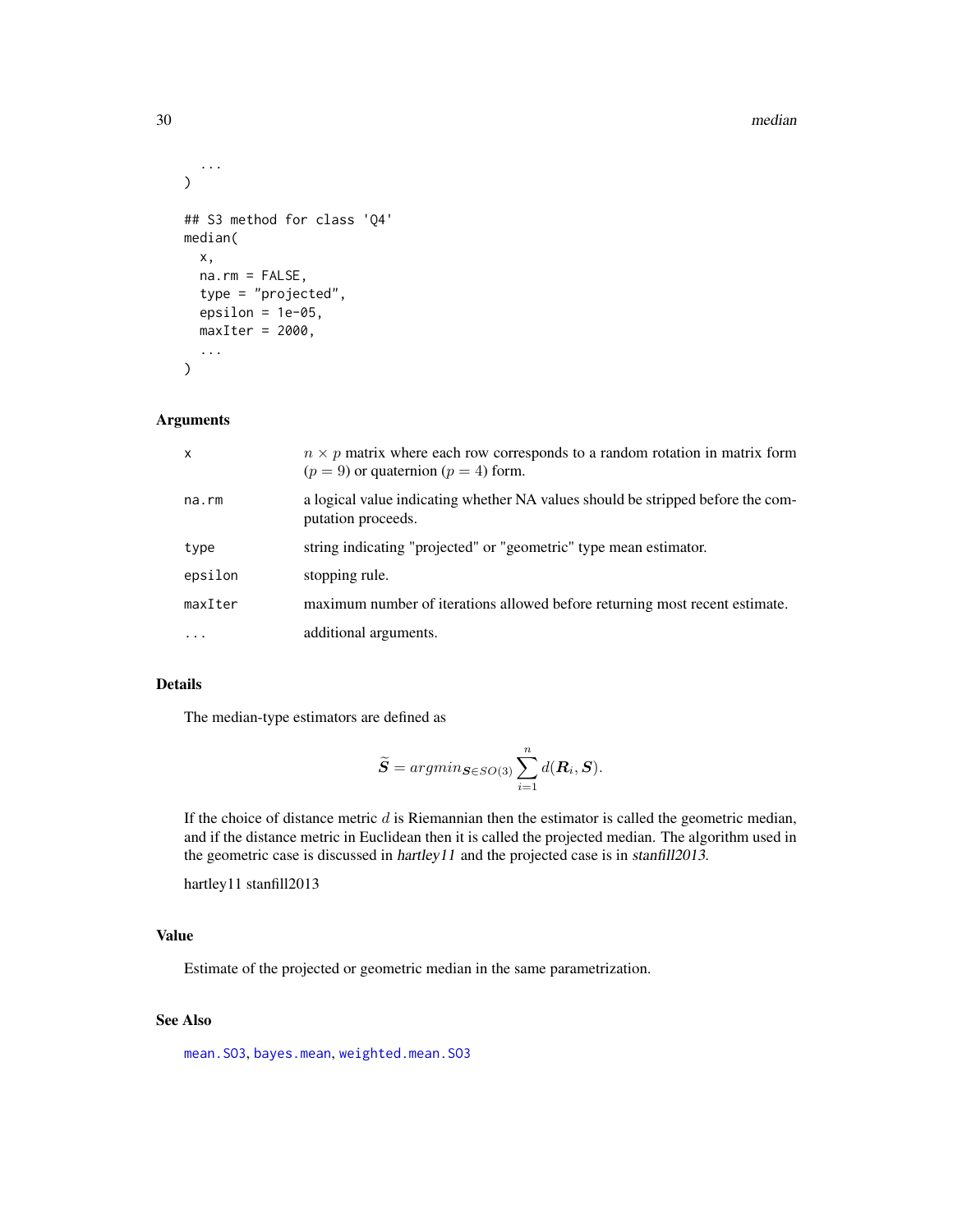#### <span id="page-30-0"></span>mis.angle 31

## Examples

```
Rs <- ruars(20, rvmises, kappa = 0.01)
# Projected median
median(Rs)
# Geometric median
median(Rs, type = "geometric")
# Bias of the projected median
rot.dist(median(Rs))
# Bias of the geometric median
rot.dist(median(Rs, type = "geometric"))
Qs \leftarrow as.Q4(Rs)# Projected median
median(Qs)
# Geometric median
median(Qs, type = "geometric")
# Bias of the projected median
rot.dist(median(Qs))
# Bias of the geometric median
rot.dist(median(Qs, type = "geometric"))
```
<span id="page-30-1"></span>mis.angle *Misorientation angle*

## Description

Compute the misorientation angle of a rotation.

#### Usage

```
mis.angle(x)
## S3 method for class 'SO3'
mis.angle(x)
## S3 method for class 'Q4'
```
mis.angle(x)

#### Arguments

x  $n \times p$  matrix where each row corresponds to a random rotation in matrix ( $p = 9$ ) or quaternion ( $p = 4$ ) form.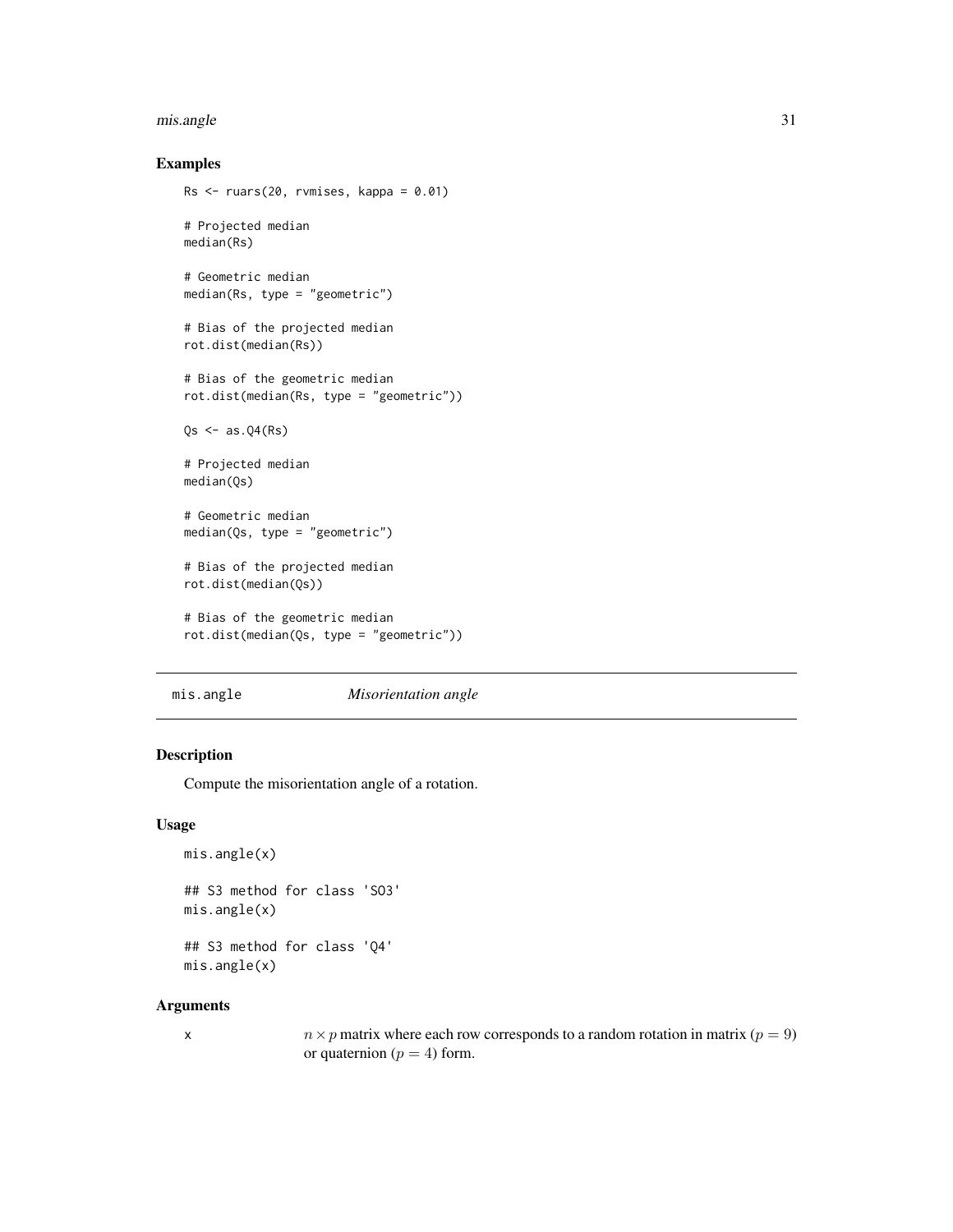## Details

Every rotation can be thought of as some reference coordinate system rotated about an axis through an angle. These quantities are referred to as the misorientation axis and misorientation angle, respectively, in the material sciences literature. This function returns the misorentation angle associated with a rotation assuming the reference coordinate system is the identity.

## Value

Angle of rotation.

## See Also

[mis.axis](#page-31-1)

## Examples

```
rs < -rcayley(20, kappa = 20)Rs < -genR(rs, S = id.S03)mis.angle(Rs)
#If the central orientation is id.SO3 then mis.angle(Rs) and abs(rs) are equal
all.equal(mis.angle(Rs), abs(rs)) #TRUE
#For other reference frames, the data must be centered first
S \leftarrow genR(pi/2)
RSS \leq-genR(rs, S = S)mis.axis(RsS-S)
all.equal(mis.angle(RsS-S),abs(rs)) #TRUE
#If the central orientation is NOT id.SO3 then mis.angle(Rs) and abs(rs) are usual unequal
Rs < -genR(rs, S = genR(pi/8))all.equal(mis.angle(Rs), abs(rs)) #Mean relative difference > 0
```
<span id="page-31-1"></span>

mis.axis *Misorientation axis*

#### Description

Determine the misorientation axis of a rotation.

## Usage

```
mis. axis(x, ...)## S3 method for class 'SO3'
mis. axis(x, ...)## S3 method for class 'Q4'
mis.axis(x, ...)
```
<span id="page-31-0"></span>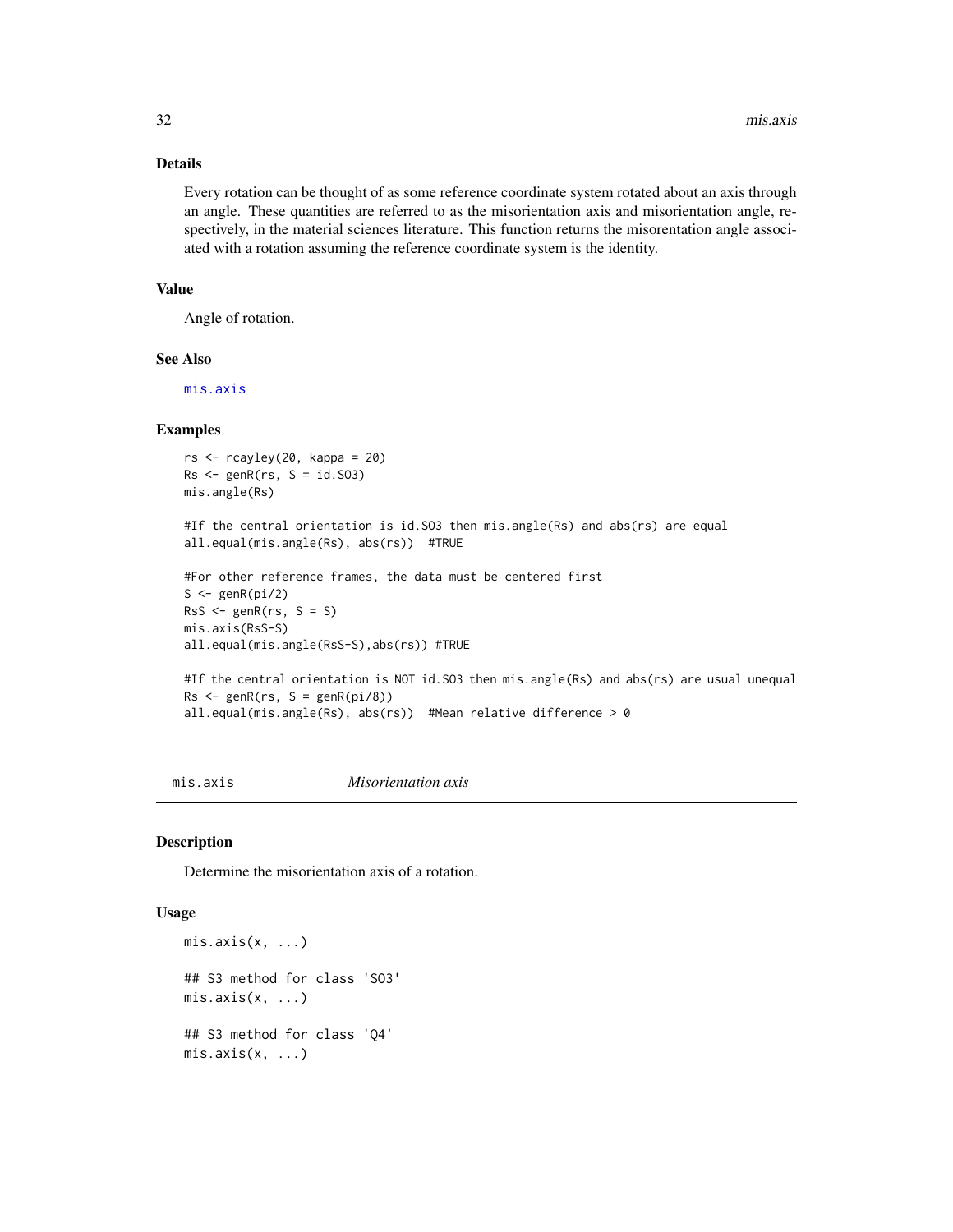#### <span id="page-32-0"></span> $Mises$  33

#### Arguments

|          | $n \times p$ matrix where each row corresponds to a random rotation in matrix ( $p = 9$ )<br>or quaternion ( $p = 4$ ) form. |
|----------|------------------------------------------------------------------------------------------------------------------------------|
| $\cdots$ | additional arguments.                                                                                                        |

## Details

Every rotation can be interpreted as some reference coordinate system rotated about an axis through an angle. These quantities are referred to as the misorientation axis and misorientation angle, respectively, in the material sciences literature. This function returns the misorentation axis associated with a rotation assuming the reference coordinate system is the identity. The data must be centered before calling mis.axis if a different coordinate system is required.

## Value

Axis in form of three dimensional vector of length one.

## See Also

[mis.angle](#page-30-1)

## Examples

```
rs < -rcayley(20, kappa = 20)#If the reference frame is set to id.SO3 then no centering is required
Rs < -genR(rs, S = id.S03)mis.axis(Rs)
all.equal(Rs, as.SO3(mis.axis(Rs), mis.angle(Rs)))
#For other reference frames, the data must be centered first
S \leftarrow genR(pi/2)
RSS \leq-genR(rs, S = S)mis.axis(RsS-S)
all.equal(mis.angle(RsS-S),abs(rs)) #TRUE
```

```
Qs \leq-genR(rs, S = id.Q4, space = "Q4")mis.axis(Qs)
all.equal(Qs, as.Q4(mis.axis(Qs), mis.angle(Qs)))
```
<span id="page-32-1"></span>Mises *The circular-von Mises distribution*

## Description

Density, distribution function and random generation for the circular-von Mises distribution with concentration kappa  $\kappa$ .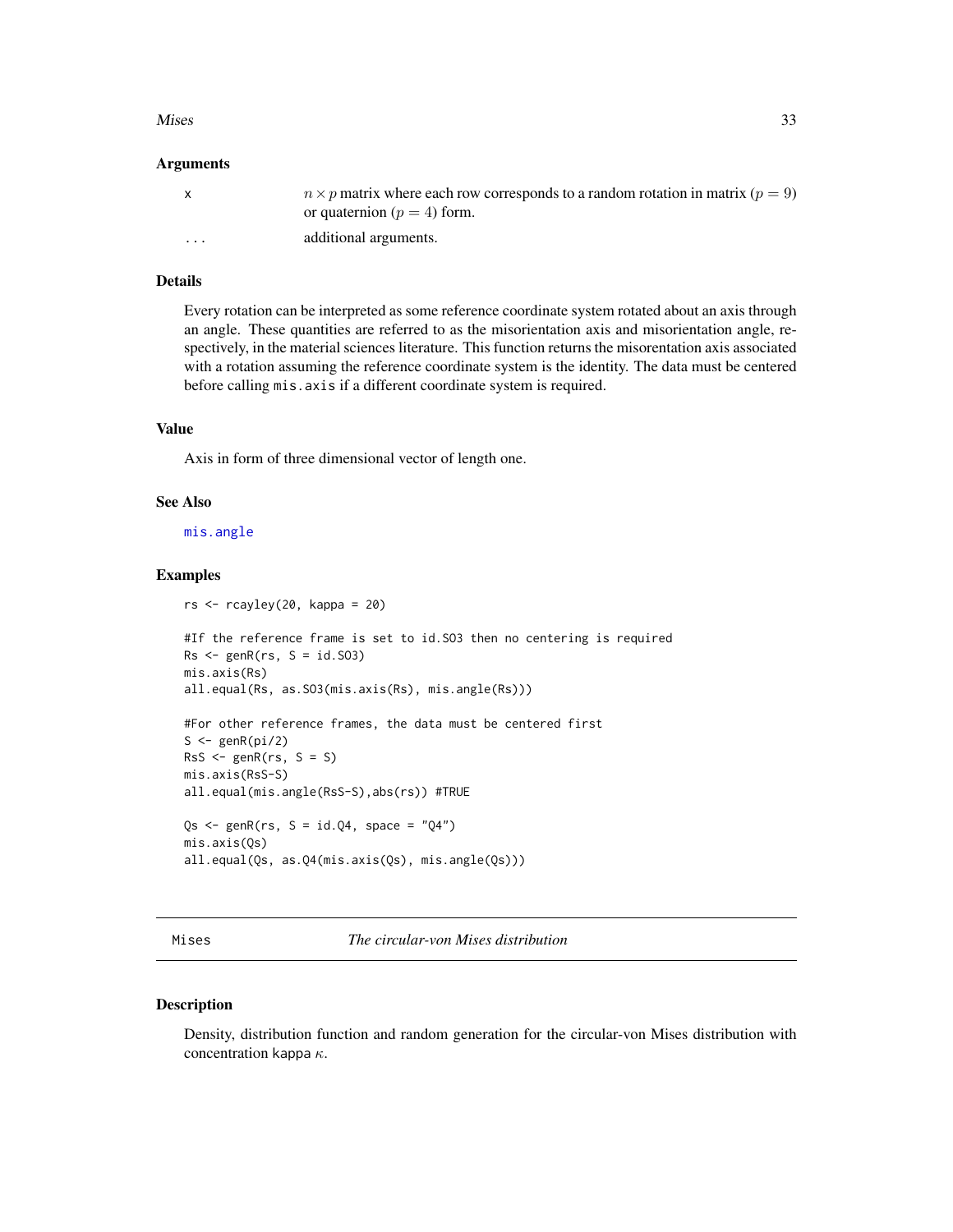#### <span id="page-33-0"></span>Usage

```
dvmises(r, kappa = 1, nu = NULL, Haar = TRUE)
pvmises(q, kappa = 1, nu = NULL, lowertail = TRUE)rvmises(n, kappa = 1, nu = NULL)
```
## Arguments

| r, q       | vector of quantiles                                                                           |
|------------|-----------------------------------------------------------------------------------------------|
| kappa      | concentration parameter.                                                                      |
| nu         | circular variance, can be used in place of kappa.                                             |
| Haar       | logical; if TRUE density is evaluated with respect to the Haar measure.                       |
| lower.tail | logical; if TRUE (default), probabilities are $P(X \le x)$ otherwise, $P(X > x)$ .            |
| n          | number of observations. If length $(n)$ >1, the length is taken to be the number<br>required. |

## Details

The circular von Mises distribution with concentration  $\kappa$  has density

$$
C_{\mathcal{M}}(r|\kappa) = \frac{1}{2\pi I_0(\kappa)} e^{\kappa \cos(r)}.
$$

where  $I_0(\kappa)$  is the modified Bessel function of order 0.

## Value

| dymises | gives the density               |
|---------|---------------------------------|
| pymises | gives the distribution function |
| rymises | generates random deviates       |

## See Also

[Angular-distributions](#page-2-1) for other distributions in the rotations package.

## Examples

```
r < - seq(-pi, pi, length = 500)
#Visualize the von Mises density fucntion with respect to the Haar measure
plot(r, \text{ dvmises}(r, \text{ kappa} = 10), \text{ type} = "1", \text{ ylab} = "f(r)", \text{ ylim} = c(0, 100))#Visualize the von Mises density fucntion with respect to the Lebesgue measure
plot(r, dvmises(r, kappa = 10, Haar = FALSE), type = "l", ylab = "f(r)")
#Plot the von Mises CDF
plot(r,pwmises(r,kappa = 10), type = "l", ylab = "F(r)")
```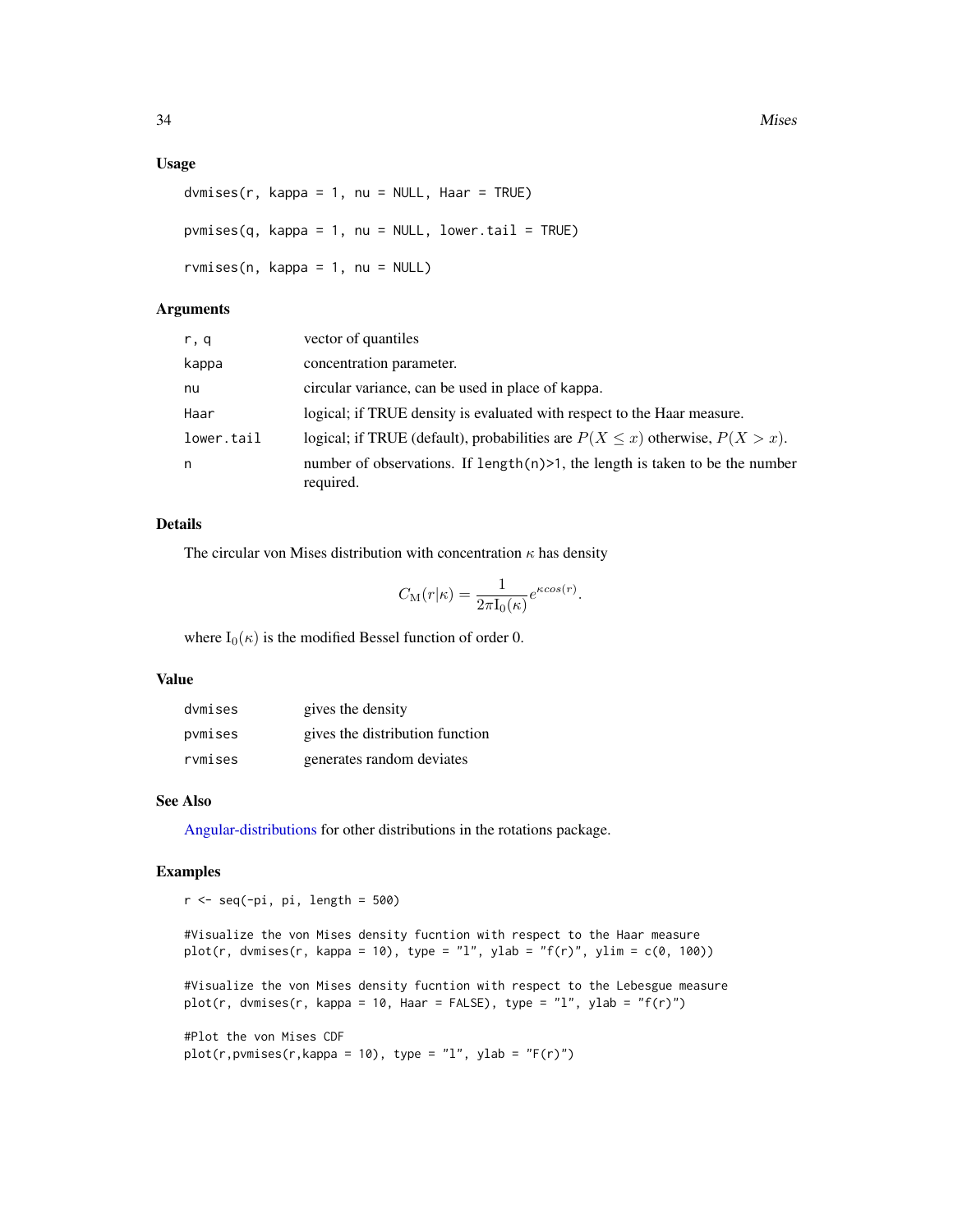```
#Generate random observations from von Mises distribution
rs <- rvmises(20, kappa = 1)
hist(rs, breaks = 10)
```
nickel *Nickel electron backscatter diffraction data set*

## Description

This data set consists of electron backscatter diffraction (EBSD) data obtained by scanning a fixed 12.5  $\mu$ m-by-10  $\mu$ m nickel surface at individual locations spaced 0.2  $\mu$ m apart. This scan was repeated 14 times for each of the 3,449 locations yielding a total of 48,286 observations. Every observation corresponds to the orientation, expressed as a rotation matrix, of a cubic crystal on the metal surface at a particular location. Be aware that there are missing values and erroneous scans at some locations and scans. See Bingham et al. (2009) and Bingham et al. (2010) for more details and analysis.

## Usage

nickel

#### Format

A data frame with 48,286 rows and the following 13 columns:

xpos location x position

ypos location y position

location Location number for easy reference

- rep Replicate scan identifier
- V1 First element of x-axis describing crystal orientation at corresponding location
- V2 Second element of x-axis describing crystal orientation at corresponding location
- V3 Third element of x-axis describing crystal orientation at corresponding location
- V4 First element of y-axis describing crystal orientation at corresponding location
- V5 Second element of y-axis describing crystal orientation at corresponding location
- V6 Third element of y-axis describing crystal orientation at corresponding location
- V7 First element of z-axis describing crystal orientation at corresponding location
- V8 Second element of z-axis describing crystal orientation at corresponding location
- V9 Third element of z-axis describing crystal orientation at corresponding location

## Source

The data set was collected by the Ames Lab located in Ames, IA.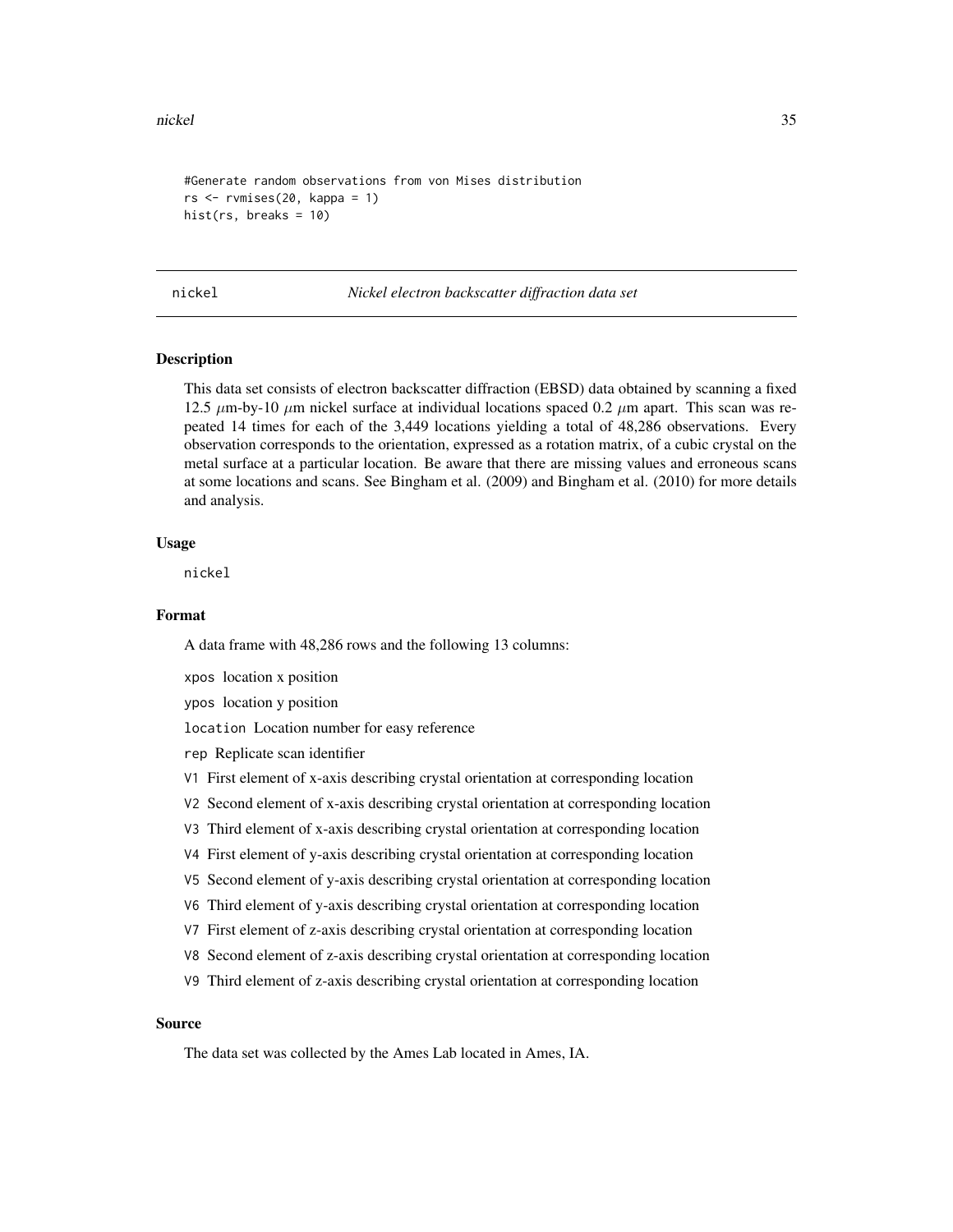- <span id="page-35-0"></span>1. Bingham, M. A., Nordman, D., & Vardeman, S. (2009). "Modeling and inference for measured crystal orientations and a tractable class of symmetric distributions for rotations in three dimensions." Journal of the American Statistical Association, 104(488), pp. 1385-1397.
- 2. Bingham, M. A., Lograsso, B. K., & Laabs, F. C. (2010). "A statistical analysis of the variation in measured crystal orientations obtained through electron backscatter diffraction." Ultramicroscopy, 110(10), pp. 1312-1319.
- 3. Stanfill, B., Genschel, U., & Heike, H. (2013). "Point estimation of the central orientation of random rotations". Technometrics, 55(4), pp. 524-535.

#### Examples

```
# Subset the data to include only the first scan
Rep1 <- subset(nickel, rep == 1)
```

```
# Get a rough idea of how the grain map looks by plotting the first
# element of the rotation matrix at each location
ggplot2::qplot(xpos, ypos, data = Rep1, colour = V1, size = I(2))
```

```
# Focus in on a particular location, for example location 698
Rs <- subset(nickel, location == 698)
```

```
# Translate the Rs data.frame into an object of class 'SO3'
Rs <- as.SO3(Rs[,5:13])
```

```
# Some observations are not rotations, remove them
Rs <- Rs[is.SO3(Rs),]
```

```
# Estimate the central orientation with the average
mean(Rs)
```

```
# Re-estimate central orientation robustly
median(Rs)
```

```
# Visualize the location, there appears to be two groups
plot(Rs, col = c(1, 2, 3))
```

```
plot Visualizing random rotations
```
#### Description

This function produces a static three-dimensional globe onto which one of the columns of the provided sample of rotations is projected. The data are centered around a user-specified rotation matrix. The static plot uses ggplot2. Interactive plots are no longer supported.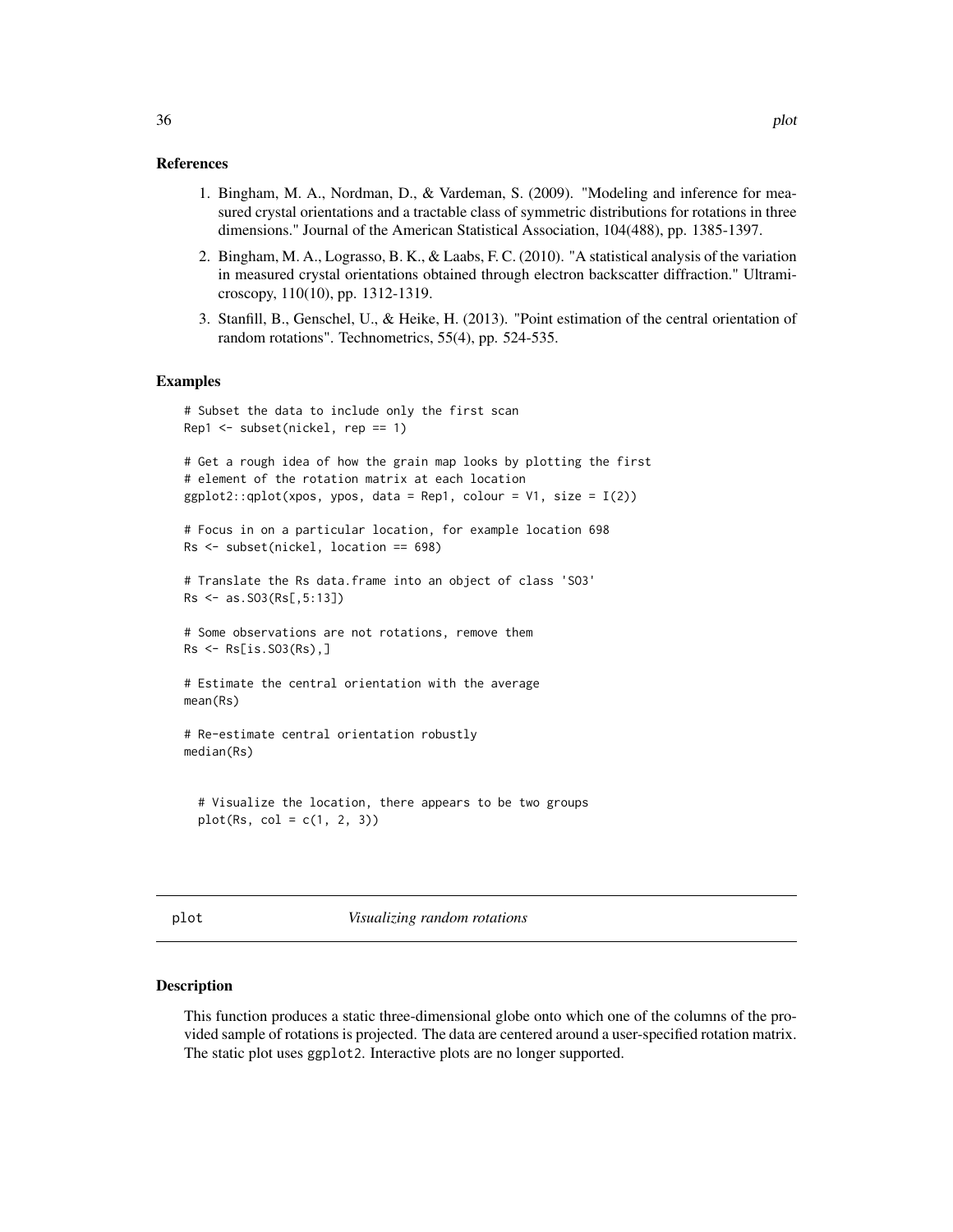## Usage

```
## S3 method for class 'SO3'
plot(
  x,
 center = mean(x),
 col = 1,
  to_range = FALSE,
  show_estimates = NULL,
  label_points = NULL,
 mean_regions = NULL,
 median_regions = NULL,
 a1p = NULL,m = 300,interactive = FALSE,
  ...
)
## S3 method for class 'Q4'
plot(
 x,
 center = mean(x),
 col = 1,
  to_range = FALSE,
  show_estimates = NULL,
 label_points = NULL,
 mean_regions = NULL,
 median_regions = NULL,
 a1p = NULL,m = 300,interactive = FALSE,
  ...
)
```
## Arguments

| $\mathsf{x}$   | n rotations in S03 or 04 format.                                                                                                                                                                          |
|----------------|-----------------------------------------------------------------------------------------------------------------------------------------------------------------------------------------------------------|
| center         | rotation about which to center the observations.                                                                                                                                                          |
| col            | integer or vector comprised of 1, 2, 3 indicating which column(s) to display. If<br>length(col) >1 then each eyeball is labelled with the corresponding axis.                                             |
| to_range       | logical; if TRUE only part of the globe relevant to the data is displayed                                                                                                                                 |
| show_estimates | character vector to specify which of the four estimates of the principal direc-<br>tion to show. Possibilities are "all", "proj.mean", "proj.median", "geom.mean",<br>"geom.median".                      |
| label_points   | vector of labels.                                                                                                                                                                                         |
| mean_regions   | character vector to specify which of the three confidence regions to show for<br>the projected mean. Possibilities are "all", "trans.theory", "trans.bootstrap, "di-<br>rect.theory", "direct.bootstrap". |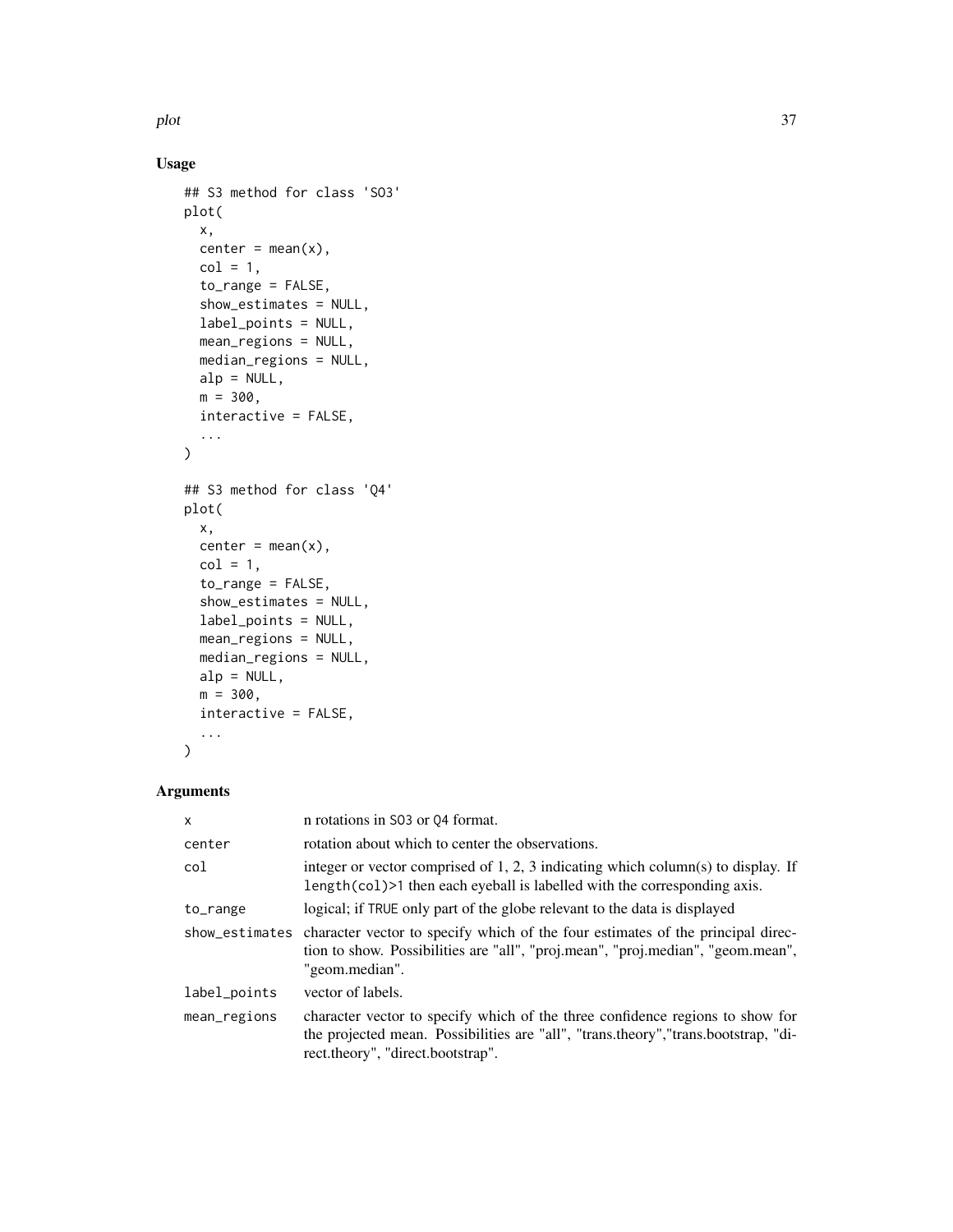<span id="page-37-0"></span>

|             | median_regions character vector to specify which of the three confidence regions to show for the<br>projected median. Possibilities are "all", "theory", "bootstrap." |
|-------------|-----------------------------------------------------------------------------------------------------------------------------------------------------------------------|
| alp         | alpha level to be used for confidence regions. See region for more details.                                                                                           |
| m           | number of bootstrap replicates to use in bootstrap confidence regions.                                                                                                |
| interactive | deprecated; sphereplot was set to be removed from CRAN and was going to<br>take this package down with it                                                             |
| $\cdots$    | parameters passed onto the points layer.                                                                                                                              |

## Value

A visualization of rotation data.

#### Examples

```
r <- rvmises(200, kappa = 1.0)
Rs < -genR(r)plot(Rs, center = mean(Rs), show_estimates = "proj.mean", shape = 4)
```

```
# Z is computed internally and contains information on depth
 plot(
  Rs,
  center = mean(Rs),
  show_estimates = c("proj.mean", "geom.mean"),
  label_points = sample(LETTERS, 200, replace = TRUE)
) +aes(size = Z, alpha = Z) +scale\_size(limits = c(-1, 1), range = c(0.5, 2.5))
```
pointsXYZ *Project rotation data onto sphere*

## Description

Projection of rotation matrices onto sphere with given center.

## Usage

pointsXYZ(data, center = id.SO3, column = 1)

#### Arguments

| data   | data frame of rotation matrices in $3 \times 3$ matrix representation. |
|--------|------------------------------------------------------------------------|
| center | rotation matrix about which to center the observations.                |
| column | integer 1 to 3 indicating which column to display.                     |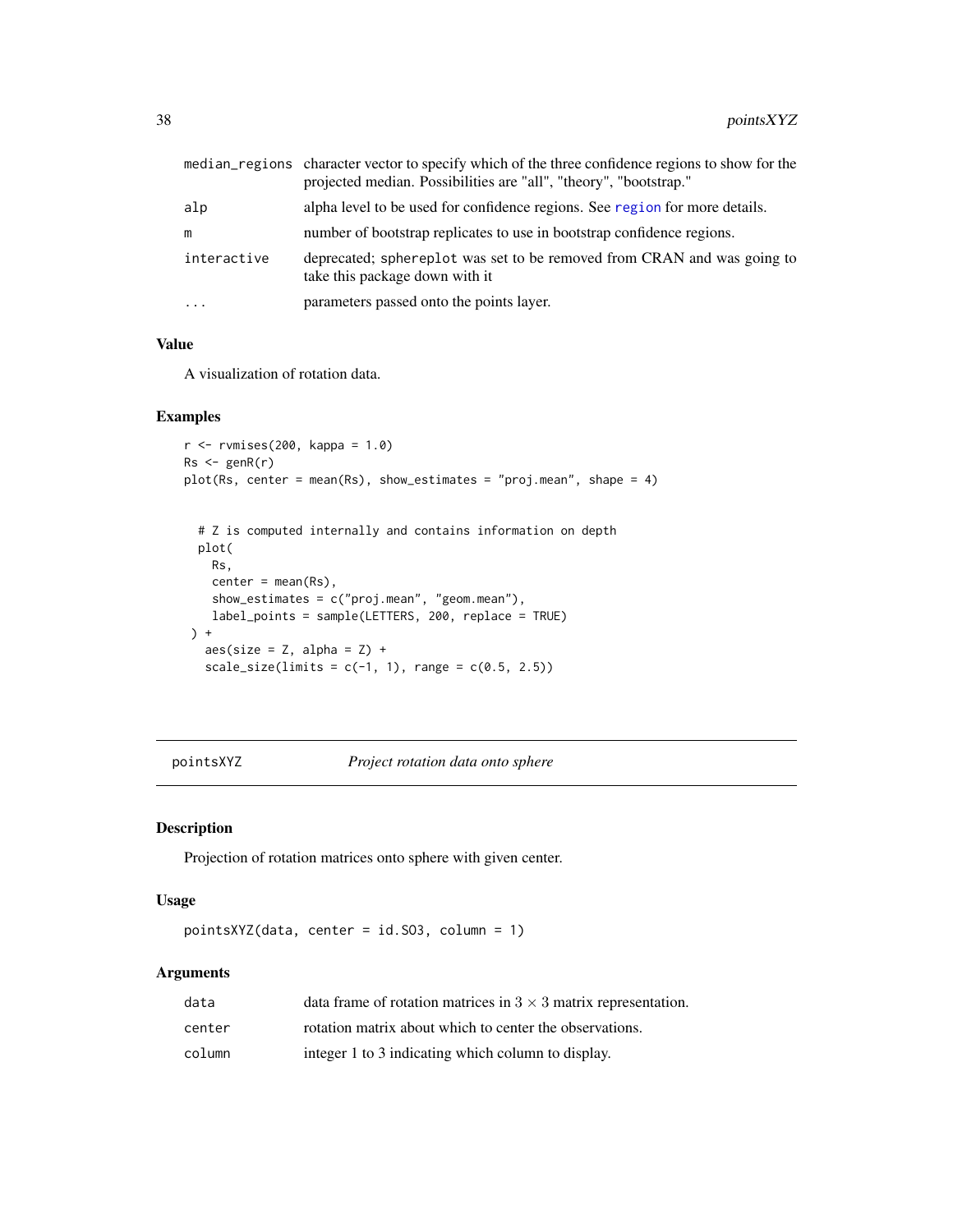#### <span id="page-38-0"></span>prentice 39

## Value

Data frame with columns X, Y, Z standing for the respective coordinates in 3D space.

#### Examples

```
Rs<-ruars(20, rcayley)
#Project the sample's 3 axes onto the 3-shere centered at the identity rotation
pointsXYZ(Rs, center = id.SO3, column = 1) #x-axis
pointsXYZ(Rs, center = id.SO3, column = 2) #y-axis
pointsXYZ(Rs, center = id.SO3, column = 3) #z-axis
```
<span id="page-38-1"></span>prentice *Transformation based asymptotic confidence region*

## Description

Find the radius of a  $100(1 - \alpha)$ % confidence region for the projected mean based on a result from directional statistics.

#### Usage

```
prentice(x, alp)
## S3 method for class 'Q4'
prentice(x, alp = NULL)
```
## S3 method for class 'SO3'  $prentice(x, alp = NULL)$ 

#### Arguments

| X   | $n \times p$ matrix where each row corresponds to a random rotation in matrix ( $p = 9$ ) |
|-----|-------------------------------------------------------------------------------------------|
|     | or quaternion ( $p = 4$ ) form.                                                           |
| alp | alpha level desired, e.g. $0.05$ or $0.10$ .                                              |

#### Details

Compute the radius of a  $100(1 - \alpha)\%$  confidence region for the central orientation based on the projected mean estimator using the method due to prentice1986. For a rotation specific version see rancourt2000. The variability in each axis is different so each axis will have its own radius.

prentice1986, rancourt2000

## Value

Radius of the confidence region centered at the projected mean for each of the x-, y- and z-axes.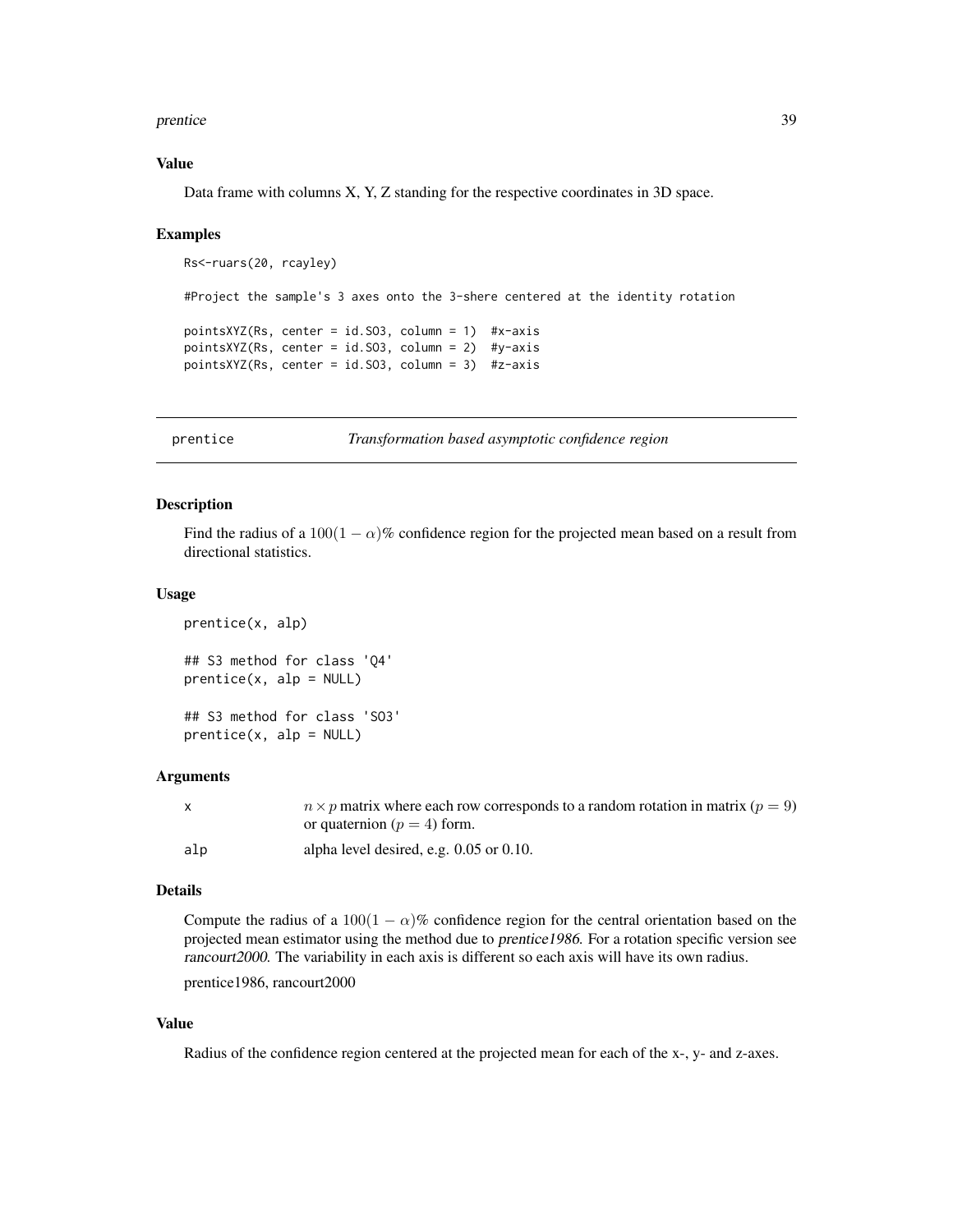## See Also

[bayesCR](#page-6-1), [fisheretal](#page-16-1), [chang](#page-10-1), [zhang](#page-55-1)

## Examples

Qs<-ruars(20, rcayley, kappa = 100, space = 'Q4')

# The prentice method can be accessed from the "region" function or the "prentice" function region(Qs, method = "transformation", type = "asymptotic", alp = 0.1, estimator = "mean")  $prentice(Qs, alp = 0.1)$ 

<span id="page-39-1"></span>project.SO3 *Projection into SO(3)*

## Description

Project an arbitrary  $3 \times 3$  matrix into  $SO(3)$ .

## Usage

project.SO3(M)

#### **Arguments**

M  $3 \times 3$  matrix to project into  $SO(3)$ .

## Details

This function uses the process detailed in Section 3.1 of moakher02 to project an arbitrary  $3 \times 3$ matrix into  $SO(3)$ . More specifically it finds the closest orthogonal 3-by-3 matrix with determinant one to the provided matrix.

#### Value

Projection of  $M$  into  $SO(3)$ .

## See Also

[mean.SO3](#page-27-1), [median.SO3](#page-28-1)

## Examples

```
#Project an arbitrary 3x3 matrix into SO(3)
M<-matrix(rnorm(9), 3, 3)
project.SO3(M)
#Project a sample arithmetic mean into SO(3), same as 'mean'
Rs <- ruars(20, rcayley)
Rbar <- colSums(Rs)/nrow(Rs)
```
<span id="page-39-0"></span>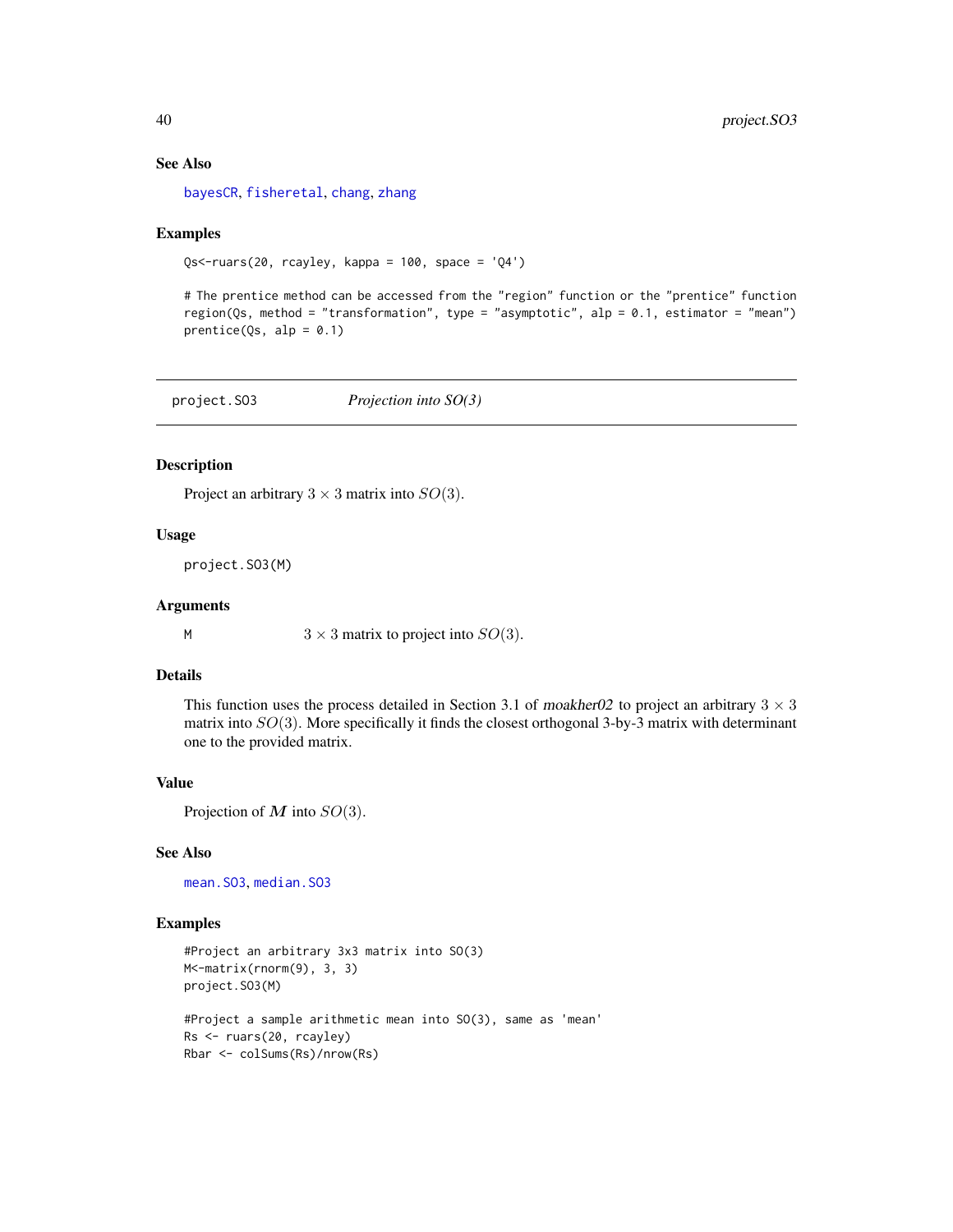mean(Rs)

<span id="page-40-0"></span>project.SO3(Rbar) #The following is equivalent

<span id="page-40-1"></span>

## Q4 *'Q4' class for storing rotation data as quaternions*

## Description

Creates or tests for objects of class "Q4".

## Usage

```
as.Q4(x, \ldots)## Default S3 method:
as.Q4(x, \text{ theta} = NULL, ...)## S3 method for class 'SO3'
as.Q4(x, \ldots)## S3 method for class 'Q4'
as.Q4(x, \ldots)## S3 method for class 'data.frame'
as.Q4(x, \ldots)is.Q4(x)
id.Q4
```
## Arguments

| X        | object to be coerced or tested                                                                |
|----------|-----------------------------------------------------------------------------------------------|
| $\cdots$ | additional arguments.                                                                         |
| theta    | vector or single rotation angle; if length (theta)==1, the same theta is used for<br>all axes |

## Format

id.Q4 is the identity rotation given by the matrix  $[1, 0, 0, 0]^\top$ .

An object of class Q4 with 1 rows and 4 columns.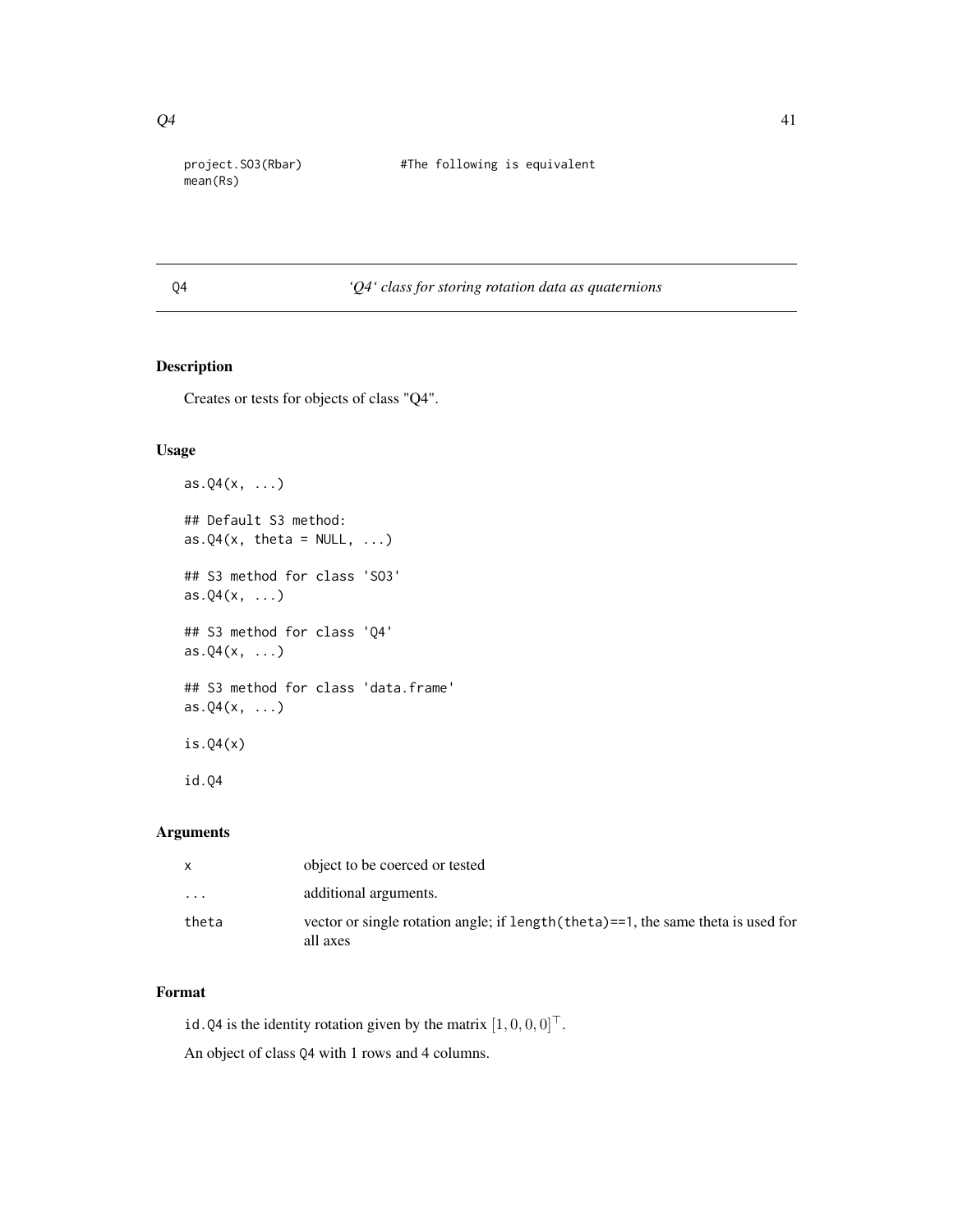Details

Construct a single or sample of rotations in 3-dimensions in quaternion form. Several possible inputs for x are possible and they are differentiated based on their class and dimension.

For x an n-by-3 matrix or a vector of length 3, the angle-axis representation of rotations is utilized. More specifically, each quaternion can be interpreted as a rotation of some reference frame about the axis U (of unit length) through the angle  $\theta$ . For each axis and angle the quaternion is formed through

 $q = [cos(\theta/2), sin(\theta/2)U]^\top$ .

The object x is treated as if it has rows  $U$  and theta is a vector or angles. If no angle is supplied then the length of each axis is taken to be the angle of rotation theta.

For x an n-by-9 matrix of rotation matrices or an object of class "SO3", this function will return the quaternion equivalent of x. See [SO3](#page-46-1) or the vignette "rotations-intro" for more details on rotation matrices.

For x an n-by-4 matrix, rows are treated as quaternions; rows that aren't of unit length are made unit length while the rest are returned untouched. A message is printed if any of the rows are not quaternions.

For x a "data. frame", it is translated into a matrix of the same dimension and the dimensionality of x is used to determine the data type: angle-axis, quaternion or rotation (see above). As demonstrated below, is.Q4 may return TRUE for a data frame, but the functions defined for objects of class 'Q4' will not be called until as . Q4 has been used.

## Value

| as.04 | coerces its object into a Q4 type                                                |
|-------|----------------------------------------------------------------------------------|
| is.O4 | returns TRUE or FALSE depending on whether its argument satisfies the condi-     |
|       | tions to be an quaternion; namely it must be four-dimensional and of unit length |

## Examples

```
# Pull off subject 1's wrist measurements
Subj1Wrist <- subset(drill, Subject == '1' & Joint == 'Wrist')
                             ## The measurements are in columns 5:8
all(is.Q4(Subj1Wrist[,5:8])) #TRUE, even though Qs is a data.frame, the rows satisfy the
                             #conditions necessary to be quaternions BUT,
                             #S3 methods (e.g. 'mean' or 'plot') for objects of class
                             #'Q4' will not work until 'as.Q4' is used
Qs <- as.Q4(Subj1Wrist[,5:8]) #Coerce measurements into 'Q4' type using as.Q4.data.frame
all(is.Q4(Qs)) #TRUE
mean(Qs) #Estimate central orientation for subject 1's wrist, see ?mean.Q4
Rs <- as.SO3(Qs) #Coerce a 'Q4' object into rotation matrix format, see ?as.SO3
#Visualize the measurements, see ?plot.Q4 for more
```
 $plot(Qs, col = c(1, 2, 3))$ 

<span id="page-41-0"></span> $42$  Q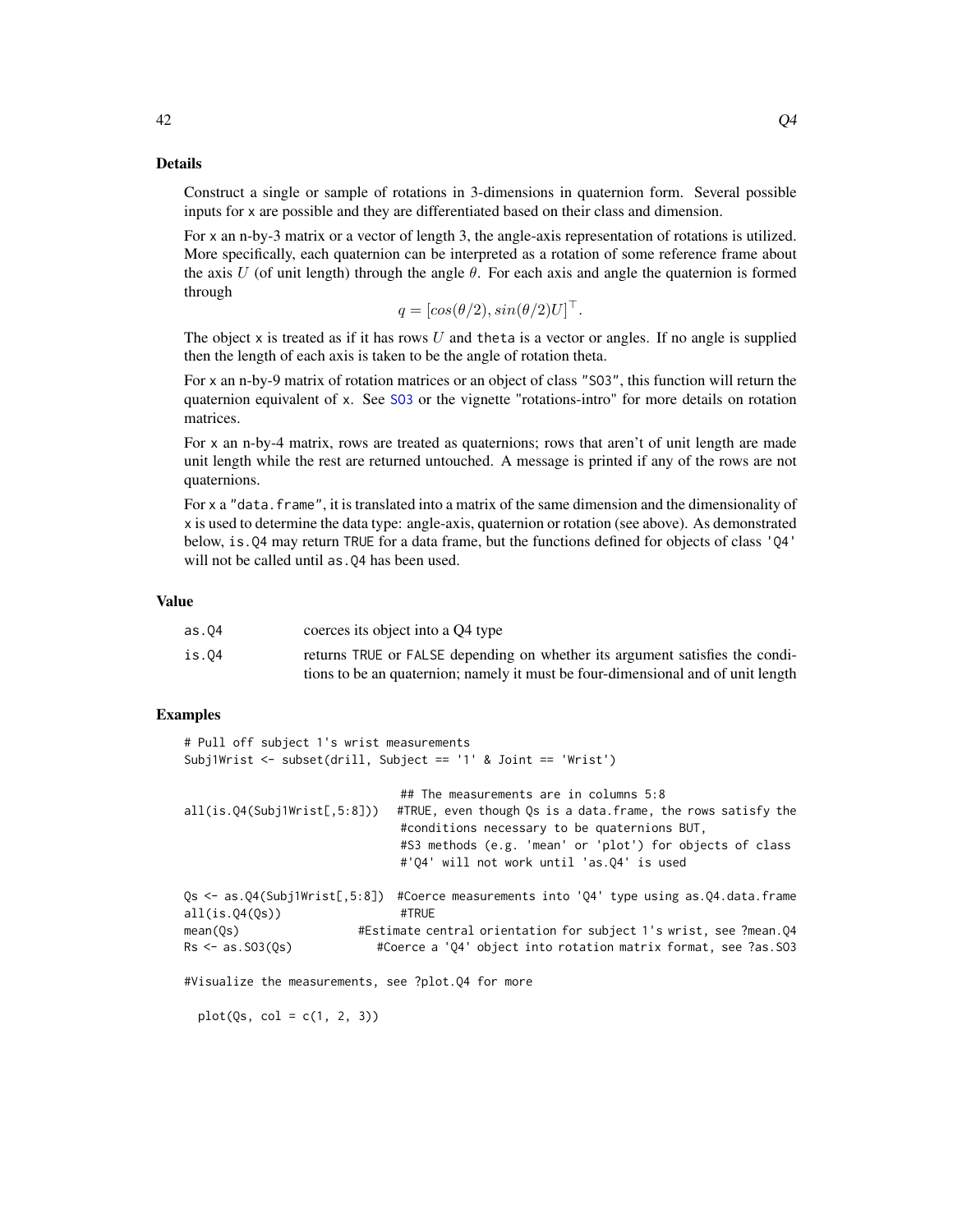<span id="page-42-1"></span><span id="page-42-0"></span>Find the radius of a  $100(1 - \alpha)\%$  confidence or credible region for the central orientation based on the projected mean or median. For more on the currently available methods see [prentice](#page-38-1), [fisheretal](#page-16-1), [chang](#page-10-1), [zhang](#page-55-1) and [bayesCR](#page-6-1).

## Usage

```
region(x, method, type, estimator, alp = NULL, ...)## S3 method for class 'Q4'
region(x, method, type, estimator, alp = NULL, ...)## S3 method for class 'SO3'
region(x, method, type, estimator, alp = NULL, ...)
```
## Arguments

| $\mathsf{x}$ | $n \times p$ matrix where each row corresponds to a random rotation in matrix ( $p = 9$ )<br>or quaternion ( $p = 4$ ) form.                   |
|--------------|------------------------------------------------------------------------------------------------------------------------------------------------|
| method       | character string specifying which type of interval to report, "bayes", "transfor-<br>mation" or "direct" based theory.                         |
| type         | character string, "bootstrap" or "asymptotic" are available. For Bayes regions,<br>give the type of likelihood: "Cayley", "Mises" or "Fisher." |
| estimator    | character string either "mean" or "median." Note that not all method/type com-<br>binations are available for both estimators.                 |
| alp          | the alpha level desired, e.g. $0.05$ or $0.10$ .                                                                                               |
| .            | additional arguments that are method specific.                                                                                                 |

## Value

For frequentist regions only the radius of the confidence region centered at the specified estimator is returned. For Bayes regions the posterior mode and radius of the credible region centered at that mode is returned.

## See Also

[bayesCR](#page-6-1), [prentice](#page-38-1), [fisheretal](#page-16-1), [chang](#page-10-1), [zhang](#page-55-1)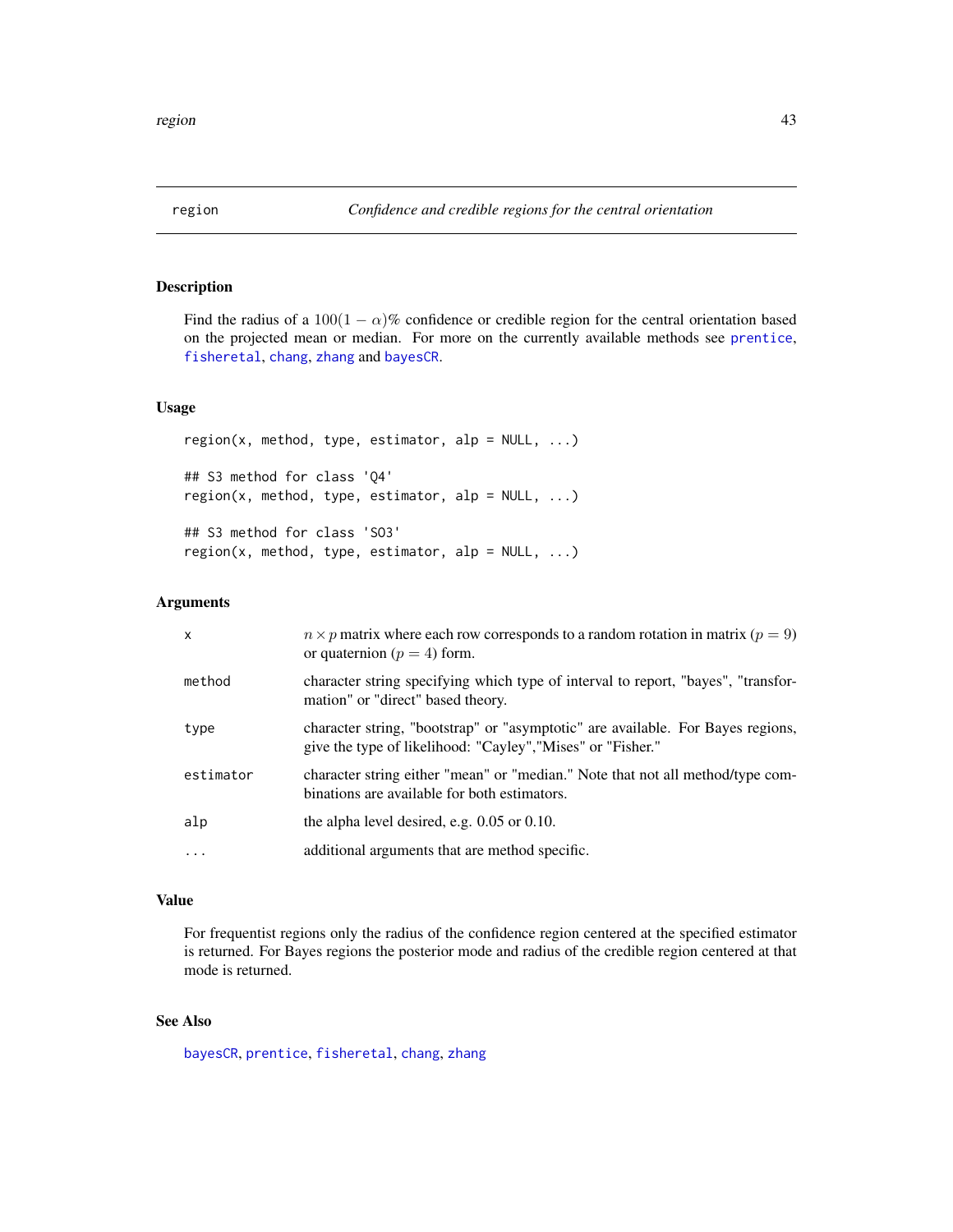## Examples

```
Rs <- ruars(20, rvmises, kappa = 10)
# Compare the region sizes that are currently available
region(Rs, method = "transformation", type = "asymptotic", estimator = "mean", alp = 0.1)
region(Rs, method = "transformation", type = "bootstrap", estimator = "mean",
alp = 0.1, symm = TRUE)
region(Rs, method = "direct", type = "bootstrap", estimator = "mean", alp = 0.1, m = 100)
region(Rs, method = "direct", type = "asymptotic", estimator = "mean", alp = 0.1)
region(Rs, method = "Bayes", type = "Mises", estimator = "mean",
    S0 = \text{mean}(Rs), kappa0 = 10, tuneS = 5000, tuneK = 1, burn_in = 1000, alp = .01, m = 5000)
```
## <span id="page-43-1"></span>rot.dist *Rotational distance*

#### Description

Calculate the extrinsic or intrinsic distance between two rotations.

#### Usage

```
rot.dist(x, \ldots)## S3 method for class 'SO3'
rot.dist(x, R2 = id.S03, method = "extrinsic", p = 1, ...)
## S3 method for class 'Q4'
rot.dist(x, Q2 = id.Q4, method = "extrinsic", p = 1, ...)
```
## Arguments

| $\mathsf{x}$ | $n \times p$ matrix where each row corresponds to a random rotation in matrix ( $p = 9$ )<br>or quaternion ( $p = 4$ ) form. |
|--------------|------------------------------------------------------------------------------------------------------------------------------|
| $\ddotsc$    | additional arguments.                                                                                                        |
| R2, 02       | a single, second rotation in the same parametrization as x.                                                                  |
| method       | string indicating "extrinsic" or "intrinsic" method of distance.                                                             |
| p            | the order of the distance.                                                                                                   |

## Details

This function will calculate the intrinsic (Riemannian) or extrinsic (Euclidean) distance between two rotations. R2 and Q2 are set to the identity rotations by default. For rotations  $R_1$  and  $R_2$  both in  $SO(3)$ , the Euclidean distance between them is

 $||R_1 - R_2||_F$ 

<span id="page-43-0"></span>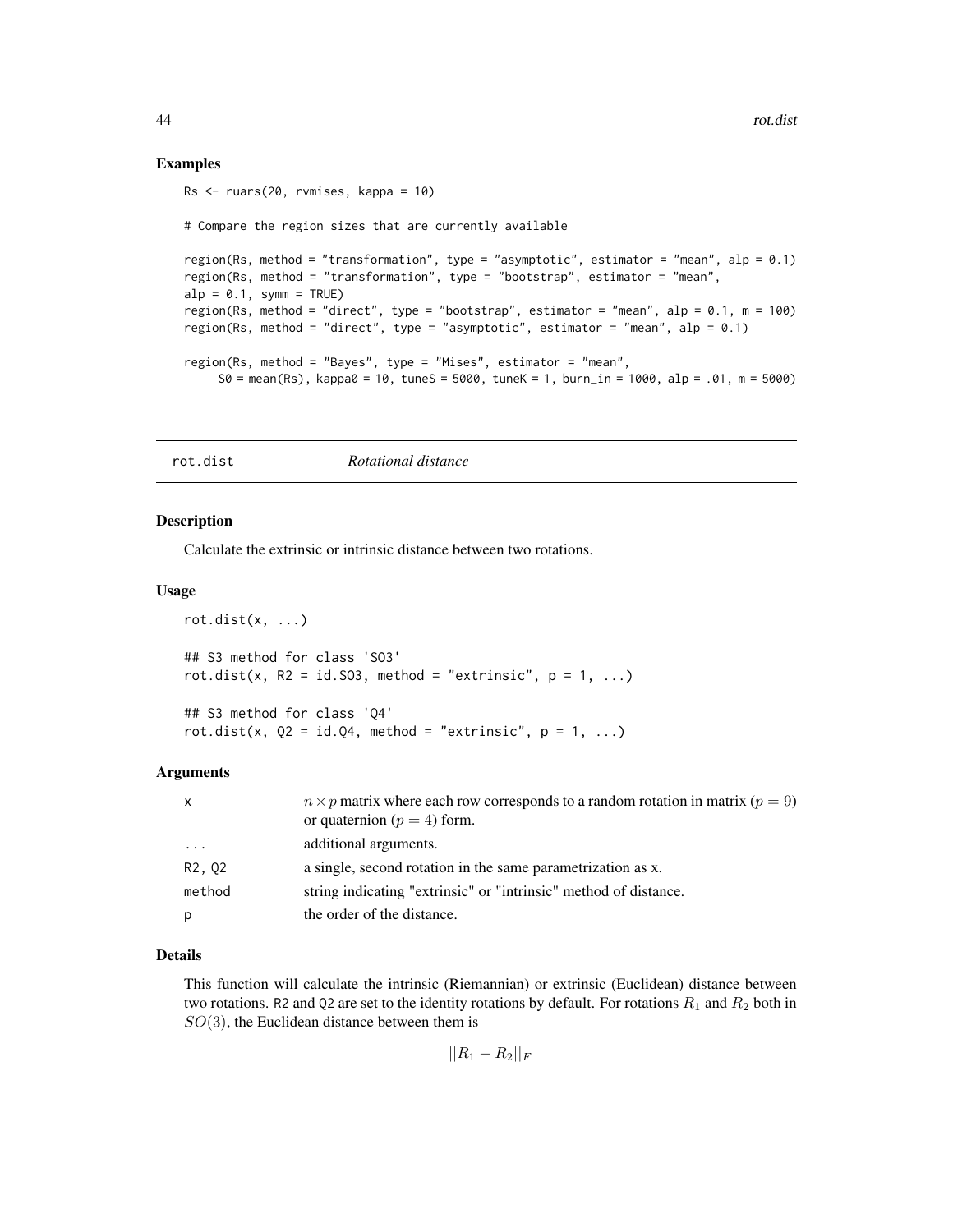<span id="page-44-0"></span>rotations and the control of the control of the control of the control of the control of the control of the control of the control of the control of the control of the control of the control of the control of the control o

where  $|| \cdot ||_F$  is the Frobenius norm. The Riemannian distance is defined as

 $||Log(R_1^\top R_2)||_F$ 

where Log is the matrix logarithm, and it corresponds to the misorientation angle of  $R_1^{\top}R_2$ . See the vignette 'rotations-intro' for a comparison of these two distance measures.

## Value

The rotational distance between each rotation in x and R2 or Q2.

#### Examples

```
rs < -rcayley(20, kappa = 10)Rs < -genR(rs, S = id.S03)dEs <- rot.dist(Rs,id.SO3)
dRs <- rot.dist(Rs, id.SO3 , method = "intrinsic")
```
#The intrinsic distance between the true central orientation and each observation #is the same as the absolute value of observations' respective misorientation angles all.equal(dRs, abs(rs)) #TRUE

#The extrinsic distance is related to the intrinsic distance all.equal(dEs, 2\*sqrt(2)\*sin(dRs/2)) #TRUE

rotations *A package for working with rotation data.*

## **Description**

This package implements tools for working with rotational data: it allows simulation from the most commonly used distributions on  $SO(3)$ , it includes methods for different mean and median type estimators for the central orientation of a sample, it provides confidence regions for those estimates and it includes a novel visualization technique for rotation data.

rotdist.sum *Sample distance*

#### **Description**

Compute the sum of the  $p^{th}$  order distances between each row of x and S.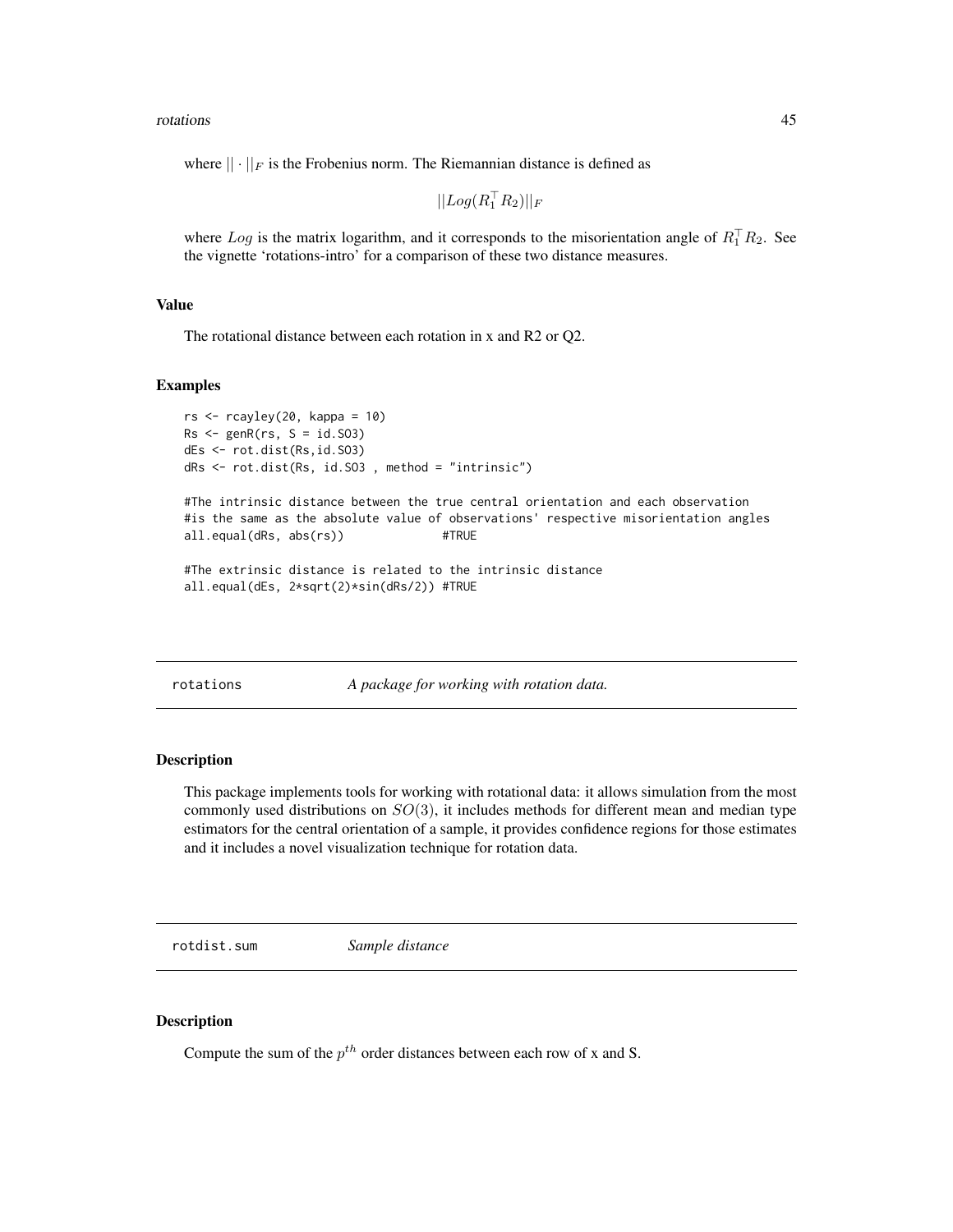#### <span id="page-45-0"></span>Usage

```
rotdist.sum(x, S = genR(0, space = class(x)), method = "extrinsic", p = 1)
## S3 method for class 'SO3'
rotdist.sum(x, S = id.S03, method = "extrinsic", p = 1)## S3 method for class 'Q4'
rotdist.sum(x, S = id.Q4, method = "extrinsic", p = 1)
```
## **Arguments**

| $n \times p$ matrix where each row corresponds to a random rotation in matrix ( $p = 9$ )<br>or quaternion ( $p = 4$ ) form. |
|------------------------------------------------------------------------------------------------------------------------------|
| the individual matrix of interest, usually an estimate of the mean.                                                          |
| type of distance used method in "extrinsic" or "intrinsic"                                                                   |
| the order of the distances to compute.                                                                                       |
|                                                                                                                              |

## Value

The sum of the pth order distance between each row of x and S.

## See Also

[rot.dist](#page-43-1)

## Examples

Rs <- ruars(20, rvmises, kappa = 10)

|  | SE1 <- median(Rs)                   | #Projected median |  |
|--|-------------------------------------|-------------------|--|
|  | SE2 <- mean(Rs)                     | #Projected mean   |  |
|  | SR2 <- mean(Rs, type = "geometric") | #Geometric mean   |  |

#I will use "rotdist.sum" to verify these three estimators minimize the #loss function they are designed to minimize relative to the other esimators. #All of the following statements should evaluate to "TRUE"

```
#The projected mean minimizes the sum of squared Euclidean distances
rotdist.sum(Rs, S = SE2, p = 2) < rotdist.sum(Rs, S = SE1, p = 2)
rotdist.sum(Rs, S = SE2, p = 2) < rotdist.sum(Rs, S = SR2, p = 2)
```

```
#The projected median minimizes the sum of first order Euclidean distances
rotdist.sum(Rs, S = SE1, p = 1) < rotdist.sum(Rs, S = SE2, p = 1)
rotdist.sum(Rs, S = SE1, p = 1) < rotdist.sum(Rs, S = SR2, p = 1)
```

```
#The geometric mean minimizes the sum of squared Riemannian distances
rotdist.sum(Rs, S = SR2, p = 2, method = "intrinsic") <
                rotdist.sum(Rs, S = SE1, p = 2, method = "intrinsic")
rotdist.sum(Rs, S = SR2, p = 2, method = "intrinsic") <
                 rotdist.sum(Rs, S = SE2, p = 2, method = "intrinsic")
```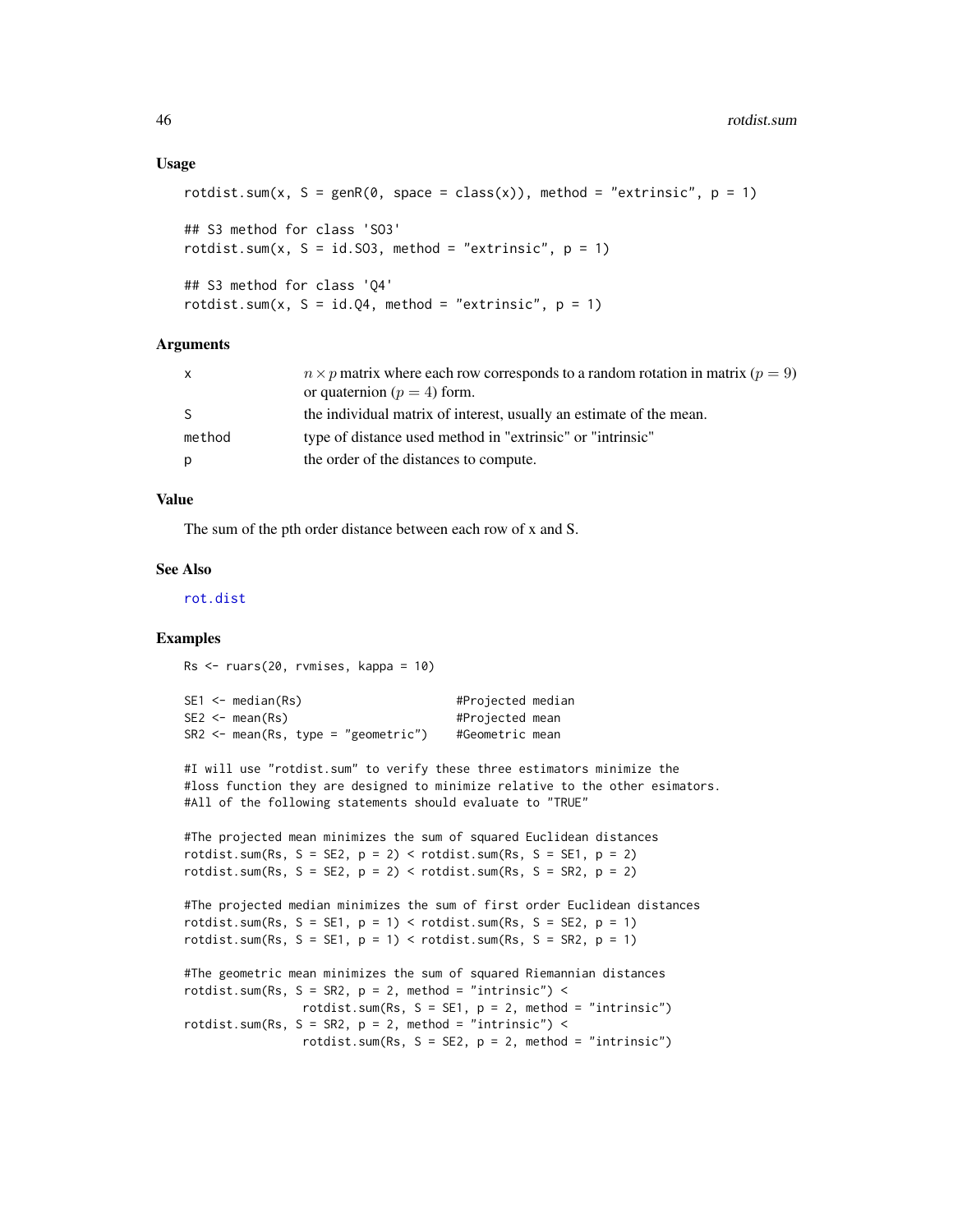<span id="page-46-0"></span>

Compute the matrix exponential for skew-symmetric matrices according to the usual Taylor expansion. The expansion is significantly simplified for skew-symmetric matrices, see moakher02. Maps a matrix belonging to the lie algebra  $so(3)$  into the lie group  $SO(3)$ .

## Usage

skew.exp(x)

## Arguments

x single  $3\times3$  skew-symmetric matrix or  $n\times9$  sample of skew-symmetric matrices.

## Details

moakher02

## Value

Matrix  $e^{\mathbf{H}}$  in  $SO(3)$ .

## Examples

```
Rs <- ruars(20, rcayley)
lRs <- log(Rs) #Take the matrix logarithm for rotation matrices
Rs2 <- skew.exp(lRs) #Go back to rotation matrices
all.equal(Rs, Rs2)
```
<span id="page-46-1"></span>SO3 *'SO3' class for storing rotation data as rotation matrices*

## Description

Creates or tests for objects of class "SO3".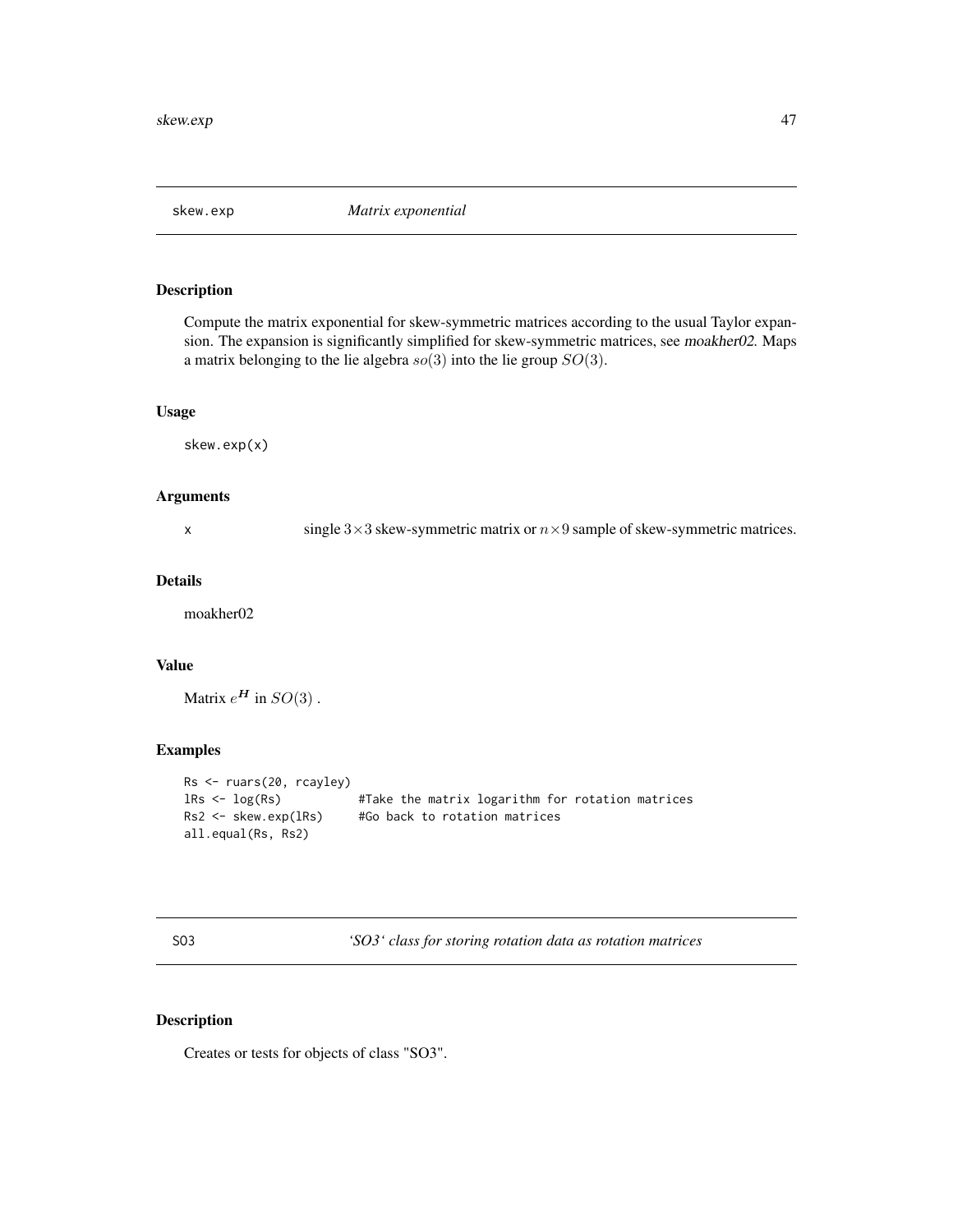#### <span id="page-47-0"></span>Usage

```
as.503(x, ...)## Default S3 method:
as.SO3(x, \text{theta} = \text{NULL}, \dots)## S3 method for class 'Q4'
as.SO3(x, ...)
## S3 method for class 'SO3'
as. S03(x, \ldots)## S3 method for class 'data.frame'
as.SO3(x, ...)
is.SO3(x)
id.SO3
```
## Arguments

| X        | object to be coerced or tested; see details for possible forms                               |
|----------|----------------------------------------------------------------------------------------------|
| $\cdots$ | additional arguments.                                                                        |
| theta    | vector or single rotation angle; if length (theta)==1 the same theta is used for<br>all axes |

## Format

id.SO3 is the identity rotation given by the the 3-by-3 identity matrix.

An object of class SO3 with 1 rows and 9 columns.

## Details

Construct a single or sample of rotations in 3-dimensions in 3-by-3 matrix form. Several possible inputs for x are possible and they are differentiated based on their class and dimension.

For x an n-by-3 matrix or a vector of length 3, the angle-axis representation of rotations is utilized. More specifically, each rotation matrix can be interpreted as a rotation of some reference frame about the axis U (of unit length) through the angle  $\theta$ . If a single axis (in matrix or vector format) or matrix of axes are provided for x, then for each axis and angle the matrix is formed through

$$
R = \exp[\Phi(U\theta)]
$$

where  $U$  is replace by x. If axes are provided but theta is not provided then the length of each axis is taken to be the angle of rotation, theta.

For x an n-by-4 matrix of quaternions or an object of class "Q4", this function will return the rotation matrix equivalent of x. See [Q4](#page-40-1) or the vignette "rotations-intro" for more details on quaternions.

For x an n-by-9 matrix, rows are treated as 3-by-3 matrices; rows that don't form matrices in SO(3) are projected into SO(3) and those that are already in SO(3) are returned untouched. See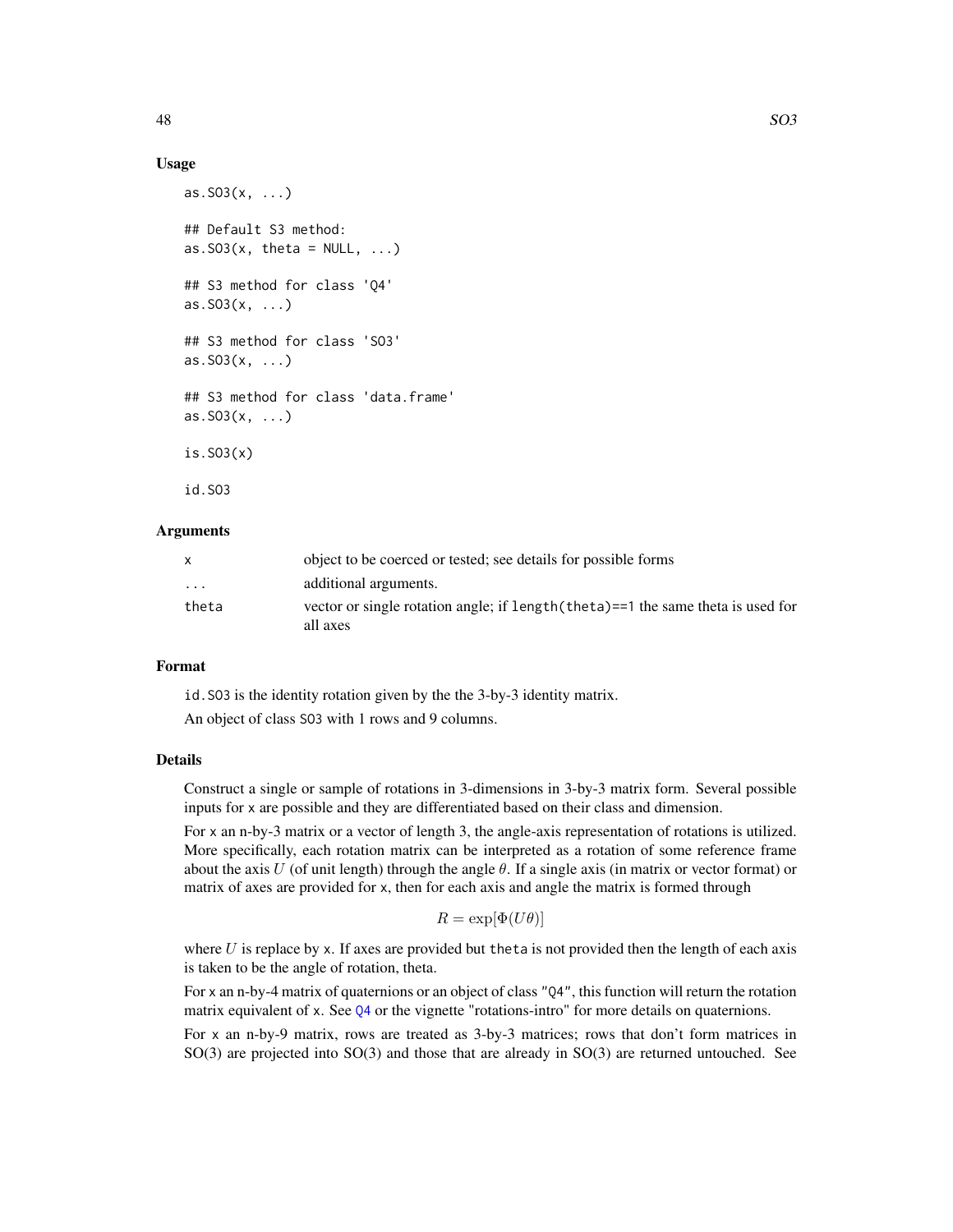[project.SO3](#page-39-1) for more on projecting arbitrary matrices into SO(3). A message is printed if any of the rows are not proper rotations.

For x a "data.frame", it is translated into a matrix of the same dimension and the dimensionality of x is used to determine the data type: angle-axis, quaternion or rotation. As demonstrated below, is.SO3 may return TRUE for a data frame, but the functions defined for objects of class "SO3" will not be called until as.SO3 has been used.

## Value

| is.SO3<br>its inverse. | as.S03 | coerces provided data into an SO3 type.                                                                                                                          |
|------------------------|--------|------------------------------------------------------------------------------------------------------------------------------------------------------------------|
|                        |        | returns TRUE or False depending on whether its argument satisfies the condi-<br>tions to be an rotation matrix. Namely, has determinant one and its transpose is |

## Examples

| # Select one location to focus on<br>Loc698 $\le$ subset(nickel, location == 698) |                                                                                                                                                                       |
|-----------------------------------------------------------------------------------|-----------------------------------------------------------------------------------------------------------------------------------------------------------------------|
| is.S03(Loc698[, 5:13])                                                            | #Some of the rows are not rotations due to rounding or entry errors<br>#as. SO3 will project matrices not in SO(3) to SO(3)                                           |
|                                                                                   | Rs $\leq$ as. SO3(Loc698[,5:13]) #Translate the Rs data. frame into an object of class 'SO3'<br>#Rows 4, 6 and 13 are not in $SO(3)$ so they are projected to $SO(3)$ |
| mean(Rs)<br>median(Rs)                                                            | #Estimate the central orientation with the average<br>#Re-estimate central orientation robustly                                                                       |
| $0s \leq -as.04(Rs)$                                                              | #Coerse into "SO3" format, see ?as.SO3 for more                                                                                                                       |
| #Visualize the location, there appears to be two groups                           |                                                                                                                                                                       |
| $plot(Rs, col = c(1, 2, 3))$                                                      |                                                                                                                                                                       |
|                                                                                   |                                                                                                                                                                       |

tail *Return the First or Last Parts of an Object*

## Description

Returns the first or last parts of a vector, matrix, table, data frame or function. Since head() and tail() are generic functions, they may also have been extended to other classes.

## Usage

```
## S3 method for class 'SO3'
tail(x, n = 6L, addrownums = TRUE, ...)
## S3 method for class 'Q4'
tail(x, n = 6L, addrownums = TRUE, ...)
```
<span id="page-48-0"></span>tail 49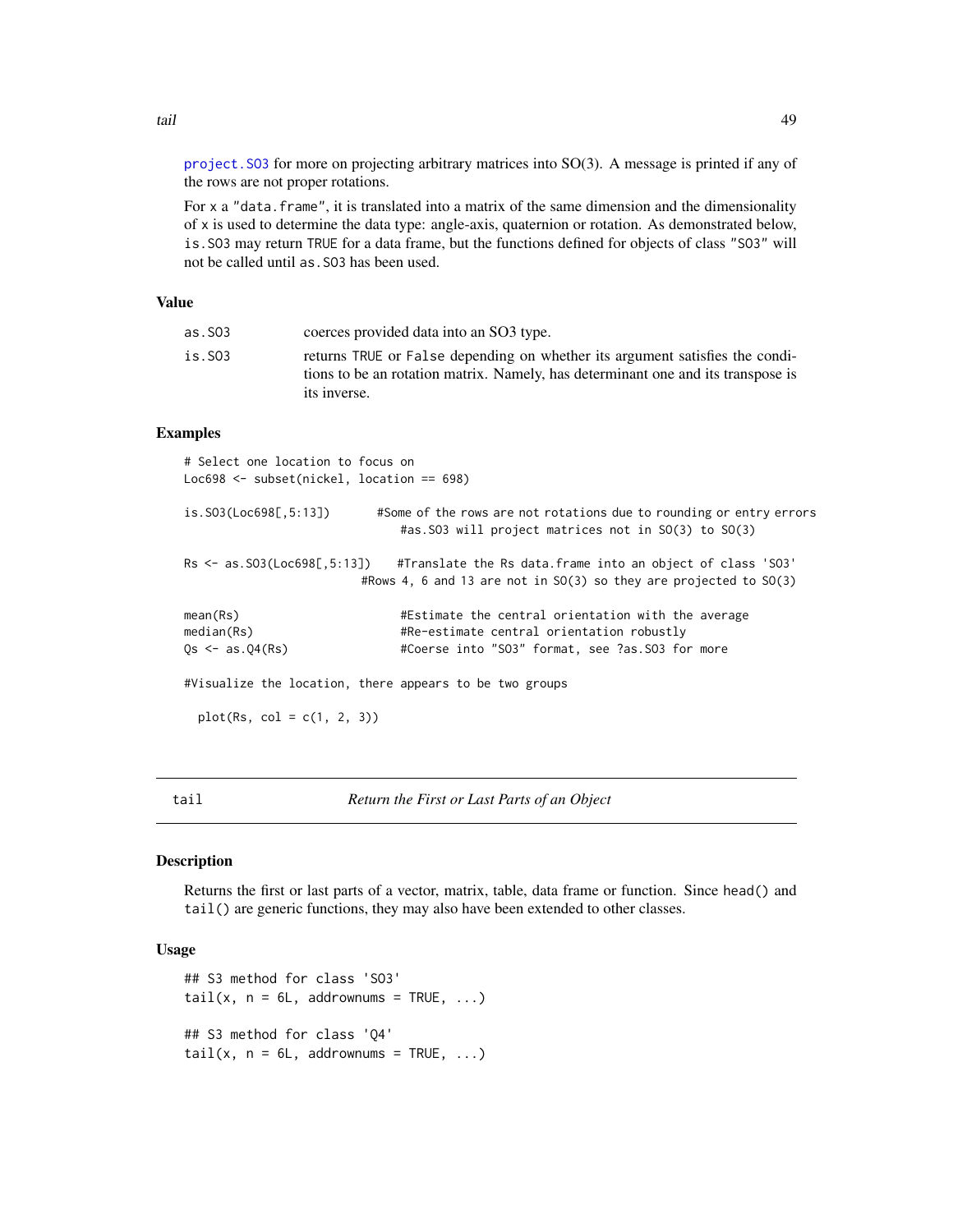#### <span id="page-49-0"></span>Arguments

| $\boldsymbol{\mathsf{x}}$ | an object                                                                                                                                                                                                                                                                                                                                                                                                                                                                                                                                        |
|---------------------------|--------------------------------------------------------------------------------------------------------------------------------------------------------------------------------------------------------------------------------------------------------------------------------------------------------------------------------------------------------------------------------------------------------------------------------------------------------------------------------------------------------------------------------------------------|
| n                         | an integer vector of length up to $dim(x)$ (or 1, for non-dimensioned objects).<br>Values specify the indices to be selected in the corresponding dimension (or<br>along the length) of the object. A positive value of n[i] includes the first/last<br>$n[i]$ indices in that dimension, while a negative value excludes the last/first<br>abs(n[i]), including all remaining indices. NA or non-specified values (when<br>$length(n) < length(dim(x))$ select all indices in that dimension. Must con-<br>tain at least one non-missing value. |
| addrownums                | deprecated - keepnums should be used instead. Taken as the value of keepnums<br>if it is explicitly set when keepnums is not.                                                                                                                                                                                                                                                                                                                                                                                                                    |
| .                         | arguments to be passed to or from other methods.                                                                                                                                                                                                                                                                                                                                                                                                                                                                                                 |
|                           |                                                                                                                                                                                                                                                                                                                                                                                                                                                                                                                                                  |

## Details

For vector/array based objects, head() (tail()) returns a subset of the same dimensionality as x, usually of the same class. For historical reasons, by default they select the first (last) 6 indices in the first dimension ("rows") or along the length of a non-dimensioned vector, and the full extent (all indices) in any remaining dimensions. head.matrix() and tail.matrix() are exported.

The default and array(/matrix) methods for head() and tail() are quite general. They will work as is for any class which has a dim() method, a length() method (only required if dim() returns NULL), and a [ method (that accepts the drop argument and can subset in all dimensions in the dimensioned case).

For functions, the lines of the deparsed function are returned as character strings.

When  $x$  is an array(/matrix) of dimensionality two and more,  $tail()$  will add dimnames similar to how they would appear in a full printing of  $x$  for all dimensions k where  $n[k]$  is specified and non-missing and dimnames(x)[[k]] (or dimnames(x) itself) is NULL. Specifically, the form of the added dimnames will vary for different dimensions as follows:

k=1 (rows): "[n,]" (right justified with whitespace padding)

k=2 (columns): "[,n]" (with *no* whitespace padding)

k>2 (higher dims): "n", i.e., the indices as *character* values

Setting keepnums = FALSE suppresses this behaviour.

As [data.frame](#page-0-0) subsetting ('indexing') keeps [attributes](#page-0-0), so do the head() and tail() methods for data frames.

## Value

An object (usually) like x but generally smaller. Hence, for [array](#page-0-0)s, the result corresponds to  $x[\ldots]$ , drop=FALSE]. For [ftable](#page-0-0) objects x, a transformed format(x).

#### Author(s)

Patrick Burns, improved and corrected by R-Core. Negative argument added by Vincent Goulet. Multi-dimension support added by Gabriel Becker.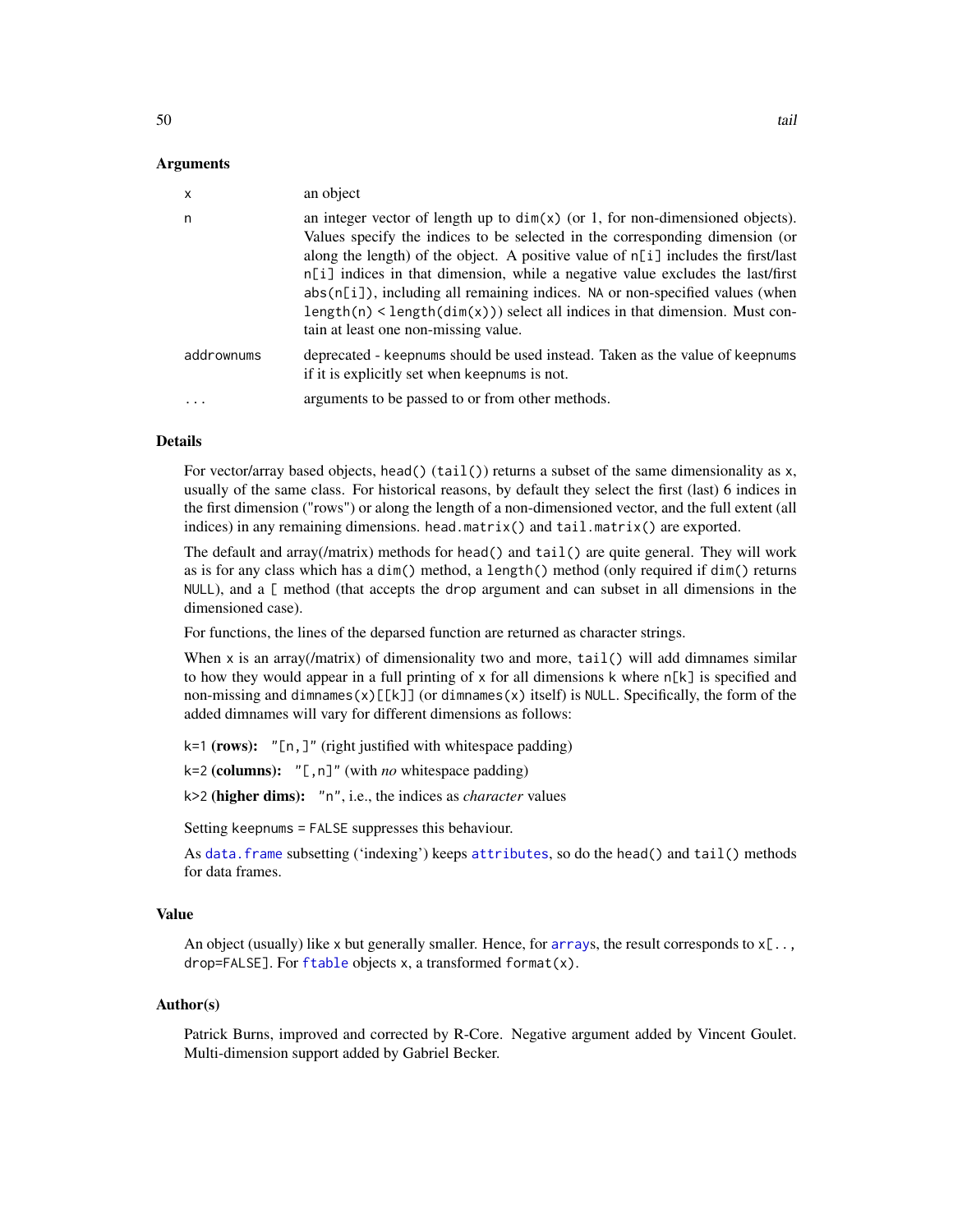#### tail 51

## Examples

```
head(letters)
head(letters, n = -6L)
head(freeny.x, n = 10L)
head(freeny.y)
head(iris3)
head(iris3, c(6L, 2L))
head(iris3, c(6L, -1L, 2L))
tail(letters)
tail(letters, n = -6L)
tail(freeny.x)
## the bottom-right "corner" :
tail(freeny.x, n = c(4, 2))
tail(freeny.y)
tail(iris3)
tail(iris3, c(6L, 2L))
tail(iris3, c(6L, -1L, 2L))
## iris with dimnames stripped
a3d <- iris3 ; dimnames(a3d) <- NULL
tail(a3d, c(6, -1, 2)) # keepnums = TRUE is default here!
tail(a3d, c(6, -1, 2), keepnums = FALSE)## data frame w/ a (non-standard) attribute:
treeS <- structure(trees, foo = "bar")
(n <- nrow(treeS))
stopifnot(exprs = \{ # attribute is kept
    identical(htS <- head(treeS), treeS[1:6, ])
    identical(attr(htS, "foo") , "bar")
    identical(tlS <- tail(treeS), treeS[(n-5):n, ])
    ## BUT if I use "useAttrib(.)", this is *not* ok, when n is of length 2:
    ## --- because [i,j]-indexing of data frames *also* drops "other" attributes ..
    identical(tail(treeS, 3:2), treeS[(n-2):n, 2:3] )
})
tail(library) # last lines of function
head(stats::ftable(Titanic))
## 1d-array (with named dim) :
a1 <- array(1:7, 7); names(dim(a1)) <- "02"stopifnot(exprs = {
  identical( tail(a1, 10), a1)
  identical( head(a1, 10), a1)
  identical( head(a1, 1), a1 [1 , drop=FALSE] ) # was a1[1] in R <= 3.6.x
  identical( tail(a1, 2), a1[6:7])
  identical( tail(a1, 1), a1 [7 , drop=FALSE] ) # was a1[7] in R \le 3.6.x
```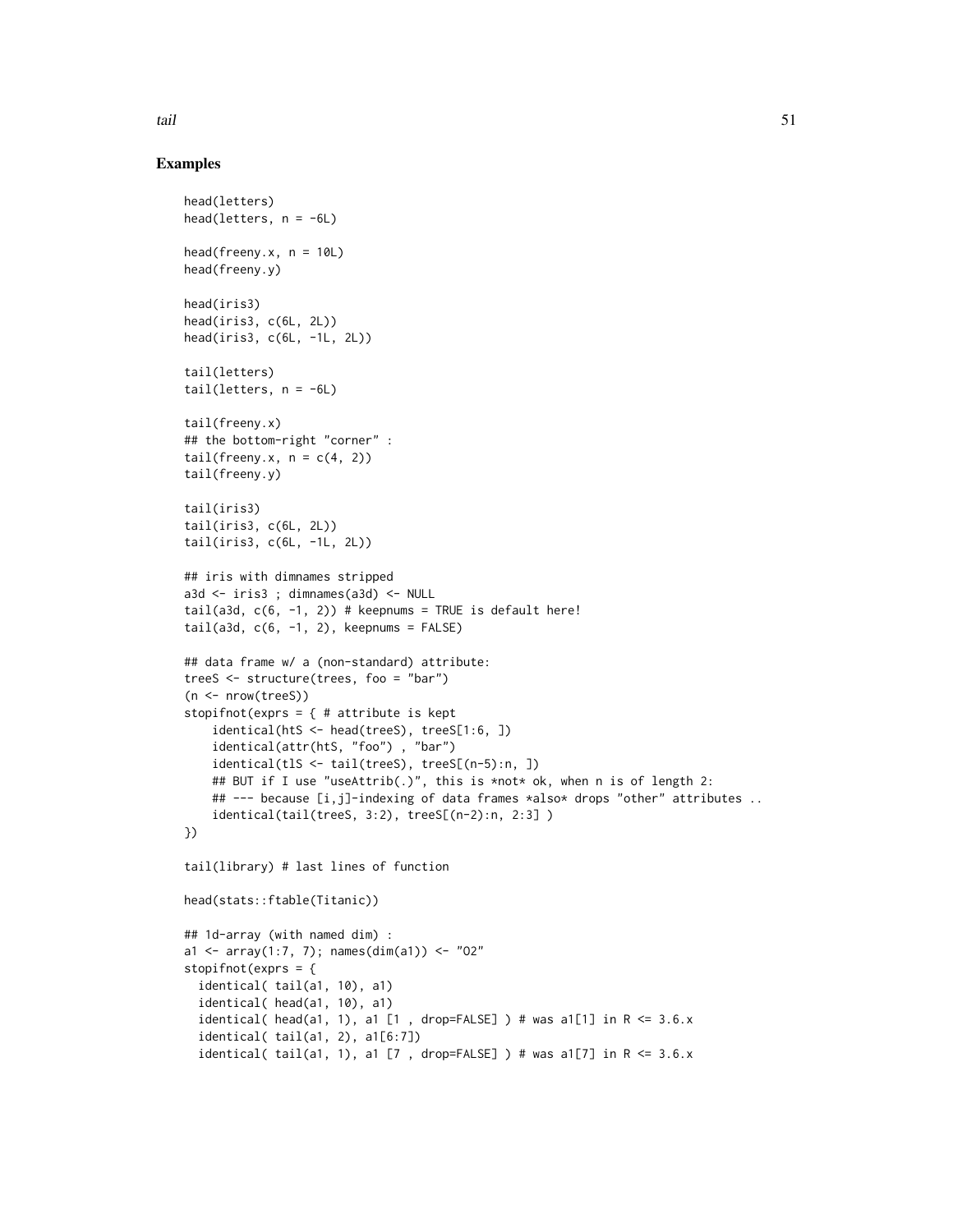<span id="page-51-1"></span><span id="page-51-0"></span>

Density, distribution function and random generation for the the generic uniform axis-random spin (UARS) class of distributions.

## Usage

```
duars(R, dangle, S = id.S03, kappa = 1, ...)
puars(R, pangle = NULL, S = id.S03, kappa = 1, ...)
ruars(n, rangle, S = NULL, kappa = 1, space = "SO3", ...)
```
## Arguments

| R        | Value at which to evaluate the UARS density.                                                  |
|----------|-----------------------------------------------------------------------------------------------|
| dangle   | The function to evaluate the angles from, e.g. dcayley, dvmises, dfisher, dhaar.              |
| S        | central orientation of the distribution.                                                      |
| kappa    | concentration parameter.                                                                      |
| $\ddots$ | additional arguments.                                                                         |
| pangle   | The form of the angular density, e.g. pcayley, pymises, pfisher, phaar.                       |
| n        | number of observations. If length $(n)$ >1, the length is taken to be the number<br>required. |
| rangle   | The function from which to simulate angles, e.g. rcayley, rvmises, rhaar, rfisher.            |
| space    | indicates the desired representation: matrix ("SO3") or quaternion ("Q4").                    |

## Details

For the rotation R with central orientation S and concentration  $\kappa$  the UARS density is given by

$$
f(R|S,\kappa) = \frac{4\pi}{3 - tr(S^{\top}R)}C(\cos^{-1}[tr(S^{\top}R) - 1]/2|\kappa)
$$

where  $C(r|\kappa)$  is one of the [Angular-distributions.](#page-2-1) bingham09

## Value

| duars | gives the density                                                                           |
|-------|---------------------------------------------------------------------------------------------|
| puars | gives the distribution function. If pangle is left empty, the empirical CDF is<br>returned. |
| ruars | generates random deviates                                                                   |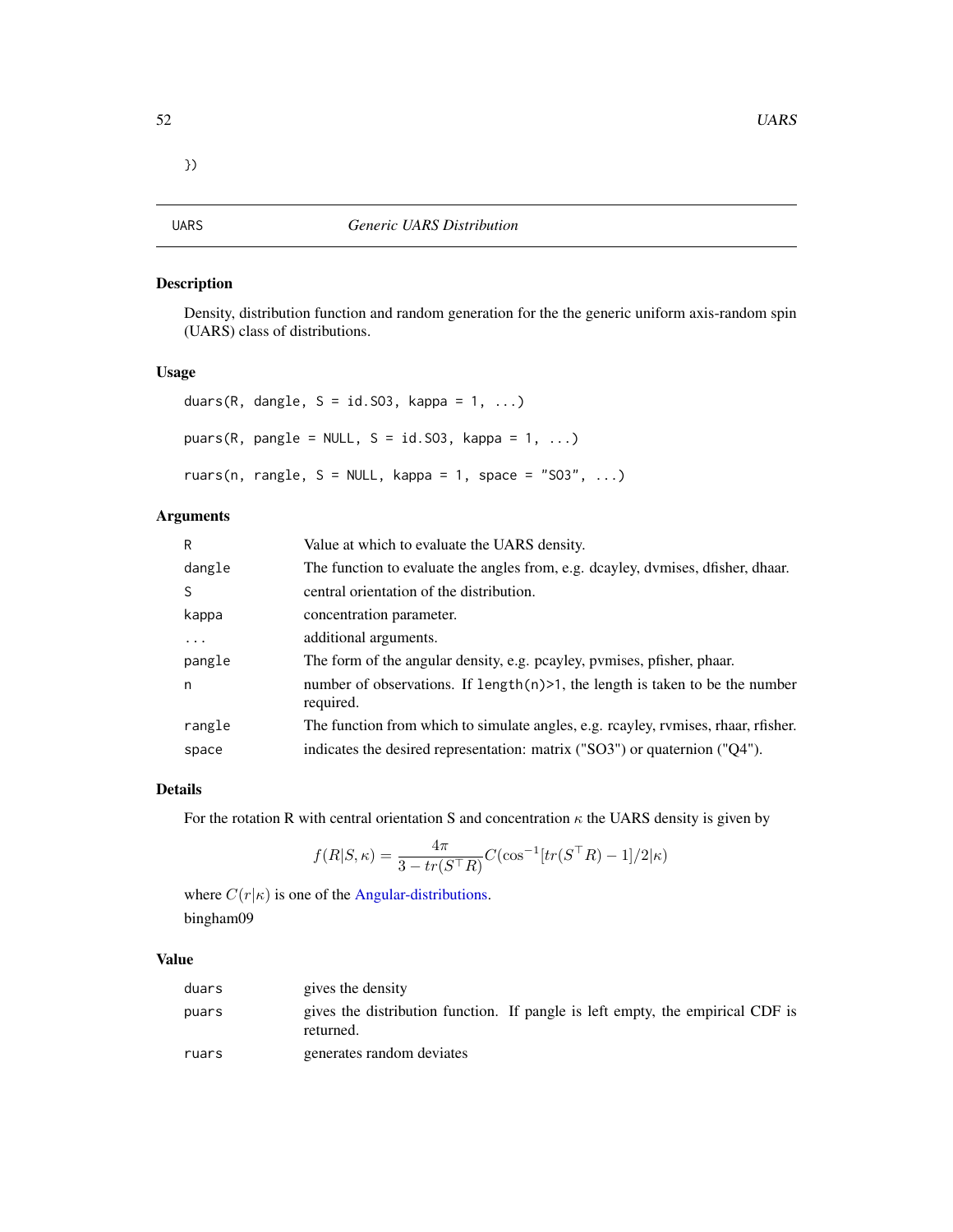## <span id="page-52-0"></span>vmises.kappa 53

#### See Also

For more on the angular distribution options see [Angular-distributions.](#page-2-1)

#### Examples

```
#Generate random rotations from the Cayley-UARS distribution with central orientation
#rotated about the y-axis through pi/2 radians
S \leq -as.S03(c(0, 1, 0), pi/2)Rs < - ruars(20, rangle = rcayley, kappa = 1, S = S)
rs <- mis.angle(Rs-S) #Find the associated misorientation angles
frs <- duars(Rs, dcayley, kappa = 10, S = S) #Compute UARS density evaluated at each rotations
plot(rs, frs)
cdf \le- puars(Rs, pcayley, S = S) #By supplying 'pcayley', it is used to compute the
plot(rs, cdf) #the CDF
ecdf <- puars(Rs, S = S) #No 'puars' arguement is supplied so the empirical
plot(rs, ecdf) \#cdf is returned
```
vmises.kappa *Circular variance and concentration parameter*

## Description

Return the concentration parameter that corresponds to a given circular variance.

#### Usage

vmises.kappa(nu)

#### Arguments

nu circular variance

## Details

The concentration parameter  $\kappa$  does not translate across circular distributions. A commonly used measure of spread in circular distributions that does translate is the circular variance defined as  $\nu = 1 - E[\cos(r)]$  where  $E[\cos(r)]$  is the mean resultant length. See mardia2000 for more details. This function translates the circular variance  $\nu$  into the corresponding concentration parameter  $\kappa$ for the circular-von Mises distribution. For numerical stability, a maximum  $\kappa$  of 500 is returned. mardia2000

#### Value

Concentration parameter corresponding to nu.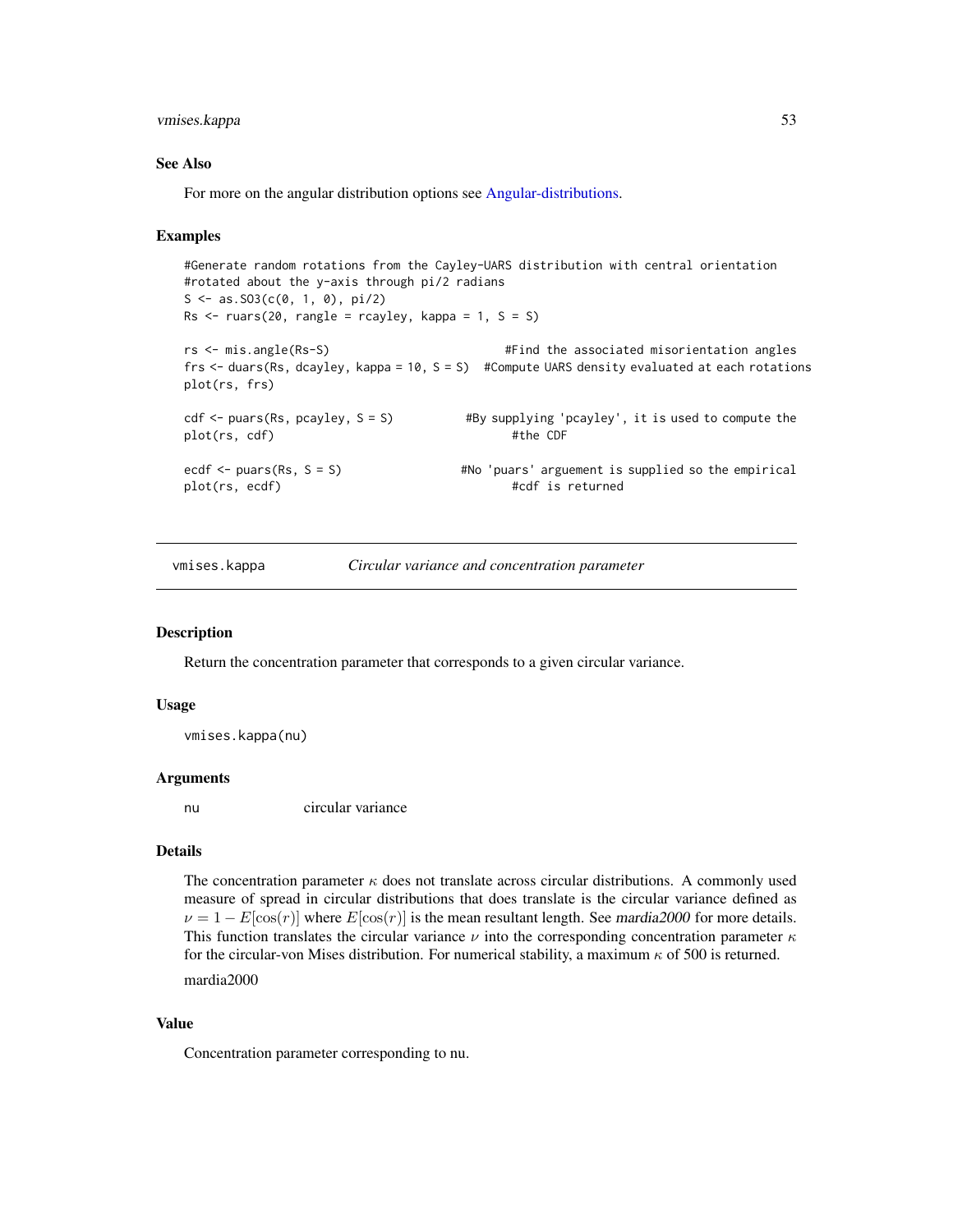## See Also

[Mises](#page-32-1)

## Examples

```
# Find the concentration parameter for circular variances 0.25, 0.5, 0.75
vmises.kappa(0.25)
vmises.kappa(0.5)
vmises.kappa(0.75)
```
weighted.mean *Weighted mean rotation*

## <span id="page-53-1"></span>Description

Compute the weighted geometric or projected mean of a sample of rotations.

## Usage

```
## S3 method for class 'SO3'
weighted.mean(
 x,
 w = NULL,type = "projected",
 epsilon = 1e-05,
 maxIter = 2000,...
\mathcal{L}## S3 method for class 'Q4'
weighted.mean(
 x,
 w = NULL,type = "projected",
 epsilon = 1e-05,
 maxIter = 2000,...
)
```
## Arguments

| x    | $n \times p$ matrix where each row corresponds to a random rotation in matrix form<br>$(p = 9)$ or quaternion $(p = 4)$ form.                                                 |
|------|-------------------------------------------------------------------------------------------------------------------------------------------------------------------------------|
| w    | vector of weights the same length as the number of rows in x giving the weights<br>to use for elements of x. Default is NULL, which falls back to the usual mean<br>function. |
| type | string indicating "projected" or "geometric" type mean estimator.                                                                                                             |
|      |                                                                                                                                                                               |

<span id="page-53-0"></span>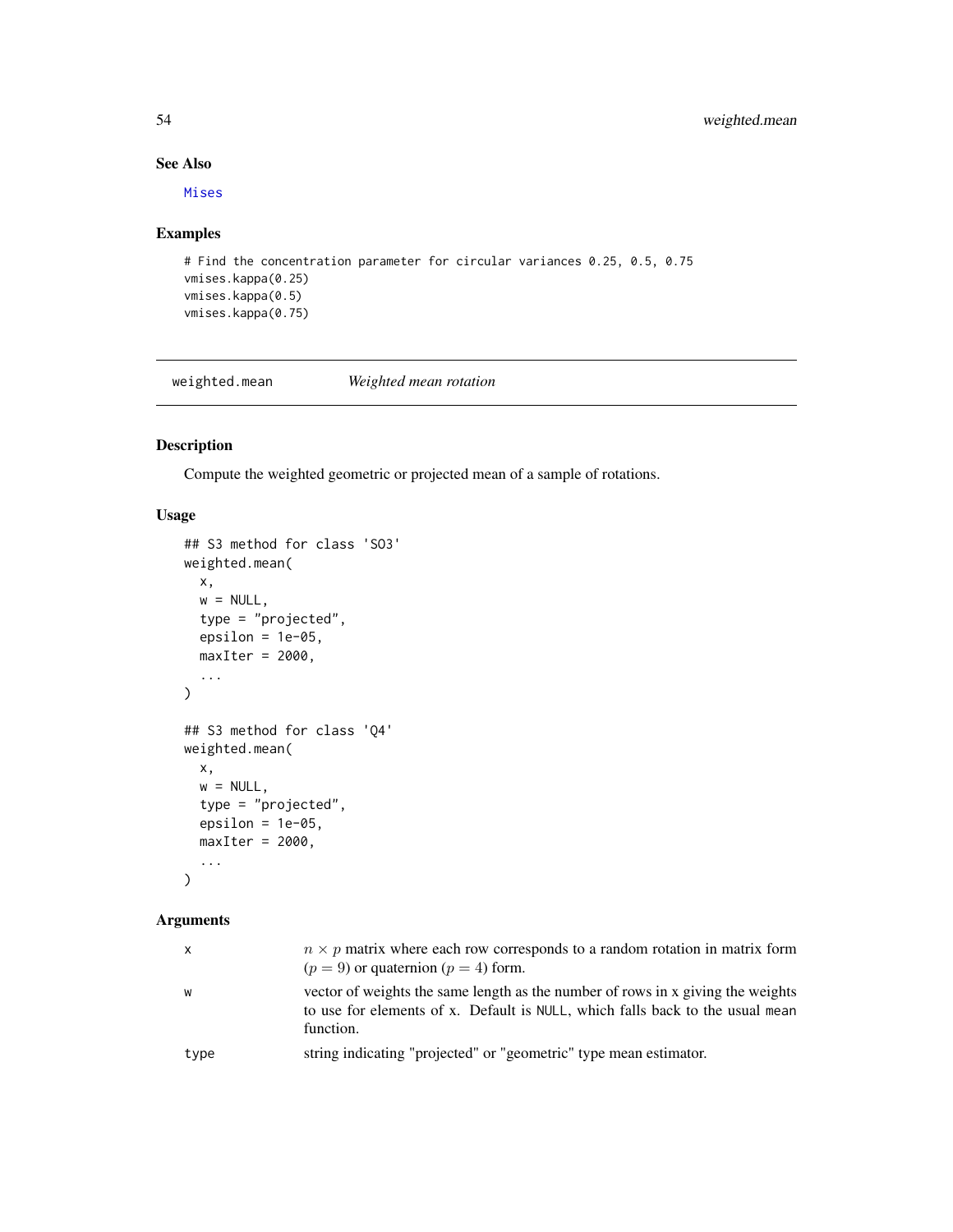<span id="page-54-0"></span>

| epsilon                 | stopping rule for the geometric method.                                     |
|-------------------------|-----------------------------------------------------------------------------|
| maxIter                 | maximum number of iterations allowed before returning most recent estimate. |
| $\cdot$ $\cdot$ $\cdot$ | only used for consistency with mean.default.                                |

## Details

This function takes a sample of 3D rotations (in matrix or quaternion form) and returns the weighted projected arithmetic mean  $\hat{S}_P$  or geometric mean  $\hat{S}_G$  according to the type option. For a sample of *n* rotations in matrix form  $\mathbf{R}_i \in SO(3), i = 1, 2, \dots, n$ , the weighted mean is defined as

$$
\widehat{S} = argmin_{\mathbf{S} \in SO(3)} \sum_{i=1}^{n} w_i d^2(\mathbf{R}_i, \mathbf{S})
$$

where  $d$  is the Riemannian or Euclidean distance. For more on the projected mean see moakher02 and for the geometric mean see manton04.

moakher02

## Value

Weighted mean of the sample in the same parametrization.

## See Also

[median.SO3](#page-28-1), [mean.SO3](#page-27-1), [bayes.mean](#page-4-1)

## Examples

 $Rs < -rvars(20, rvmises, kappa = 0.01)$ 

```
# Find the equal-weight projected mean
mean(Rs)
```

```
# Use the rotation misorientation angle as weight
wt \leftarrow abs(1 / miss.angle(Rs))weighted.mean(Rs, wt)
```
rot.dist(mean(Rs))

# Usually much smaller than unweighted mean rot.dist(weighted.mean(Rs, wt))

```
# Can do the same thing with quaternions
Qs \leftarrow as.Q4(Rs)mean(Qs)
wt <- abs(1 / mis.angle(Qs))
weighted.mean(Qs, wt)
rot.dist(mean(Qs))
rot.dist(weighted.mean(Qs, wt))
```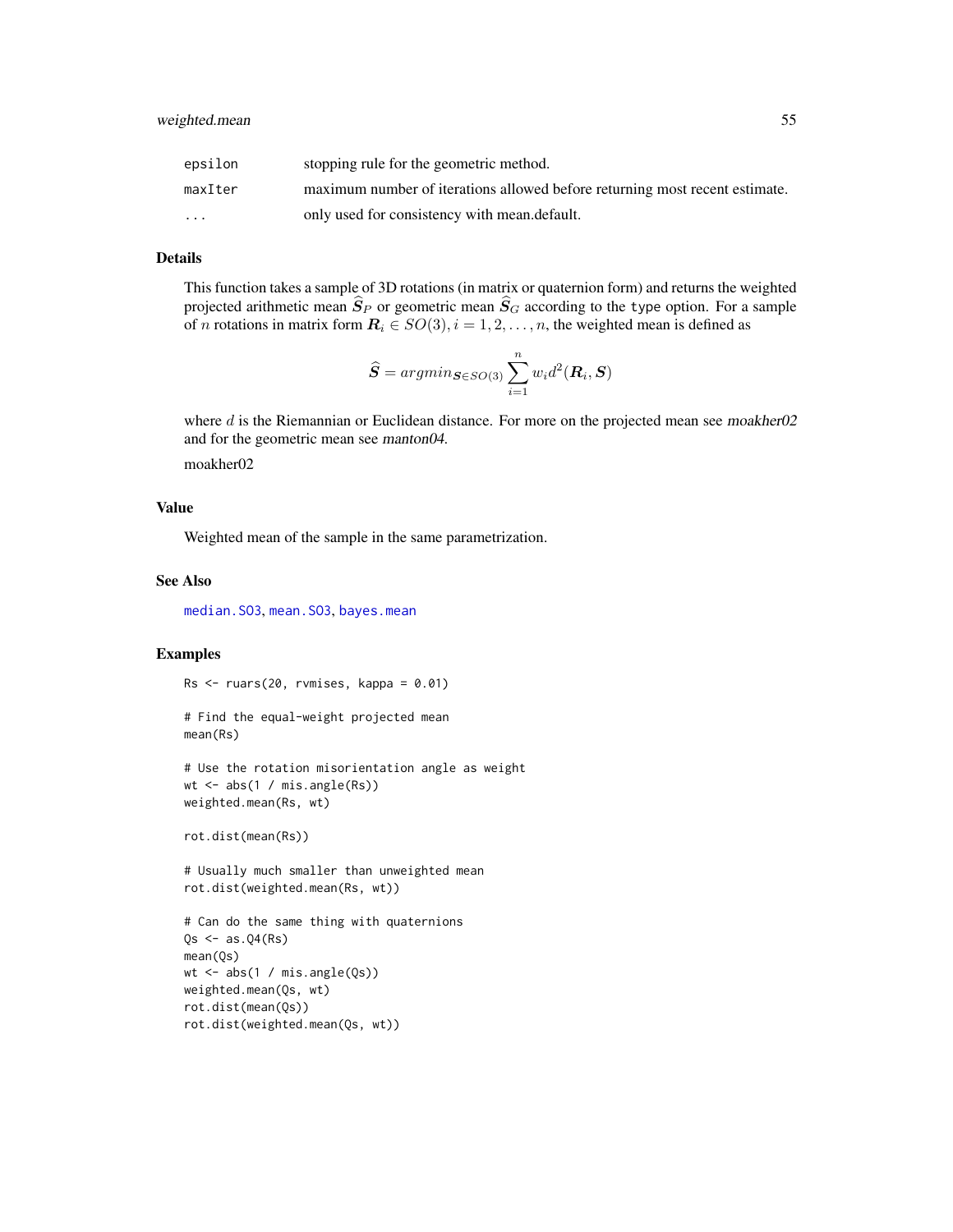<span id="page-55-1"></span><span id="page-55-0"></span>

Compute the radius of a 100(1 –  $\alpha$ )% confidence region for the central orientation based on Mestimation theory.

#### Usage

```
zhang(x, estimator, alp = NULL, m = 300)## S3 method for class 'SO3'
zhang(x, estimator, alp = NULL, m = 300)## S3 method for class 'Q4'
zhang(x, estimator, alp = NULL, m = 300)
```
#### Arguments

| X         | $n \times p$ matrix where each row corresponds to a random rotation in matrix ( $p = 9$ )<br>or quaternion ( $p = 4$ ) form. |
|-----------|------------------------------------------------------------------------------------------------------------------------------|
| estimator | character string either "mean" or "median."                                                                                  |
| alp       | alpha level desired, e.g. $0.05$ or $0.10$ .                                                                                 |
| m         | number of replicates to use to estimate the critical value.                                                                  |

## Details

Compute the radius of a  $100(1 - \alpha)\%$  confidence region for the central orientation based on the projected mean estimator using the method due to Zhang & Nordman (2009) (unpublished MS thesis). By construction each axis will have the same radius so the radius reported is for all three axis. A normal theory version of this procedure uses the theoretical chi-square limiting distribution and is given by the [chang](#page-10-1) option. This method is called "direct" because it used M-estimation theory for SO(3) directly instead of relying on transforming a result from directional statistics as [prentice](#page-38-1) and [fisheretal](#page-16-1) do.

## Value

Radius of the confidence region centered at the specified estimator.

## See Also

[bayesCR](#page-6-1), [prentice](#page-38-1), [fisheretal](#page-16-1), [chang](#page-10-1)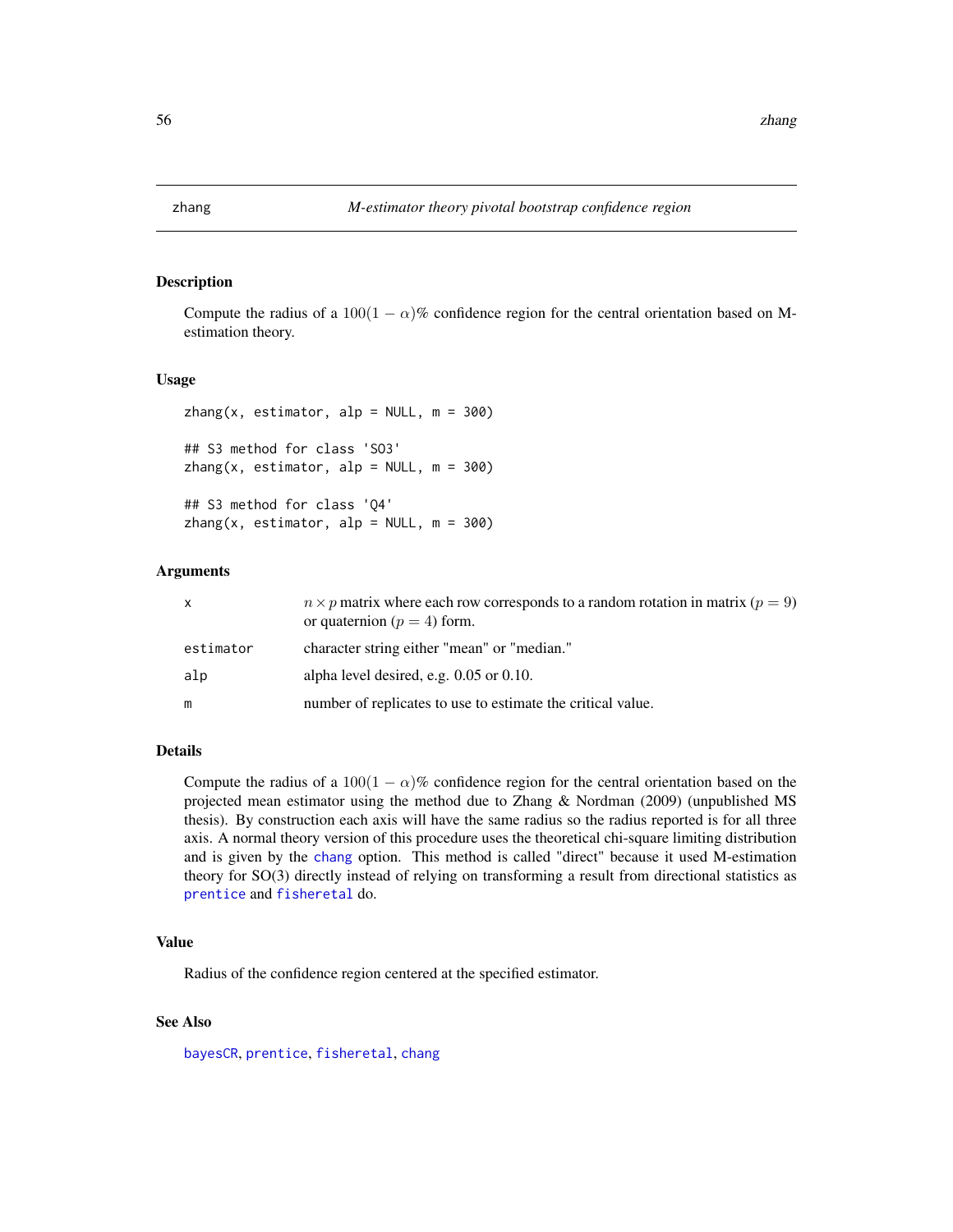#### zhang  $\sim$  57

## Examples

Rs <- ruars(20, rcayley, kappa = 100)

# The zhang method can be accesed from the "region" function or the "zhang" function # They will be different because it is a bootstrap. region(Rs, method = "direct", type = "bootstrap", alp = 0.1, estimator = "mean") zhang(Rs, estimator = "mean",  $alp = 0.1$ )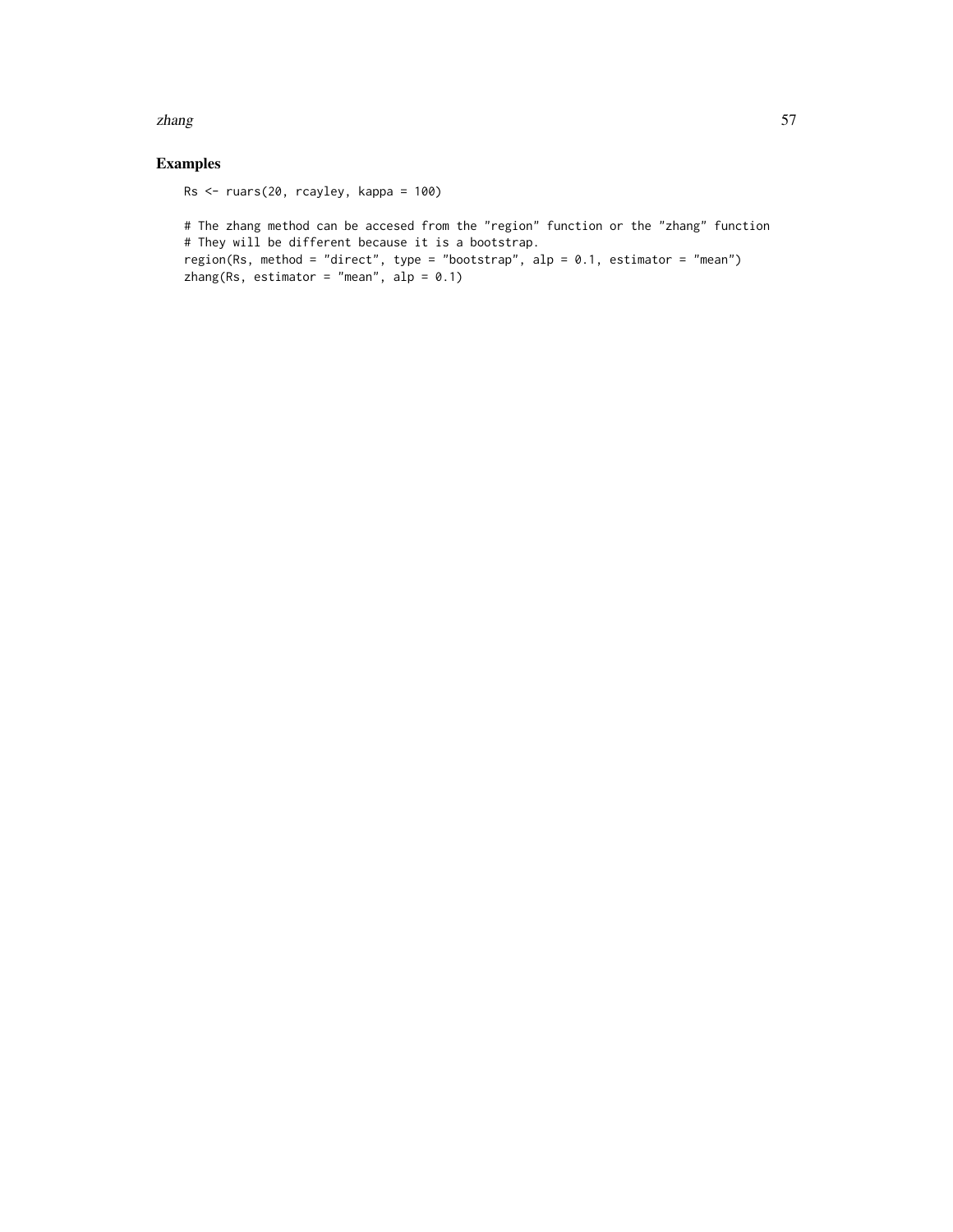# <span id="page-57-0"></span>Index

∗ datasets drill, [13](#page-12-0) nickel, [35](#page-34-0) Q4, [41](#page-40-0) SO3, [47](#page-46-0) +.Q4 *(*Arithmetic*)*, [4](#page-3-0) +.SO3 *(*Arithmetic*)*, [4](#page-3-0) -.Q4 *(*Arithmetic*)*, [4](#page-3-0) -.SO3 *(*Arithmetic*)*, [4](#page-3-0) Angular-distributions, [3,](#page-2-0) *[9](#page-8-0)*, *[15](#page-14-0)*, *[21](#page-20-0)*, *[25](#page-24-0)*, *[34](#page-33-0)*, *[52,](#page-51-0) [53](#page-52-0)* Arithmetic, [4](#page-3-0) array, *[22](#page-21-0)*, *[50](#page-49-0)* as.Q4 *(*Q4*)*, [41](#page-40-0) as.SO3 *(*SO3*)*, [47](#page-46-0) attributes, *[22](#page-21-0)*, *[50](#page-49-0)* bayes.mean, [5,](#page-4-0) *[29,](#page-28-0) [30](#page-29-0)*, *[55](#page-54-0)* bayesCR, [7,](#page-6-0) *[12](#page-11-0)*, *[17](#page-16-0)*, *[40](#page-39-0)*, *[43](#page-42-0)*, *[56](#page-55-0)* Cayley, *[3](#page-2-0)*, *[5](#page-4-0)*, *[7](#page-6-0)*, [8,](#page-7-0) *[10](#page-9-0)*, *[15](#page-14-0)*, *[27](#page-26-0)* cayley.kappa, [9](#page-8-0) center, [10](#page-9-0) chang, *[8](#page-7-0)*, [11,](#page-10-0) *[17](#page-16-0)*, *[40](#page-39-0)*, *[43](#page-42-0)*, *[56](#page-55-0)* data.frame, *[22](#page-21-0)*, *[50](#page-49-0)* dcayley *(*Cayley*)*, [8](#page-7-0) dfisher *(*Fisher*)*, [14](#page-13-0) dhaar *(*Haar*)*, [20](#page-19-0) discord, [12](#page-11-0) dmaxwell *(*Maxwell*)*, [24](#page-23-0) drill, [13](#page-12-0) duars *(*UARS*)*, [52](#page-51-0) dvmises *(*Mises*)*, [33](#page-32-0) Fisher, *[3](#page-2-0)*, *[5](#page-4-0)*, *[7](#page-6-0)*, [14,](#page-13-0) *[16](#page-15-0)*, *[27](#page-26-0)* fisher.kappa, [16](#page-15-0) fisheretal, *[8](#page-7-0)*, *[12](#page-11-0)*, [17,](#page-16-0) *[40](#page-39-0)*, *[43](#page-42-0)*, *[56](#page-55-0)* ftable, *[22](#page-21-0)*, *[50](#page-49-0)*

genR, [18](#page-17-0) gradient.search, [19](#page-18-0) Haar, *[3](#page-2-0)*, [20](#page-19-0) head, [21](#page-20-0) id.Q4 *(*Q4*)*, [41](#page-40-0) id.SO3 *(*SO3*)*, [47](#page-46-0) is.Q4 *(*Q4*)*, [41](#page-40-0) is.SO3 *(*SO3*)*, [47](#page-46-0) log.SO3, [23](#page-22-0) Maxwell, *[3](#page-2-0)*, [24,](#page-23-0) *[26](#page-25-0)* maxwell.kappa, [26](#page-25-0) MCMCSO3, [27](#page-26-0) mean, [28](#page-27-0) mean.SO3, *[6](#page-5-0)*, *[30](#page-29-0)*, *[40](#page-39-0)*, *[55](#page-54-0)* median, [29](#page-28-0) median.SO3, *[6](#page-5-0)*, *[29](#page-28-0)*, *[40](#page-39-0)*, *[55](#page-54-0)* mis.angle, [31,](#page-30-0) *[33](#page-32-0)* mis.axis, *[32](#page-31-0)*, [32](#page-31-0) Mises, *[3](#page-2-0)*, *[5](#page-4-0)*, *[7](#page-6-0)*, *[27](#page-26-0)*, [33,](#page-32-0) *[54](#page-53-0)* nickel, [35](#page-34-0) pcayley *(*Cayley*)*, [8](#page-7-0) pfisher *(*Fisher*)*, [14](#page-13-0) phaar *(*Haar*)*, [20](#page-19-0) plot, [36](#page-35-0) pmaxwell *(*Maxwell*)*, [24](#page-23-0) pointsXYZ, [38](#page-37-0) prentice, *[8](#page-7-0)*, *[12](#page-11-0)*, *[17](#page-16-0)*, [39,](#page-38-0) *[43](#page-42-0)*, *[56](#page-55-0)* project.SO3, [40,](#page-39-0) *[49](#page-48-0)* puars *(*UARS*)*, [52](#page-51-0) pvmises *(*Mises*)*, [33](#page-32-0) Q4, [41,](#page-40-0) *[48](#page-47-0)* rcayley *(*Cayley*)*, [8](#page-7-0) region, *[38](#page-37-0)*, [43](#page-42-0)